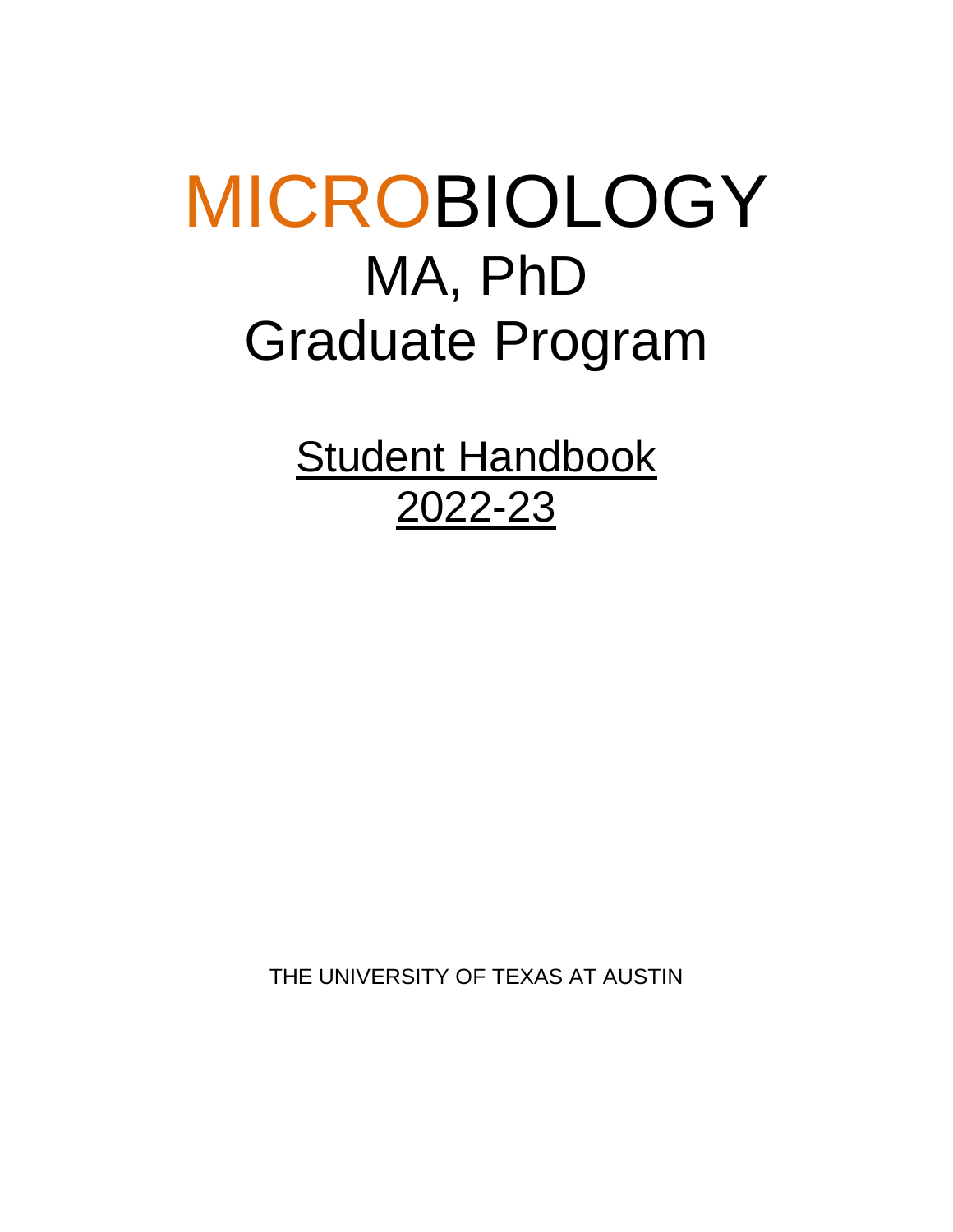| ADMISSION TO MICROBIOLOGY FROM BIOCHEMISTRY (BCH) OR CELL AND MOLECULAR BIOLOGY |  |
|---------------------------------------------------------------------------------|--|
|                                                                                 |  |
|                                                                                 |  |
|                                                                                 |  |
|                                                                                 |  |
|                                                                                 |  |
|                                                                                 |  |
|                                                                                 |  |
|                                                                                 |  |
|                                                                                 |  |
|                                                                                 |  |
|                                                                                 |  |
|                                                                                 |  |
|                                                                                 |  |
|                                                                                 |  |
|                                                                                 |  |
|                                                                                 |  |
|                                                                                 |  |
|                                                                                 |  |
|                                                                                 |  |
|                                                                                 |  |
|                                                                                 |  |
|                                                                                 |  |
|                                                                                 |  |
|                                                                                 |  |
|                                                                                 |  |
|                                                                                 |  |
|                                                                                 |  |
|                                                                                 |  |
|                                                                                 |  |
|                                                                                 |  |
|                                                                                 |  |
|                                                                                 |  |
|                                                                                 |  |
|                                                                                 |  |
|                                                                                 |  |
|                                                                                 |  |
|                                                                                 |  |
|                                                                                 |  |
|                                                                                 |  |
|                                                                                 |  |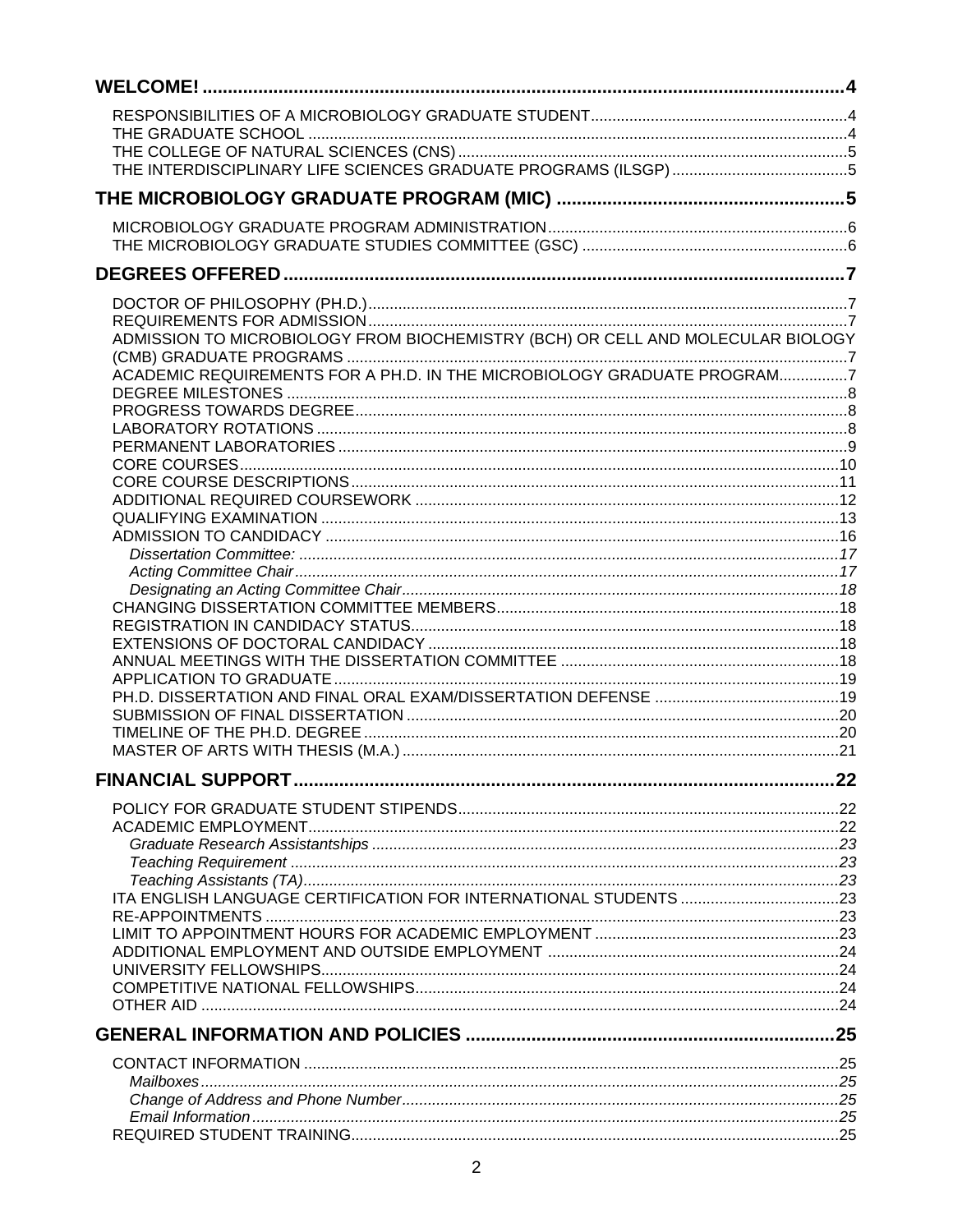| FACULTY INNOVATION CENTER GRADUATE STUDENT DEVELOPMENT PROGRAM (GSD) 33 |  |
|-------------------------------------------------------------------------|--|
|                                                                         |  |
|                                                                         |  |
|                                                                         |  |
|                                                                         |  |
| <b>APPENDIX.</b>                                                        |  |
|                                                                         |  |
|                                                                         |  |
| MENTORSHIP AND OUTREACH OPPORTUNITIES FOR STEM GRADUATE STUDENTS39      |  |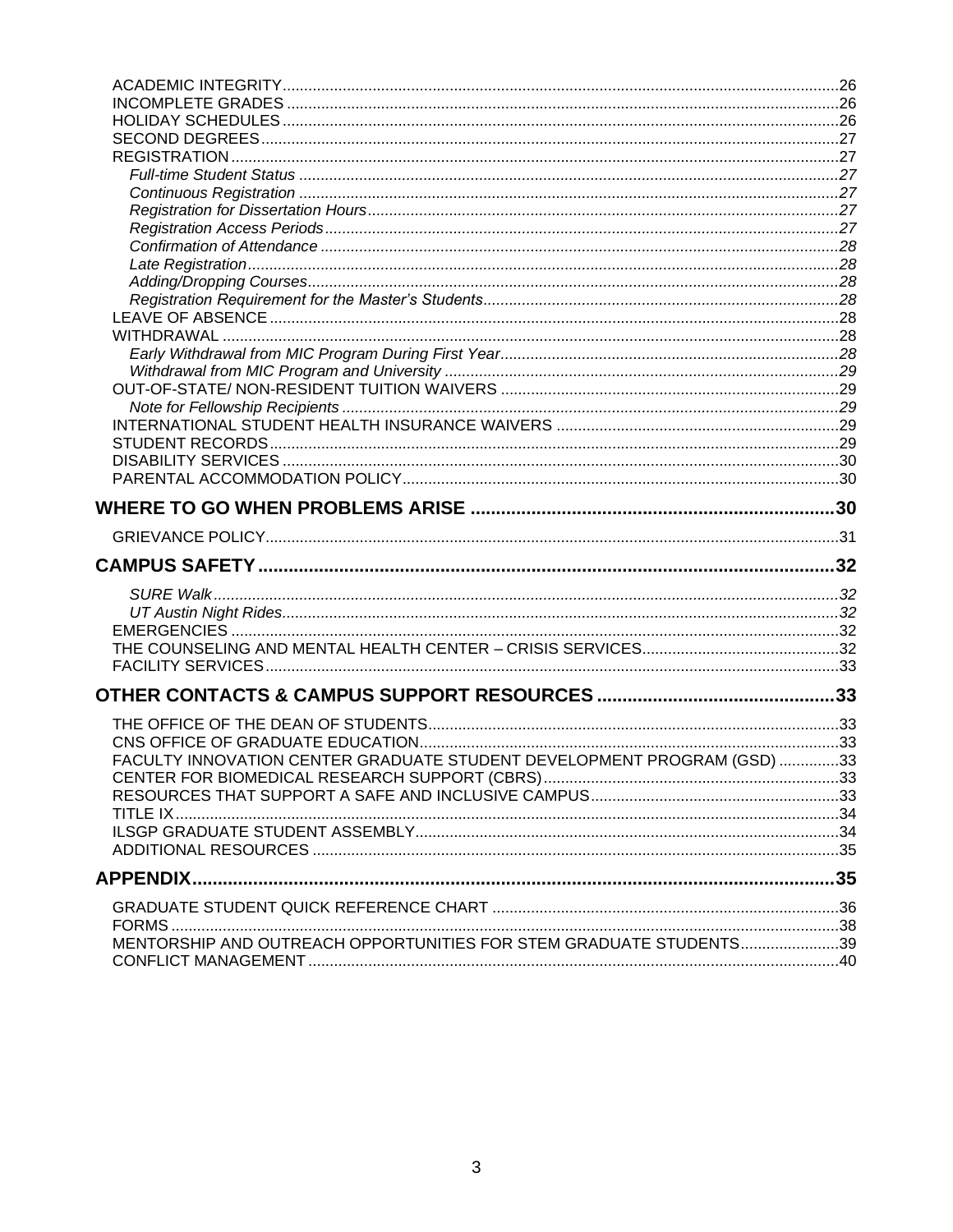# <span id="page-3-0"></span>**Welcome!**

Welcome to the graduate program in Microbiology at The University of Texas at Austin. This handbook will serve as a resource for incoming and current graduate students in the program, acquainting you with the policies and procedures involved in obtaining an advanced degree. We look forward to working with you and supporting your progress towards a graduate degree in Microbiology. We encourage you to actively use this handbook throughout your studies. This handbook is a summary of university, program, and departmental policies. **This handbook contains guidelines applicable to the classes entering in Fall 2022 and subsequent years and replaces all preceding versions applicable to previous classes.**

# <span id="page-3-1"></span>*Responsibilities of a Microbiology Graduate Student*

**Students are responsible for understanding and following the rules and policies that govern their academic degree**. Diligent planning is required to ensure that all milestones, deadlines, and requirements of the degree are met. The [Graduate School website](https://gradschool.utexas.edu/) is a centralized resource for information on policies, deadlines, and general doctoral degree requirements. Two University catalogs are essential references: The General Information Catalog and The Graduate Catalog. These catalogs are available online at [catalog.utexas.edu/graduate.](http://catalog.utexas.edu/graduate/) The policies and requirements governing graduate education are dynamic. **Students are well advised to stay in frequent contact with the Graduate Program Staff and default to them with any questions**.

# **Required Grade Point Average**

Note that the Graduate School requires all graduate students to maintain a cumulative graduate GPA of at least 3.0. If a student's cumulative GPA falls below 3.0, the Graduate School will place them on academic probation. The student will have one semester to raise their cumulative GPA above 3.0 or they will be dismissed from the program.

In addition to the requirements of the Graduate School, the Microbiology Graduate Studies Committee (MIC GSC) has set additional requirements for the graduate program. These include:

- Performing all required rotations during the proscribed rotation periods during the first academic year. See *Laboratory Rotations* for additional details about this requirement.
- Attend and actively participate in all courses as defined by the course instructor. (Students may request and be granted accommodations for a documented disability. Please see the *Disability Services and Accommodations* for more information.)
- Fulfill all degree requirements outlined in this Graduate Program Handbook.

**Failure to satisfy these requirements will result in a student not making satisfactory progress toward the degree**. In this event, the student will be notified in writing by the Graduate Advisor. The letter will include immediate corrective actions necessary to continue making satisfactory progress towards the degree. If the student fails to take the corrective actions, the Microbiology GSC will be notified and may then recommend termination from the Microbiology Graduate Program.

# <span id="page-3-2"></span>*The Graduate School*

Graduate students are admitted to both the Microbiology Graduate Program and the Graduate School of The University of Texas at Austin. All graduate degrees are the responsibility of the Graduate School.

The Graduate School includes the Vice President and Dean of the Graduate School and staff, plus about one hundred Graduate Studies Committees. The Graduate School can be reached at (512) 471-4511 or [GradStudentSvcs@austin.utexas.edu.](mailto:GradStudentSvcs@austin.utexas.edu)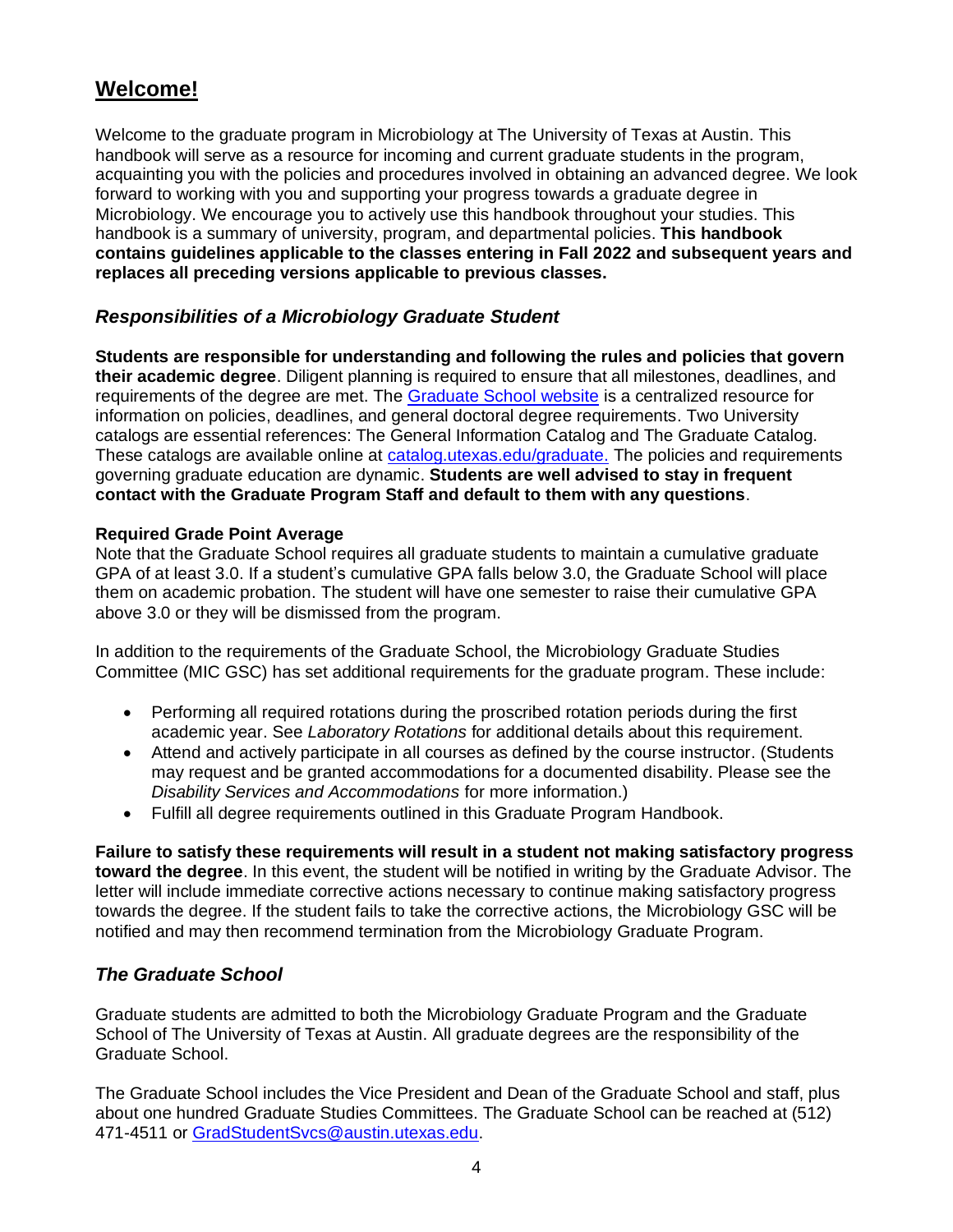Each department or field of study offering a graduate degree has a Graduate Studies Committee (GSC) composed of active assistant professors, associate professors, and full professors (tenured and tenure-track faculty). Each Graduate Studies Committee sets policy and supervises its graduate program.

Approximately thirty faculty members from various Graduate Studies Committees, plus six graduate students, serve as representatives in the Graduate Assembly, the legislative body of the Graduate School.

There is also a student organization concerned with issues related to graduate study called the [Graduate Student Assembly](http://www.utgsa.net/) (GSA). Each graduate program may elect one representative to the Graduate Assembly, although any graduate student is welcome as a member.

# <span id="page-4-0"></span>*The College of Natural Sciences (CNS)*

Dr. David A. Vanden Bout is the Interim Dean of Natural Sciences. The Dean's office is in W.C. Hogg 3.134 and can be reached at (512) 471-3285. The website can be found [here.](http://www.cns.utexas.edu/)

CNS is home to several organized research units and twelve academic departments, including Astronomy, Chemistry, Computer Sciences, Human Ecology, Integrative Biology, Marine Science, Mathematics, Molecular Biosciences, Neuroscience, Physics, and Statistics and Scientific Computation.

Please visit the CNS website for additional information about college-wide policies: [cns.utexas.edu/graduate-education/college-policies](https://cns.utexas.edu/graduate-education/college-policies)

# <span id="page-4-1"></span>*The Interdisciplinary Life Sciences Graduate Programs (ILSGP)*

Founded in 1997 as the Institute for Cellular and Molecular Biology (ICMB), the Interdisciplinary Life Sciences Graduate Programs are a university-wide unit that supports the Cell and Molecular Biology (CMB), Biochemistry (BCH), and Microbiology (MIC) Graduate Programs. ILSGP-affiliated faculty members are from multiple departments within the College of Natural Sciences, the College of Engineering, College of Pharmacy, and the Dell Medical School.

In Fall 2020, the Department of Molecular Biosciences will become the administrative home for the ILSGP. An Executive Committee comprised of the Associate Chair for Graduate Education, GSC Chairs, Graduate Advisors, Graduate Program Administrator, faculty representatives from different disciplines, and a student representative provide oversight and guidance for graduate education.

#### US Mailing address:

The University of Texas at Austin The Interdisciplinary Life Sciences Graduate Programs 100 E. 24th St. Austin, TX 78712

Campus mailing address: ILSGP, Mail Code A5000

# <span id="page-4-2"></span>**The Microbiology Graduate Program (MIC)**

The Microbiology Graduate Program administration is part of the Interdisciplinary Life Sciences Graduate Programs.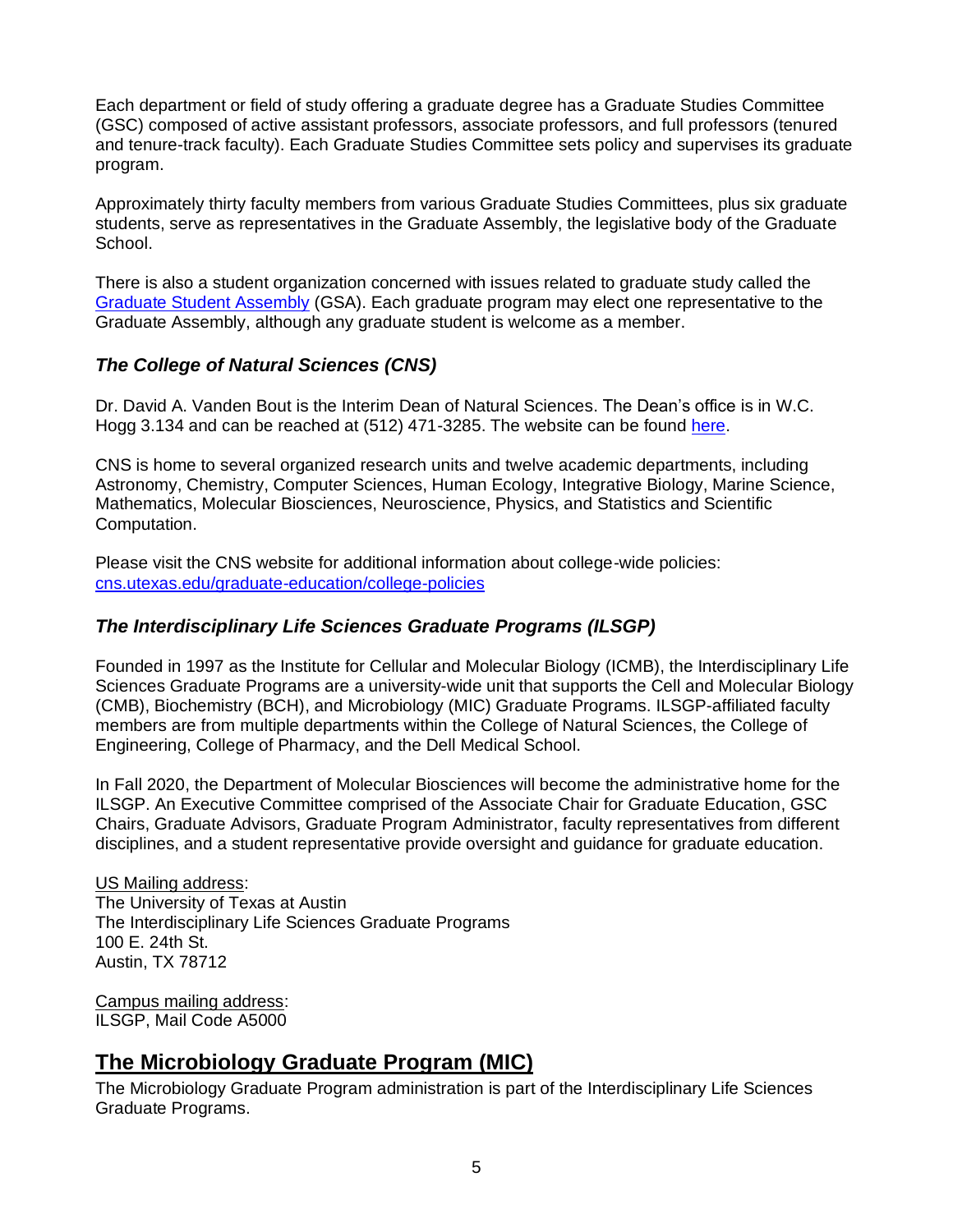US mailing address: The University of Texas at Austin Microbiology Graduate Program 100 E.  $24^{th}$  St. Austin, TX 78712

Campus mailing address: Microbiology Graduate Program, A5000 Phone number: (512) 471-2150

# <span id="page-5-0"></span>*Microbiology Graduate Program Administration*

*Graduate Studies Committee Chair (GSC): Christopher Sullivan, Ph.D.*

[chris\\_sullivan@austin.utexas.edu](mailto:chris_sullivan@austin.utexas.edu) | 512-471-4648 | NMS 3.218

The GSC Chair oversees the Microbiology Graduate Studies Committee, which is a committee of all Microbiology faculty members that sets policy concerning academics and degree requirements for the program. The GSC Chair also oversees graduate admissions for the program.

#### *Graduate Advisor: Bryan Davies, Ph.D.*

[bwdavies@austin.utexas.edu](mailto:chris_sullivan@mail.utexas.edu) | 512-471-5535 | NMS 3.118

The Graduate Advisor is a faculty member appointed by the Dean of the Graduate School to advise Microbiology doctoral students (generally in the sense of clarifying policy or granting exceptions to policy), to monitor their academic progress, and to represent the Graduate School in matters relating to graduate students.

*Graduate Program Staff: Graduate Program Administrator: Justine Meccio* [justine.meccio@austin.utexas.edu](mailto:justine.meccio@austin.utexas.edu) [ilsgrad@austin.utexas.edu](mailto:ilsgrad@austin.utexas.edu) 512-232-9660 NHB 2.602 *Graduate Coordinator: Elizabeth Davis* [elizabethirene@austin.utexas.edu](mailto:elizabethirene@austin.utexas.edu) | [ilsgrad@austin.utexas.edu](mailto:ilsgrad@austin.utexas.edu) | 512-232-9488 | NHB 2.608

The Graduate Administrator and Graduate Coordinator are responsible for the day-to-day operations of the programs. Some of their duties include responding to inquiries, facilitating degree processes, handling petitions and special requests, monitoring degree progress, student academic employment and fellowships, processing registration, and maintaining student and program records. The Graduate Administrator and Coordinator also implement the recruitment and admission process for applicants to the CMB program. They are responsible for event planning, orientation activities, and supporting the administrative needs of new students throughout the first year. In addition, they are available to assist students with other ad-hoc issues or concerns. Most questions concerning the program can be addressed to the Graduate Program Staff, who will consult with the Graduate Program Advisor and GSC Chair as necessary.

# <span id="page-5-1"></span>*The Microbiology Graduate Studies Committee (GSC)*

The Microbiology Graduate Program is administered through an executive committee that represents the forty faculty members of the Graduate Studies Committee. These members are drawn from diverse departments, with faculty primarily from Molecular Biosciences. The committee bears responsibility under its chairperson and the Dean of the Graduate School for graduate study in the program.

A list of GSC members is available at [utdirect.utexas.edu/apps/ogs/auth/gsc/nlogon/gsc\\_members.](https://utdirect.utexas.edu/apps/ogs/auth/gsc/nlogon/gsc_members/)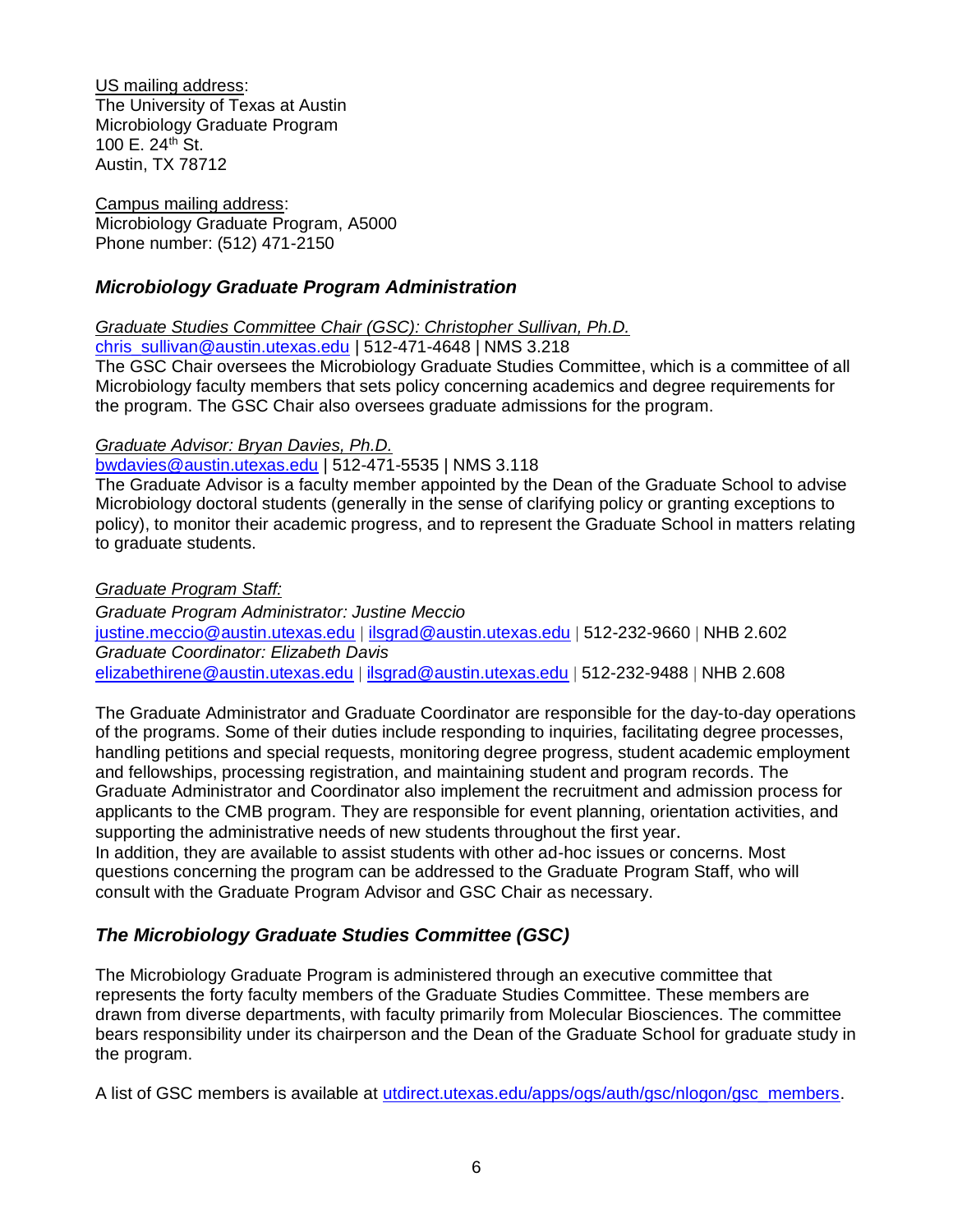# <span id="page-6-0"></span>**Degrees Offered**

The Microbiology Graduate Program is designed for students seeking a Ph.D.; however, under certain rare circumstances with the consent of the PI and Graduate Advisor, a Master of Arts with Thesis may be allowed. Dual degrees are generally not allowed and only under certain circumstances that must be approved by the PI, Graduate Advisor and GSC Chair.

# <span id="page-6-1"></span>*Doctor of Philosophy (Ph.D.)*

The Ph.D. program prepares students for a career in research by emphasizing scholarship and original research. By the submission of a dissertation, students demonstrate a mature knowledge of the field and that they can design and execute original research.

#### <span id="page-6-2"></span>*Requirements for Admission*

To be considered for graduate admission to the University of Texas at Austin, candidates must meet the [minimum requirements](https://gradschool.utexas.edu/admissions/where-to-begin/eligibility-for-admission-consideration) set by the Graduate School and the Microbiology Graduate Program. The Microbiology Graduate Program expects applicants to have a science degree and have successfully completed at least one year each of biology, general chemistry, organic chemistry, and physics. Students with any deficiencies in these areas should remedy them before applying to the program

The Microbiology Graduate Program only accepts students seeking a Ph.D. Admission is only offered in the fall semester of each academic year. Please see the program website for additional details about admissions requirements and procedures: ils.utexas.edu/microbiology/prospectivestudents

#### *Commitment to Diversity*

The Microbiology Graduate Program is committed to providing educational opportunities to students from diverse backgrounds. Students of all backgrounds, and especially students underrepresented in the sciences, are encouraged to apply for admission to the graduate program. In addition to the support from our department, the University of Texas at Austin offers [fellowships](https://icmb.utexas.edu/microbiology/current-students/fellowships) to promote graduate study and diversity. Please also see *Resources that Support a Safe and Inclusive Campus.*

# <span id="page-6-3"></span>*Admission to Microbiology from Biochemistry (BCH) or Cell and Molecular Biology (CMB) Graduate Programs*

The GSC Chair and the Graduate Advisor must approve transfers to the Micro program from the BCH or CMB graduate programs. Approval is granted on a case-by-case basis and dependent on academic and research performance prior to the transfer request. Transfers for first-year students are typically performed at the end of the first summer, upon completion of a full year in the original program. Students who are considering changing programs should consult with the Graduate Advisor and the Graduate Program Staff at the beginning of deliberations.

# <span id="page-6-4"></span>*Academic Requirements for a Ph.D. in the Microbiology Graduate Program*

- Cumulative GPA of 3.0 or higher
- Completion of the core courses with a grade of at least a B or above
- Completion of BIO 391 Grant Writing course in the fall of second year
- Completion of one Microbiology elective course in the second or third year
- Continuous membership in a permanent lab after completion of three lab rotations in the first-year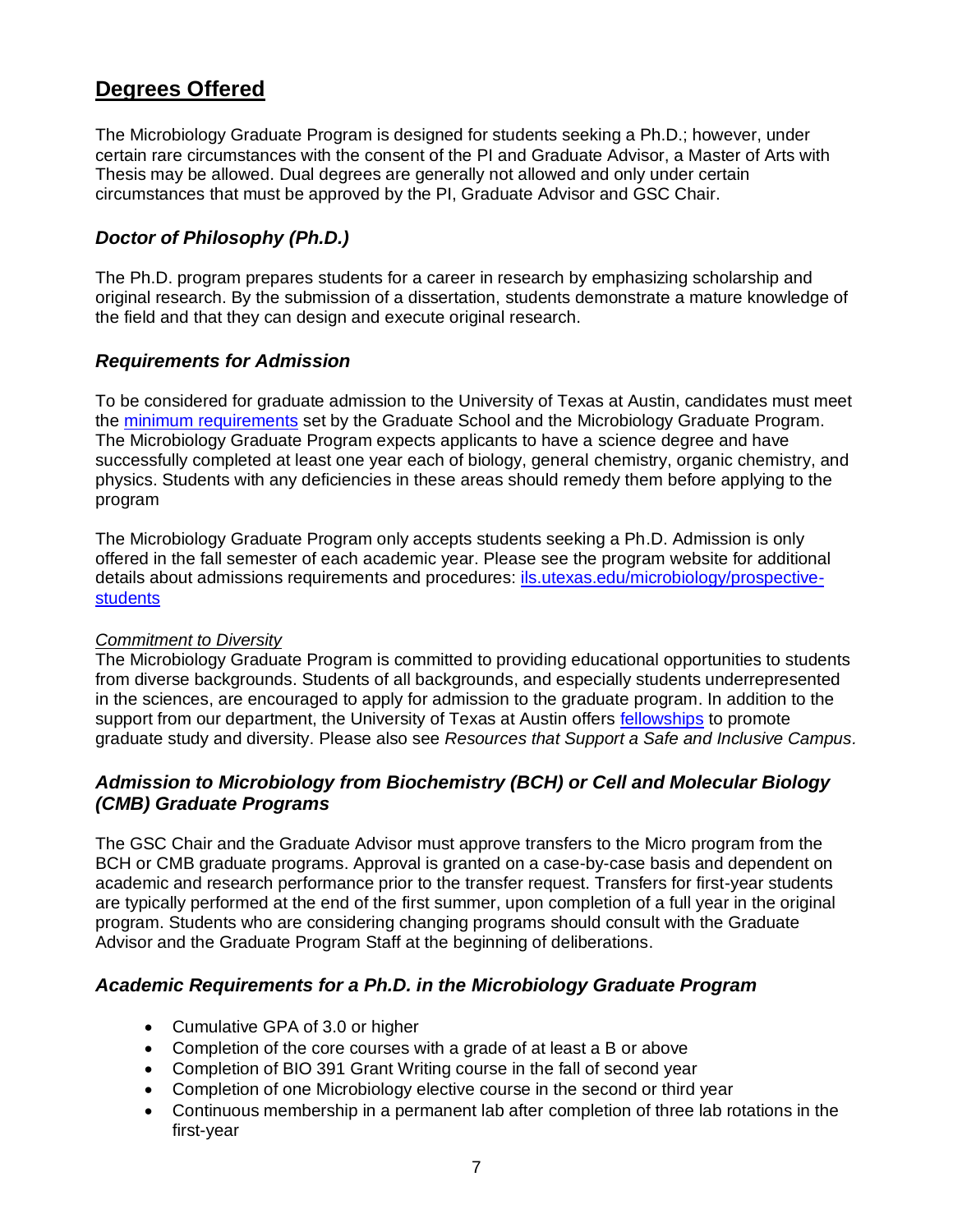- One semester as a teaching assistant (TA) (preferably completed by the end of the fourth year).
	- $\circ$  Note: To TA, students must first attend a TA workshop offered at the beginning of each fall and spring semester. Students who have not fulfilled this requirement cannot TA.
- International Students: successful completion of ITA English Language Certification exam and workshop
- Successful completion of qualifying exam in the spring of second year
- Admission to candidacy (after completion of qualifying exam; spring or summer of second year)
- Concurrent registration in Dissertation Hours every long semester from admittance to candidacy through graduation
- Annual meetings with dissertation committee
	- $\circ$  Note: Before making a recommendation to extend PhD candidacy or to defend, the dissertation committee will evaluate the student's progress towards degree, including the student's scientific output in the form of peer reviewed publication(s) as first or co-first author, and presentation of poster/oral presentation(s) at scientific meetings.
- Successful completion of dissertation and final defense

Additional information about Microbiology Ph.D. requirements are referenced in the Graduate Catalog at [catalog.utexas.edu/graduate/fields-of-study/natural-sciences/microbiology/degree](https://catalog.utexas.edu/graduate/fields-of-study/natural-sciences/microbiology/degree-requirements/)[requirements.](https://catalog.utexas.edu/graduate/fields-of-study/natural-sciences/microbiology/degree-requirements/)

# <span id="page-7-0"></span>*Degree Milestones*

The UT Austin Graduate School has set up a web-based system of Milestones that should be achieved during the Ph.D. Students should review these Milestones upon starting the degree program and check them periodically throughout their degree. Students are responsible for tracking completion of their degree Milestones. Students may view the current Microbiology Graduate Program Milestones at [gradschool.utexas.edu/academics/milestones.](https://gradschool.utexas.edu/academics/milestones)

# <span id="page-7-1"></span>*Progress Towards Degree*

All students are expected to make reasonable progress towards the degree. Among other situations, any of the following could be cause for dismissal from the Microbiology program due to failure to progress:

- Core courses not successfully completed by May of second year;
- Qualifying Exam not completed by end of second year
- Admission to candidacy not initiated by start of third year
- Annual Committee Meetings not conducted annually
- Dissertation not completed within three years of admission to candidacy.

# <span id="page-7-2"></span>*Laboratory Rotations*

During the first nine months in the program, students are required to perform rotation projects in the laboratories of at least three ILSGP-affiliated faculty. These rotations broaden laboratory experience and will help students find the research area and permanent laboratory that best suits them. Students are required to spend at least 20 hours per week working in the lab for each rotation. At the end of each rotation, the faculty member completes a rotation evaluation of the student's performance. These evaluations are shared with the Graduate Advisors and determine whether the the student will receive credit for research hours.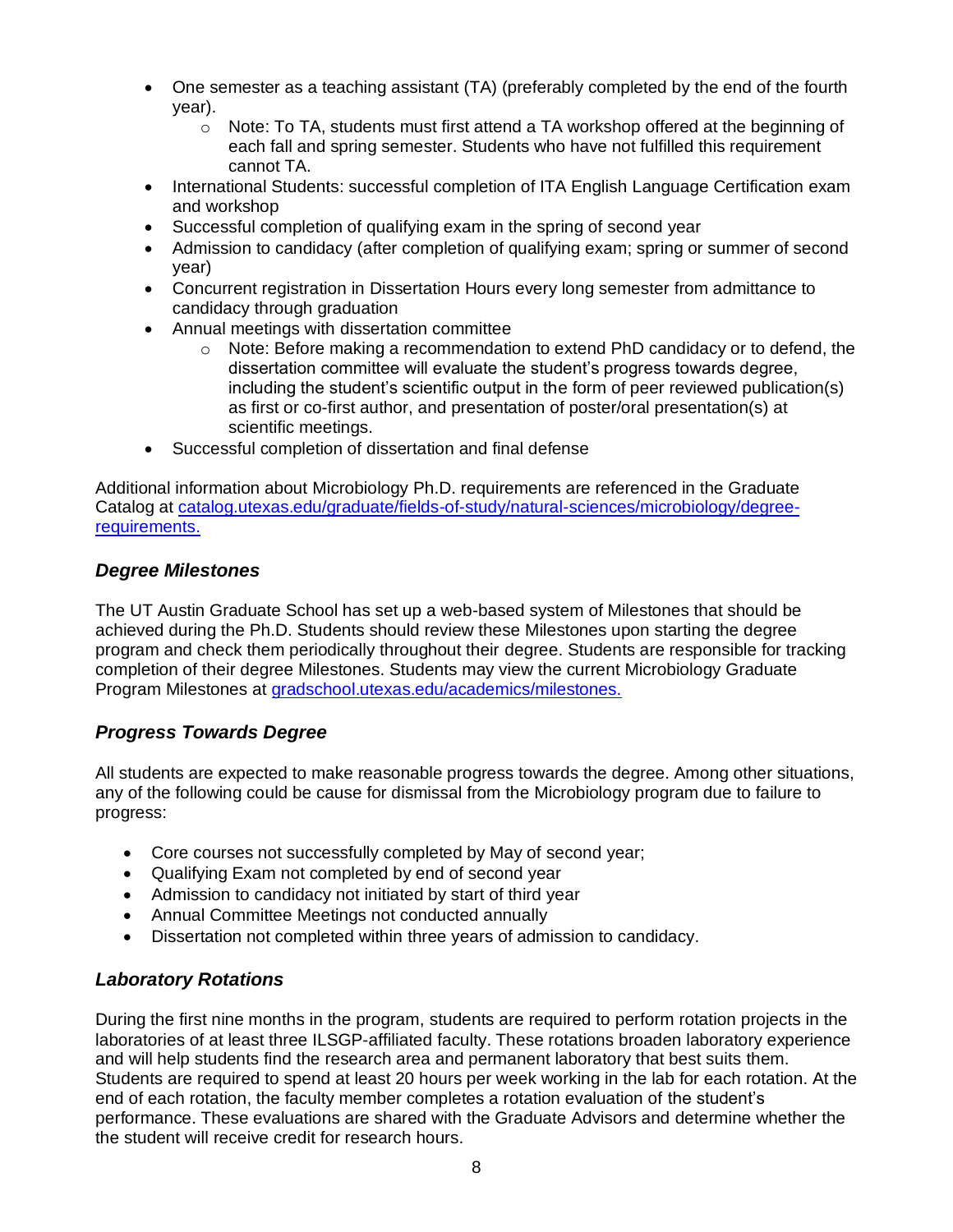#### **2022/23 Laboratory Rotation Schedule**

June 1, 2022 – August 22, 2022 Early Summer Rotation September 6, 2022 – November 11, 2022 First Rotation<br>November 14, 2022 – January 27, 2023 Second Rotation November 14, 2022 – January 27, 2023 January 30, 2023 – April 22, 2023 Third Rotation

Rotations are arranged through mutual agreement between the student and the faculty member (Principal Investigator or 'PI') of the lab in which the rotation is arranged. Students should contact potential rotation supervisors well in advance of the start of each rotation period. Students should discuss potential funding with PIs when a rotation is being negotiated. It is crucial that students understand how they will be funded should they pursue their Ph.D. in that lab.

Faculty members must be part of the Biochemistry (BCH), Cell and Molecular Biology (CMB) or Microbiology (MIC) GSCs to accept a MIC student for a rotation. **Changes to an assigned rotation may be made only with permission of the Graduate Advisor**. It is not an option to remain in a laboratory for longer than the designated rotation period, nor are students permitted or to begin a rotation later than the mandated start date, unless approved by the Graduate Advisor. Failure to participate in or to complete the required rotations may result in termination from the program. **If issues arise during a rotation period, the student should consult with the Graduate Advisor.** The Graduate Advisor will evaluate the concerns and recommend an appropriate course of action, which may include approval to change labs.

Once a PI agrees to accept a student for a rotation, a *Rotation Agreement* form is required to document this. The student is responsible for obtaining all required signatures on the *Rotation Agreement* Form, including those of the PI and the Graduate Advisor before submitting the completed form to the Graduate Program Staff. The *Rotation Agreement* form is due to the Graduate Program Staff by the start date of the rotation period.

# <span id="page-8-0"></span>*Permanent Laboratories*

At the end of the final rotation, students will choose which laboratory to work in on a permanent basis. This is done after careful consideration and consultation the supervising professor (also known as Primary Investigator or PI) of the lab. Students who begin their studies in Fall 2022 will join a permanent lab **by May 5, 2023.** ILSGP financial support ends on May 31, 2023 for these first-year students. Subsequent support becomes the responsibility of the permanent lab (starting on June 1, 2023).

Students who begin their studies during the early summer rotation period must join a permanent lab at the end of the second rotation period. ILSGP financial support will end on January 31, 2023, and subsequent support is the responsibility of the permanent lab (starting on **February 1, 2023**).

It is program policy that first-year students may not be appointed as Teaching Assistants (TA); therefore, PIs are expected to support a first-year MIC student as a Graduate Research Assistant (GRA) in the summer of 2023.

If students have not made arrangements to join a permanent lab by the end of the first nine months in the program, they will be notified that the next six weeks constitute their last in the program, unless they find a permanent lab before this six-week period ends. Students must petition the Graduate Advisor to perform a  $4<sup>th</sup>$  rotation and to receive financial support during the  $4<sup>th</sup>$  rotation by the deadline to submit the *Permanent Lab Agreement*. Financial support will depend on funding availability.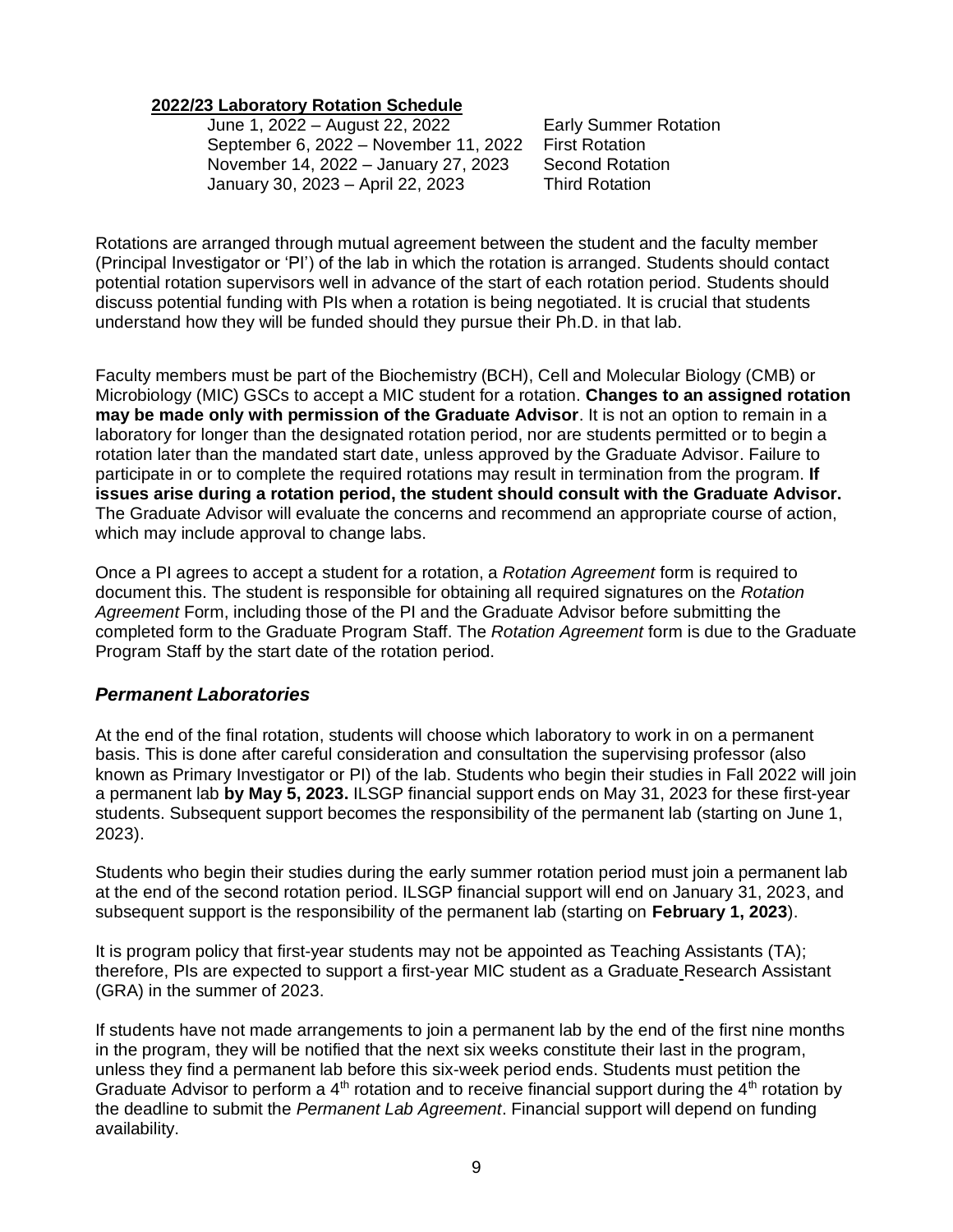After a PI agrees to accept a student into a permanent laboratory, a *Permanent Lab Agreement* form is required to document this. The student is responsible for obtaining all required signatures on the Permanent Lab Agreement form, including those of the PI and the GSC Chair before submitting the completed form to the Graduate Program Staff. Students will be notified via email of the deadline to submit the *Permanent Lab Agreement* form.

Once in a permanent laboratory, students may change to another laboratory; however, any change must be discussed with and approved by the Graduate Adviser and GSC Chair. The new PI must be a member in good standing of the MIC GSC. If the student selects a supervising professor that is not a member of the MIC GSC, that faculty member must request to be added to the MIC GSC. If the new supervising professor is a member of the GSC for the CMB or BCH program, the student may transfer to the new graduate program, pending approval of the Graduate Advisors.

#### *Co-PI Rule*

It is possible to have two faculty members listed as supervisors (co-PIs). A student may designate one as primary supervisor or may have them listed equally as co-supervisors; in which case they will have equal responsibility for the student's progress. However, if one of the supervisors is not a member of the MIC GSC, that faculty member cannot be the primary supervisor. He or she can be a co-supervisor or a secondary supervisor. Students should inform the Graduate Advisor and Graduate Program Staff if they plan to have a co-PI.

#### *Leaving a Permanent Lab*

If, for any reason, a student desires to end their association with their permanent laboratory, they are strongly encouraged to contact their Graduate Advisor before notifying the PI of their decision to leave their lab to determine the best course of action. Students will be allowed a maximum of two months to find another laboratory. While a student is without a laboratory, they may not continue to work toward the Ph.D. and may not have financial support unless through a TA position. The new PI must be a member in good standing of the CMB GSC and must petition the Graduate Advisor asking that the student be allowed to continue in the Ph.D. program. Students in such situations are strongly encouraged to contact their Graduate Advisor before notifying the PI of their decision to leave their lab.

If a PI comes to the conclusion that they need to end their association with a student, the PI is encouraged to contact the student's Graduate Advisor to determine the most reasonable course of action, which should involve documented warnings that precede the formal decision to end the student's tenure in the PI's lab. If the student is supported as a GRA by the PI at the time of the formal decision, the PI is strongly encouraged to continue the support until the end of the semester. If this is not possible, the PI must provide support for at least one month. During the period of continued support and at the discretion of the PI, the student may be expected to continue to work on the PI's funded research projects. Students in such situations are strongly encouraged to contact their Graduate Advisor as soon as their PI gives them a first warning.

# <span id="page-9-0"></span>*Core Courses*

Effective Fall 2022, the standard core courses are:

- BIO 395J Genes, Genomes, and Gene Expression
- MOL 290C Introduction to Biostatistics & Computational Analysis
- MOL 190C Responsible Conduct of Research

The Spring 2023 standard core course is:

• BIO 395M Advanced Microbiology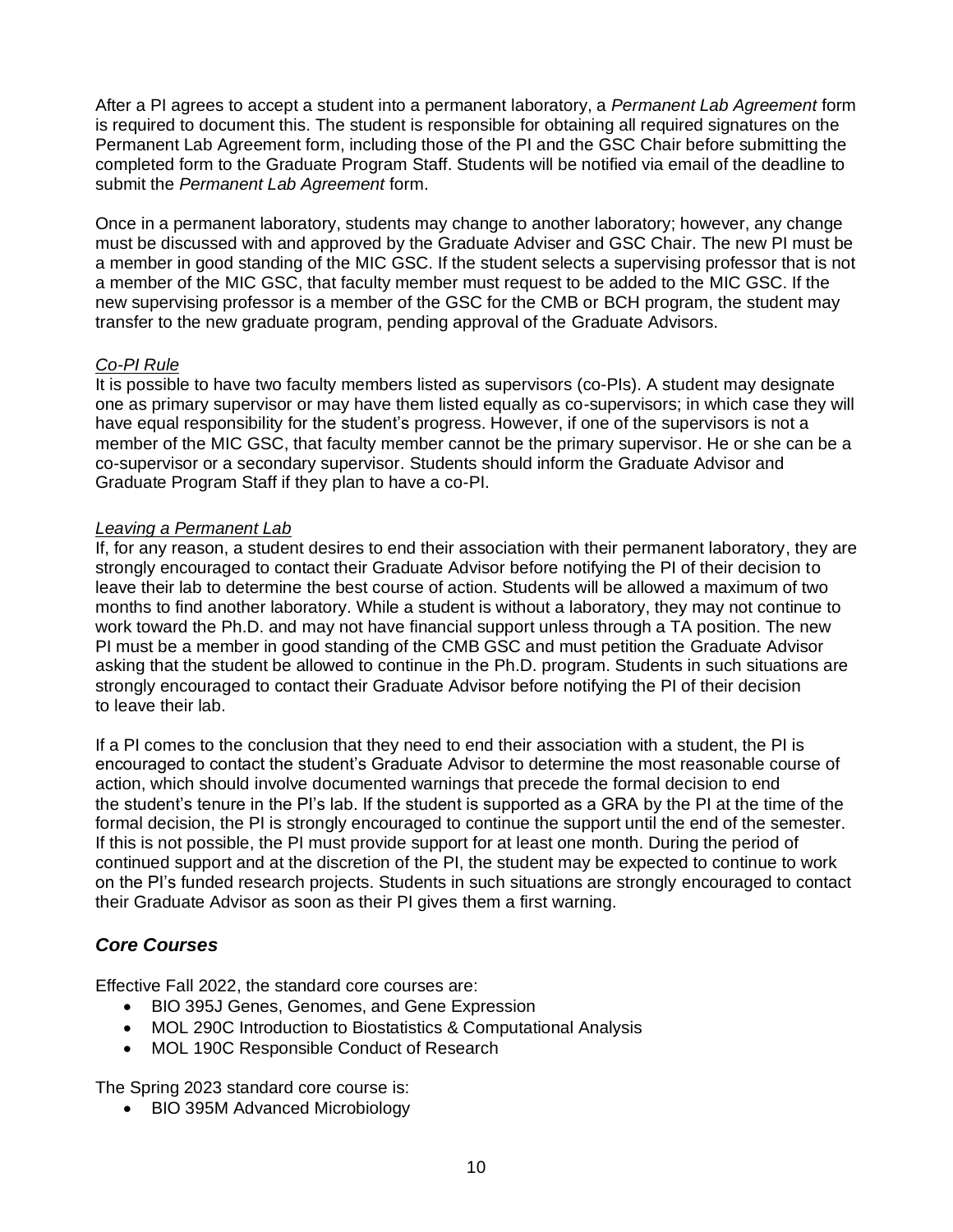In addition, students are required to take one of the following courses in the spring of their firstyear:

- BCH 394P Bioinformatics
- BCH 394 Structure and Function of Proteins and Nucleic Acids
- BIO 395F Genetics
- BIO 395H Cell Biology
- BIO 395G Graduate Biochemistry

Substitutions to this list of courses may be possible, however, students must provide a rationale and obtain approval in writing from the Graduate Advisor prior to registration.

If a student earns less than a B (3.0) in any of the core courses, they will need to retake the course. If it is necessary to repeat a core course, it must be taken at the very next opportunity that the course is offered. The core courses may not be taken more than twice. Note that the Graduate School requires a cumulative GPA of 3.0 to remain in good standing. Failure to pass a core course that is being re-taken for the second time and/or failure to maintain a GPA of 3.0 or higher will result in dismissal from the program.

# <span id="page-10-0"></span>*Core Course Descriptions*

#### **BIO 395J Genes, Genomes, and Gene Expression**

Explore how genomes are maintained, propagated, and converted to functional RNAs and proteins. Understand the primary literature that has led to key advances in these research areas and the experimental approaches that are currently being used to forge new advances. Appreciate the current frontiers in these areas and explore the boundaries; what questions have known or hypothesized answers, and what questions remain to be answered by the next group of researchers and students.

#### **MOL 190C Responsible Conduct of Research**

This course will provide formal training in the ethical and responsible conduct of research in the disciplines represented in the ILSGP graduate programs. Such training is required for researchers funded by training grants and federal fellowship awards, but is also vital for trainees embarking on their careers in scientific research. The class will be taught by a team of faculty with experience in research training and mentorship, using a discussion and case-study based approach. The topics covered will include professional development of trainees, research misconduct, conflicts of interest, collaborations, mentor/mentee responsibilities, authorship and publication, peer-review, data management, animal, and human subject research, as well as contemporary ethical issues such as racism and inequity in science.

# **MOL 290C Introduction to Biostatistics & Computational Analysis**

This course will introduce first year Ph.D. students in the ILSGP graduate programs to the basic concepts and practices of statistics, programming, quantitative data analysis and data visualization as they apply to research in biochemistry, cell and molecular biology, and microbiology. Quantitative data analysis skills are increasingly critical in these research fields, so this course is intended to provide the foundation for developing these skills and prepare for more advanced coursework. Students will learn in an interactive, hands-on manner using the widely used languages R and Python, and build up to executing an independent data analysis project working in teams.

# **BIO 395M Advanced Microbiology**

This course will explore technical and conceptual aspects of modern microbiology. Students will read, comprehend, and present findings from primary literature. An emphasis is placed on experimental methods and design. Students will submit written work outlining new hypotheses and methods for investigation based on current literature. Students will lead discussions on career opportunities and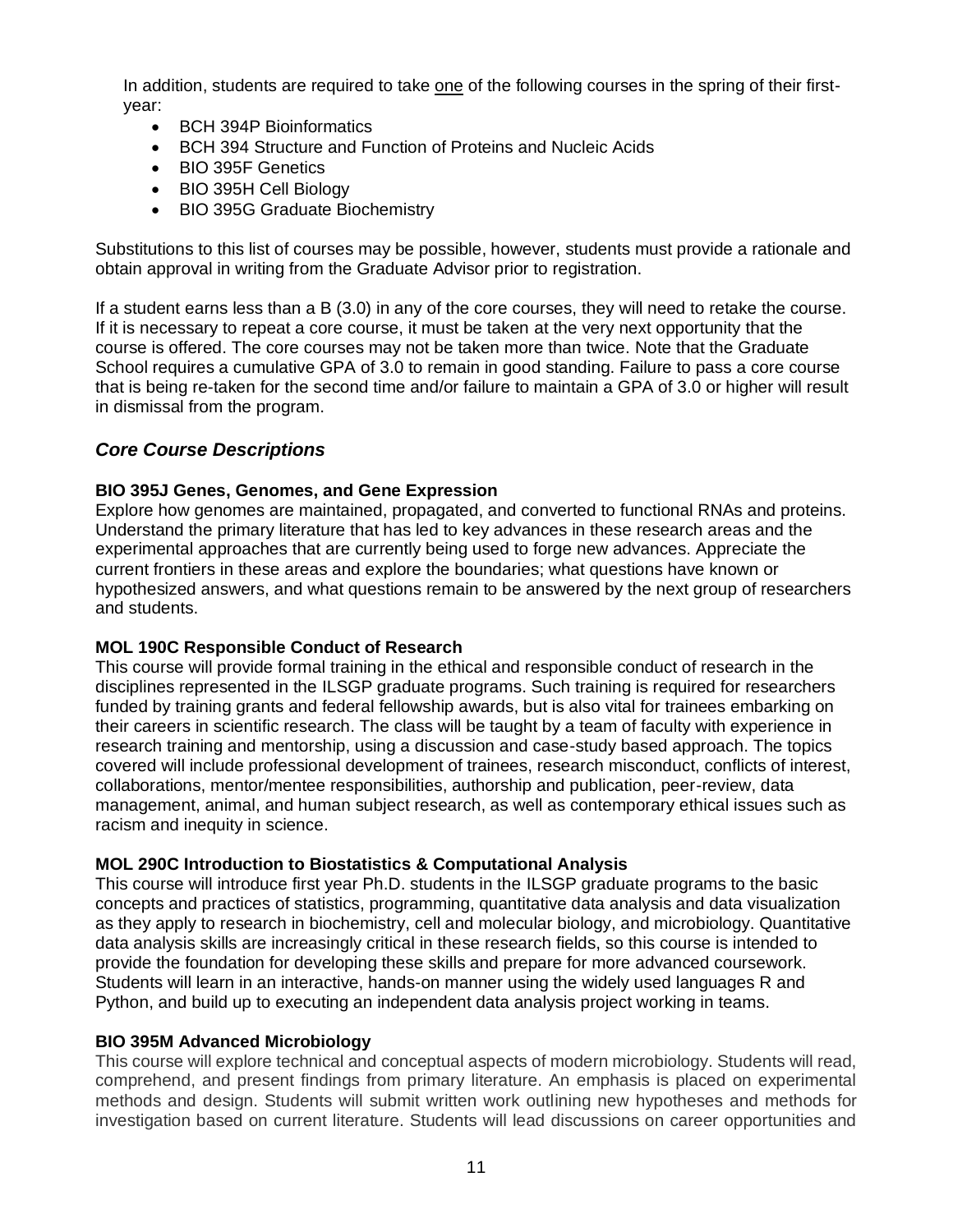development with the class and industry professionals. Three lecture hours a week for one semester. Prerequisite: Graduate standing and consent of instructor and the graduate adviser.

#### **BCH 394 Structure and Dynamics of Protein and Nucleic Acids**

This course is designed to give students the tools they need to be successful in a career in research in biochemistry and related disciplines by building a strong foundation to understand structure/function relationships in biological macromolecules. Students are expected to have a basic knowledge of protein and nucleic acid structure at the introductory biochemistry level. Learning is facilitated by computer simulation of reaction kinetics, which provides the basis to learn kinetics but also gives the most robust and comprehensive methods of fitting data to test models.

#### **BIO 394P Bioinformatics**

An introduction to systems biology and bioinformatics, emphasizing quantitative analysis of highthroughput biological data, and covering typical data, data analysis, and computer algorithms. Topics will include introductory probability and statistics, basics of Python programming, protein and nucleic acid sequence analysis, genome sequencing and assembly, proteomics, synthetic biology, analysis of large-scale gene expression data, data clustering, biological pattern recognition, and gene and protein networks.

#### **BIO 395F Genetics**

This course will focus on modern molecular genetic concepts and the scientific process, with analyses involving genetic mechanisms in biological systems and disease. Instruction will take place through lectures and reading/discussing primary literature. Students will develop and write their own independent research proposal involving primarily genetic topics and methodologies. BIO 395F goes beyond just learning modern genetics and techniques, aiming to provide students with additional skills that can be utilized in careers involving scientific research, obtaining funding, and writing and communication.

#### **BIO 395H Cell Biology**

This course will involve an in-depth immersion in the current scientific literature exploring how basic cell biological processes (vesicle trafficking, cytoskeletal remodeling, etc.) contribute to the physiology of organisms, how fundamental molecular mechanisms drive cellular and subcellular behaviors, and how these mechanisms go awry in the course of human disease.

#### **BIO 395G Graduate Biochemistry**

This graduate-level course is designed for students interested in dissecting biological problems at the molecular level, and in the tools and methods that drive the process of discovery. Detailed consideration of the structure and function of proteins, with discussion of enzyme mechanisms and kinetics, the biochemistry of energy production, and the metabolism of lipids and nucleotides.

# <span id="page-11-0"></span>*Additional Required Coursework*

# **BIO 391 Grant Writing and Presentation Skills**

In preparation for the qualifying exam, second-year students are required to take BIO 391 Grant Writing & Presentation Skills. BIO 391 is a writing-intensive course for second-year graduate student in the fall semester that involves writing of an NIH-style grant proposal on their own research, presentation of the proposal to the class, and practice in identifying specific aims in research areas outside their primary area. The class is taken by students in the Microbiology, Biochemistry, and Cell and Molecular Biology Programs.

# **Microbiology Elective**

One additional Microbiology specific elective course is required, and may be taken in the second or third year but no later than the fourth year of study. Students typically take one of the three approved elective courses, which are Advanced Virology, Molecular Immunology, and Advanced Immunology.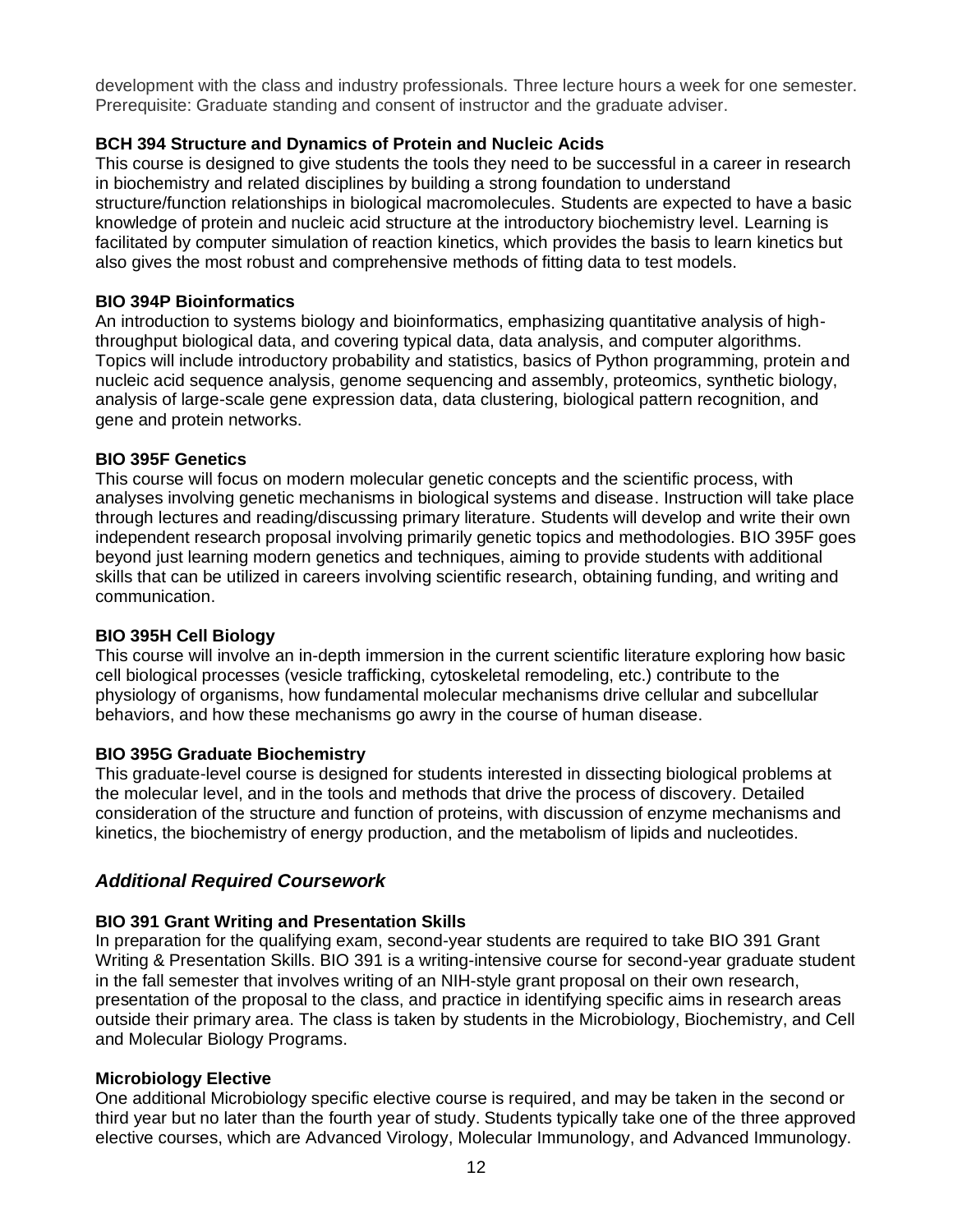Students may petition to have a different course to count towards their elective requirement, but must do so in consultation with their PI and Graduate Advisor.

# <span id="page-12-0"></span>*Qualifying Examination*

The Qualifying Exam, often called the "Qual" or "Prelim", is a major milestone in the Ph.D. program. The purpose of the Qualifying Examination is to evaluate a graduate student's aptitude to perform original and independent research, and to write a doctoral dissertation. The examination provides a means for a faculty committee to assess the student's mastery of concepts and methodological approaches by evaluating the student's (1) general knowledge and fundamental understanding of Microbiology, (2) ability to design, articulate, explain and defend the proposed aims and research approach of their dissertation research. The goal of the Qualifying Examination is to ensure that the student has achieved a sufficiently high level of knowledge and skills necessary for successful completion of a Ph.D. dissertation.

To proceed with the Qualifying Exam, a Microbiology graduate student must:

- Have a cumulative GPA of at least 3.0
- Have completed all core courses with a grade of B or above
- Be assigned to a permanent laboratory
- If an international student, have passed the ITA English Language Certification and be eligible for employment "with student contact"

#### *Qualifying Examination Timeline and Procedures*

- 1. All graduate students in their second year who have passed the appropriate number of required courses will take the Qualifying Exam to advance to candidacy. The Qualifying Exam is normally taken in the spring semester of a student's second year. If a student has not met the requirements outlined above, the Qualifying Exam may be delayed to within three months of completing these requirements. If the student is completing any core courses in the spring semester of their second year, they may not conduct the Qualifying Exam until the subsequent summer term, after they have met all course requirements. Students who are not prepared to take the Qualifying Exam by the end of their second year must write an explanatory letter of appeal to the GSC Chair and Graduate Advisor and will be assigned a probationary status until further notice.
- 2. An informational meeting about the Qualifying Exam will be held in the fall semester of each year. At this meeting, students will review the timetable and guidelines in effect for the Qualifying Exam, as well as the expectations and exam process, as outlined below:
	- a. At the beginning of the spring semester (usually in January), exam-eligible graduate students will submit (i) a one-paragraph summary (100-200 words) of their intended research proposal (abstract), and (ii) a list of four faculty members who might be appropriate to serve on their examination committee. These faculty will be selected in consultation with their PI. Selected faculty members must be members of the MIC GSC. The Graduate Advisor will use this information to form the student's Qualifying Exam Committee. Students will receive instructions and a deadline to submit these require items from the Graduate Advisor and/or the Graduate Program Staff.
	- b. The student will be notified of the composition of their Qualifying Exam committee within 30 days after submission of their abstract. Upon learning the members of their exam committee, the student is responsible for scheduling their Qualifying Examination, which involves polling the committee members and their PI for their availability for a two-hour timeslot. If the student's PI cannot attend the exam, they will be required to provide the examining committee chair with a short statement describing the student's progress. The **deadline for the written portion of the exam**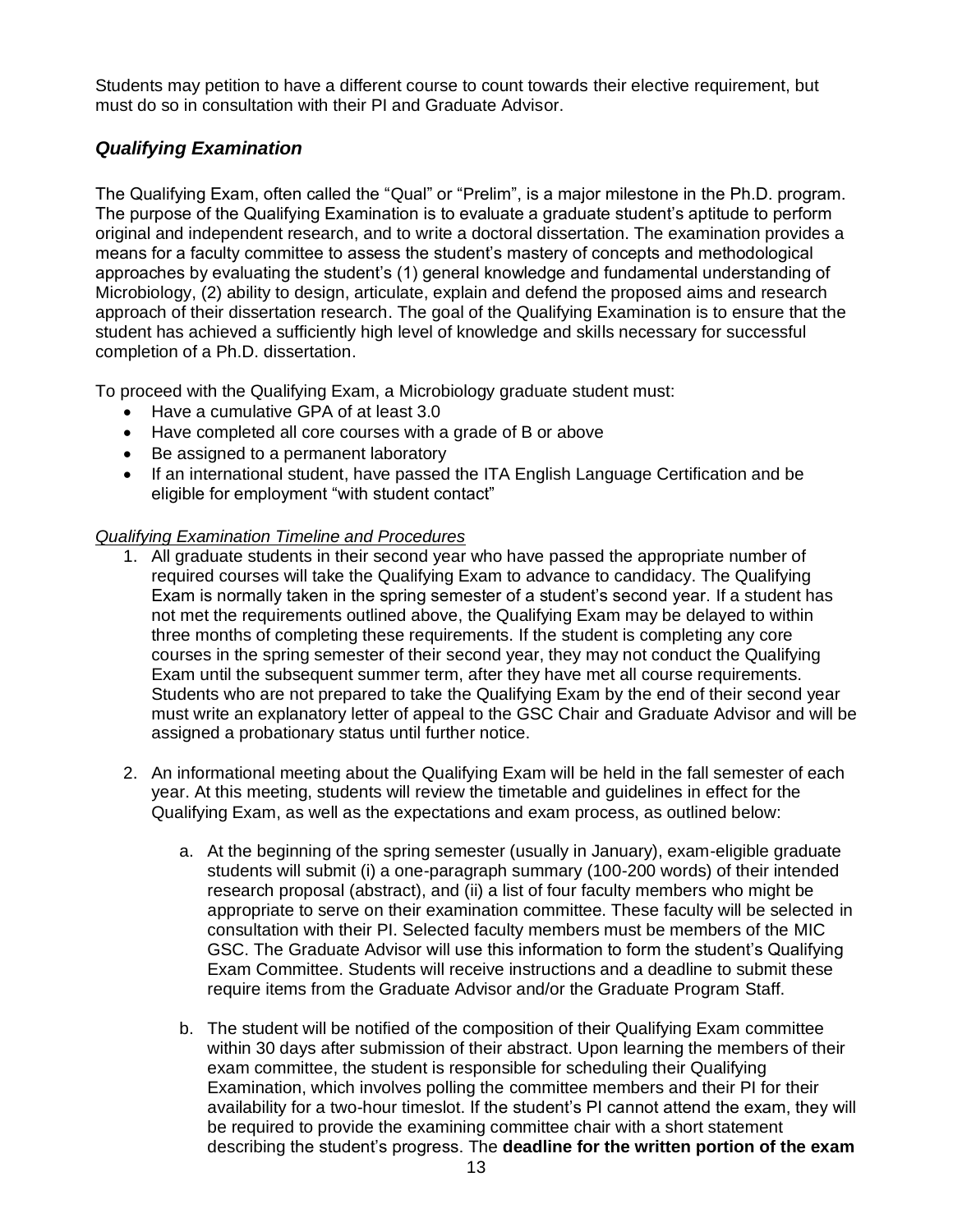**is relative to each student's exam date (see** *Written Proposal* **below); students are responsible for meeting their relative deadlines**. The Graduate Program Staff will provide the committee chair with the *Qualifying Exam Results* form and the student's transcript in advance of the exam.

#### *Qualifying Exam Format*

The Qualifying Exam consists of **written** and **oral** components. Both written components are submitted prior to the Qualifying Exam and form a large basis of the oral exam.

#### **Written Proposal:**

- 1. The **Written Proposal,** based on a topic of choice but usually aligned to the student's dissertation research, must be submitted to the Graduate Program Staff, and distributed to faculty members of the examination committee no less than **14 days before** the Qualifying Exam. In writing the proposal, the student is expected to consult with their advisor, but the work must be entirely their own. For example, a student is not allowed to copy sections of their advisor's research grant proposals. In addition, a student must propose at least one set of experiments that have NOT been suggested to them by their advisor.
	- a. The **Written Proposal** should be modeled on and follow the format of a NIH F31 predoctoral fellowship application. As a guide, the general format of the Written Proposal is listed below, but students should download the F31 application guide to obtain additional information about the contents and formatting of these applications. The proposal will consist of the following sections. (Note that the margins on all sides cannot be less than ½", and the allowable fonts no smaller than Times 12, or Georgia or Arial 11. All information presented in figures and tables must be legible and easily readable by all committee members.)
	- b. The **Specific Aims** page should describe concisely the Specific Aims of the proposal, including broad, long-term objectives and the specific goals of the proposed research to test a stated hypothesis. A Specific Aims page often includes one or two introductory paragraphs followed by the objective and description of each of three aims, which together form the basis of the research undertaken in the proposal. This is limited to one page.
	- c. The **Research Strategy** section, including all tables, graphs, figures, diagrams, and charts, is limited to six pages. This section should address the significance of the proposed studies, including the background leading to the proposed research projects; and the approach (including preliminary results, if any) will be used to provide experimental support of the proposed hypothesis. The precise format of this section can vary, but students should include the rationale of each proposed project, a discussion of the experimental or methodological approach, expected/anticipated results, interpretations, conclusions and significance, potential pitfalls, and alternative approaches.
	- d. A **Literature Cited** section (no explicit page limit) must be included in the Written Proposal, and students are expected to have read each of the papers listed in this section.

**Whereas students may seek input on their Written Proposal, the student must write the entire document.** The student is responsible for being knowledgeable about and defending the entire contents of the Written Proposal. **Faculty advisors, and other faculty members, may read, discuss, and make general comments on the Written Proposal but may not write,**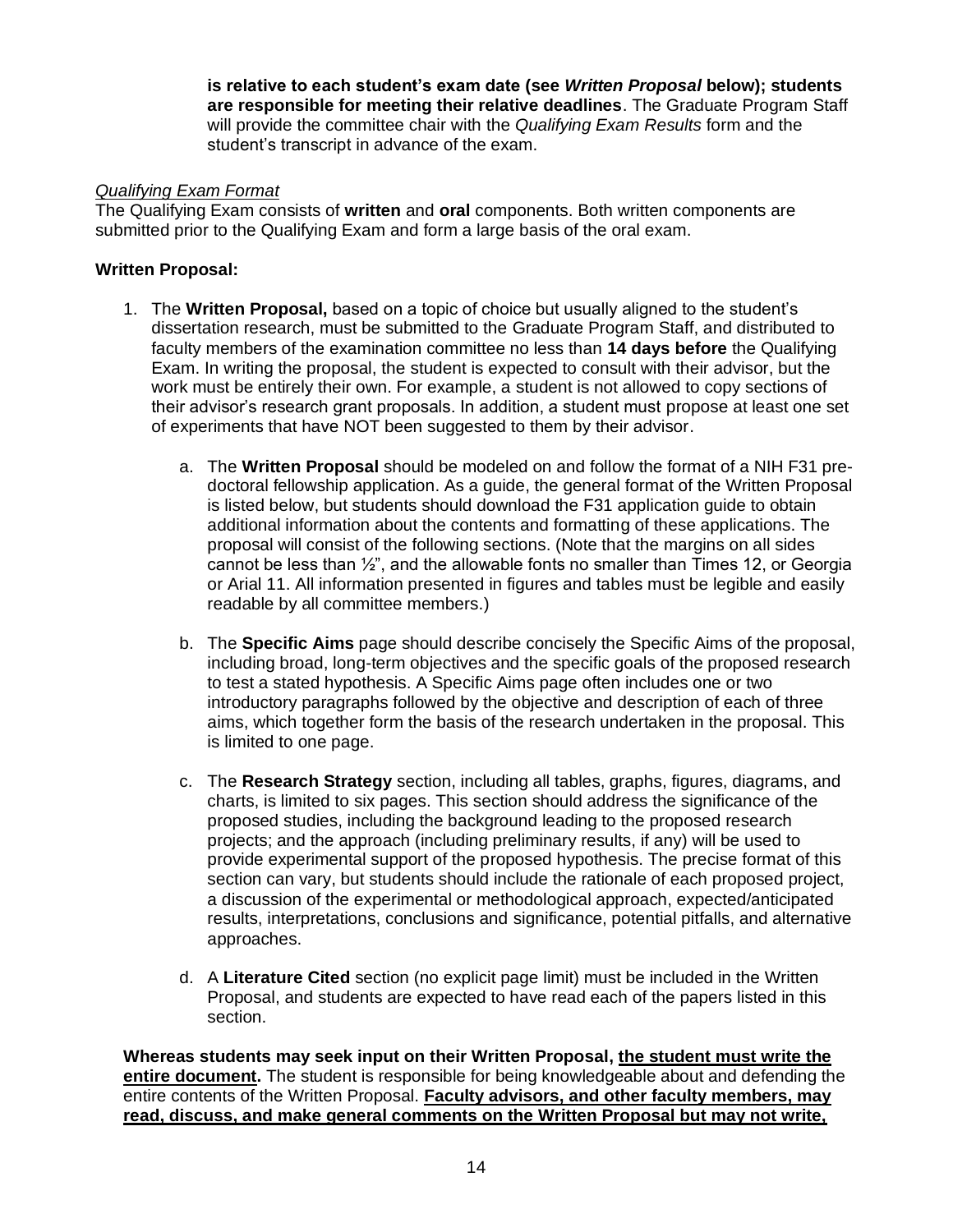**edit or in any way directly prepare a student's materials.** Peers may provide edits for grammar, clarity, style, and spelling, but they cannot write any part of the document.

#### **Oral Component:**

- 1. The oral component of the Qualifying Exam should be scheduled to last two hours. Students are not allowed to bring refreshments for their exam committee to the Qualifying Exam. At the beginning of the meeting, the student will be excused and the exam committee will briefly discuss the materials that were submitted by the student, and the specific exam format and questioning procedures. Additionally, the committee will discuss the student's academic standing and progress, and the student's faculty advisor should be asked for input about these issues. **If the faculty advisor cannot attend the exam, he/she will be asked to submit written comments to the committee chair, which should be shared with the committee at this time.** The student will re-enter to begin the oral presentation of the proposal. At the completion of both proposals, the student will again exit and the committee will discuss the outcome of the exam; the committee should ask the PI again for input. The committee will ask questions throughout the presentation. At the completion of the presentation, and after all questions have been addressed, the student will again exit and the committee will discuss the outcome of the exam; the committee should ask the PI again for input. Following this input, the committee may also ask the PI to leave the room for the remainder of the deliberation period. Students will receive outcomes for both the written and oral portions of the exam.
- 2. **The student should prepare a 15-minute presentation, with a maximum of 15 slides, for each of the written component.** This brief presentation will introduce the background material, and the proposed research goals and projects. The presentation should include an introduction that states the broad research question(s), an overview of the present state of knowledge, and the background work leading to the proposed projects, questions, and hypotheses. This should be followed by a description of each of the specific aims, the experimental approach, and anticipated results. **Students may practice their presentation in front of any audience they choose.**
- 3. During and after each presentation, the examiners will question the student to assess the student's depth of knowledge in the topic areas and understanding of the experimental approaches. The committee will ask general questions as well as questions pertaining to the specific topic areas. Students may be asked to draw or explain concepts using the whiteboard. One purpose of the exam is to probe a student's breadth and depth of knowledge, so the committee may spend more time on areas where it is not clear whether the student has extensive knowledge, and correspondingly less time on areas where the student demonstrates expertise.

#### *Questions during the exam are likely to be on topics including (but not limited to)*

- Previous published work from the same lab and other labs that relates to the proposed work
- Unpublished work from the same lab that relates to the proposed work
- All methods that are planned for use in the proposed work
- Alternative methods that may be used if necessary
- Alternative models that may emerge from the expected results or unexpected results
- Additional research that could distinguish between alternative models
- Potential future directions of the research plan

#### *Composition of the Qualifying Examination Committee:*

The Qualifying Exam Committee will be comprised of three Microbiology GSC faculty members. Ideally, at least one of these will be selected from the list of four submitted by the student and who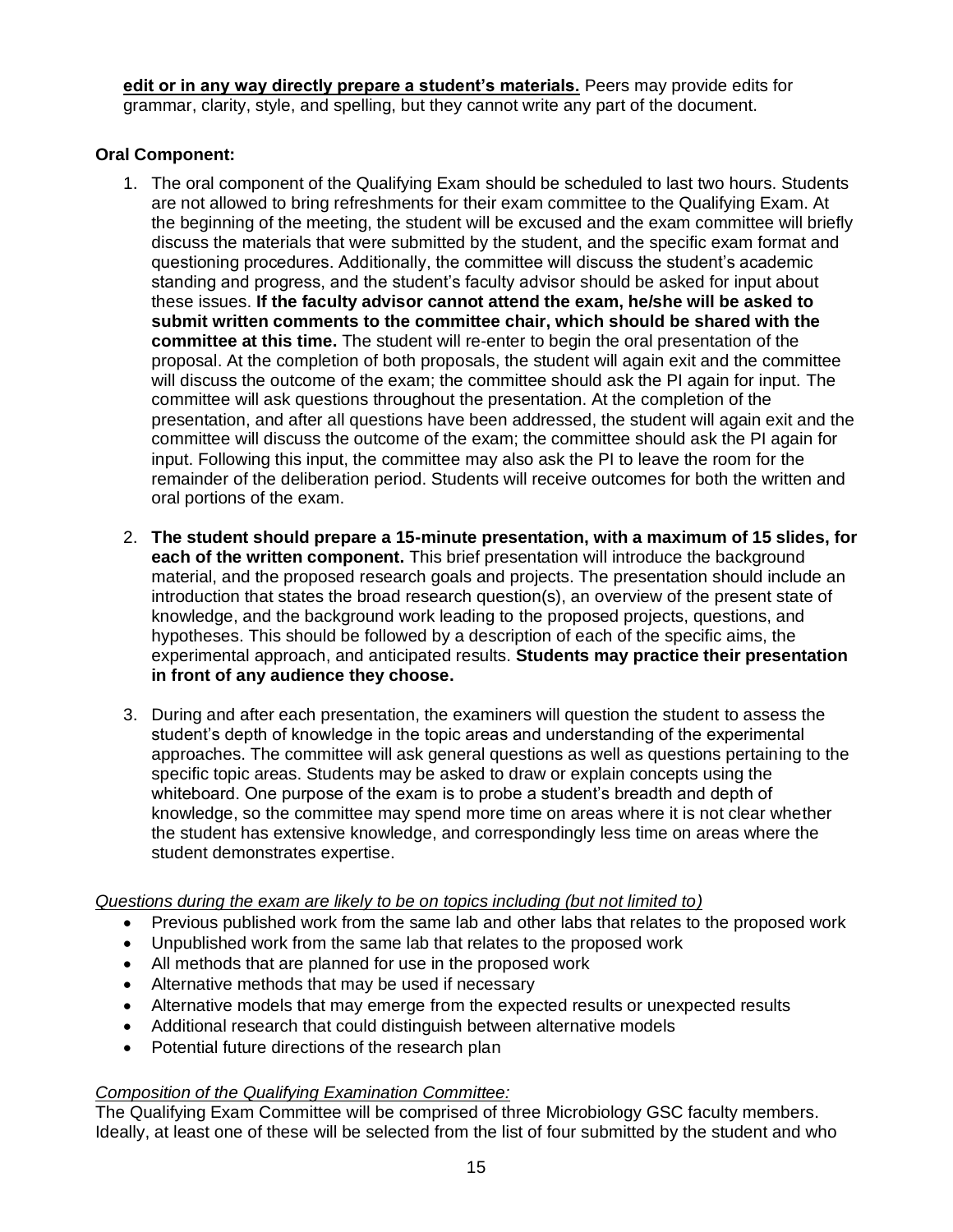has expertise in the general area covered in the student's Written Proposal. The student's faculty advisor is encouraged to attend the Qualifying Exam but is not obliged to do so. If the faculty advisor cannot attend the exam, he/she will be asked to submit written comments to the committee chair, which will be shared with the committee at the exam. If in attendance, the faculty adviser is expected to be a silent observer and may speak only by permission of members of the exam committee.

#### *Qualifying Exam Outcomes and Consequences:*

At the conclusion of the examination (usually when committee members have no further questions), the student will again be asked to leave the room. If present, the PI will be asked for any additional input and then s/he may also be asked to leave the room. The committee will then deliberate the outcome of the examination. The entire committee as a group will then call the student back into the room to convey its decision. The student's advisor, if s/he has exited the room, may come back into the room along with the student. The examination committee will record the outcome and its evaluation on the *Qualifying Examination Results* form, provided by the Graduate Program Staff. This form will be included in the student's permanent file and a copy shall also be provided to the student.

Possible outcomes are:

- 1. Pass;
- 2. Conditional Pass (with conditions specified by the exam committee);
- 3. Re-examination of one or more parts of the Qualifying Exam at a later date;
- 4. Termination of work toward the Ph.D.

A student may pass the Qualifying Exam unconditionally, or may fail one or more portions (*e.g.,* the Written Proposal) of the exam. Additionally, the committee may vote to conditionally pass the student but ask for revisions of the written components or for the student to take additional coursework. (Serving as a TA for a course in an area that the student was deemed deficient cannot be a requirement for a conditional pass.)

#### *Re-examination Procedures and Rules*

In the event of a failing performance, and at the discretion of the Qualifying Exam Committee, the student will be advised of deficiencies and may be allowed to retake one or both portions of the Qualifying Exam. A student given the option to repeat the Qualifying Exam must do so within three months of the original exam, except in exceptional circumstances requiring exemption by the MIC GSC Chair. At least one member of the student's original Qualifying Exam Committee must agree to serve on the subsequent exam committee. All three members may re-serve. The PI may request to the MIC GSC Chair that one or two members of the committee be replaced. A student who fails to pass the relevant portions of the examination a second time must leave the graduate program by the end of the following long semester. A student who is not offered the option of re-examination must terminate work towards a Ph.D. and may not re-register for courses in the MIC Graduate Program. A student advised to take a terminal Master's degree may register only for those courses counted toward the Masters of Arts with Thesis degree and must complete the courses within a year.

# <span id="page-15-0"></span>*Admission to Candidacy*

Once a student successfully completes the Qualifying Exam, they will apply for, and be admitted to candidacy. Students are expected to do so by the end of the second year. There may be a small number of students who are not able to complete their Qualifying Exam with the rest of their cohort. In such cases, the student must reach candidacy by the end of the third year (sixth long semester). Failure to meet this benchmark will result in loss of good standing in the program. Any exceptions require approval of the Graduate Advisor, and must be communicated to the Graduate Program Staff. The Graduate School will notify the student via email when their *Candidacy Application* is approved. Additional information about requirements for admission to candidacy may be found on the [Graduate School website](https://gradschool.utexas.edu/academics/theses-and-dissertations/doctoral-candidacy)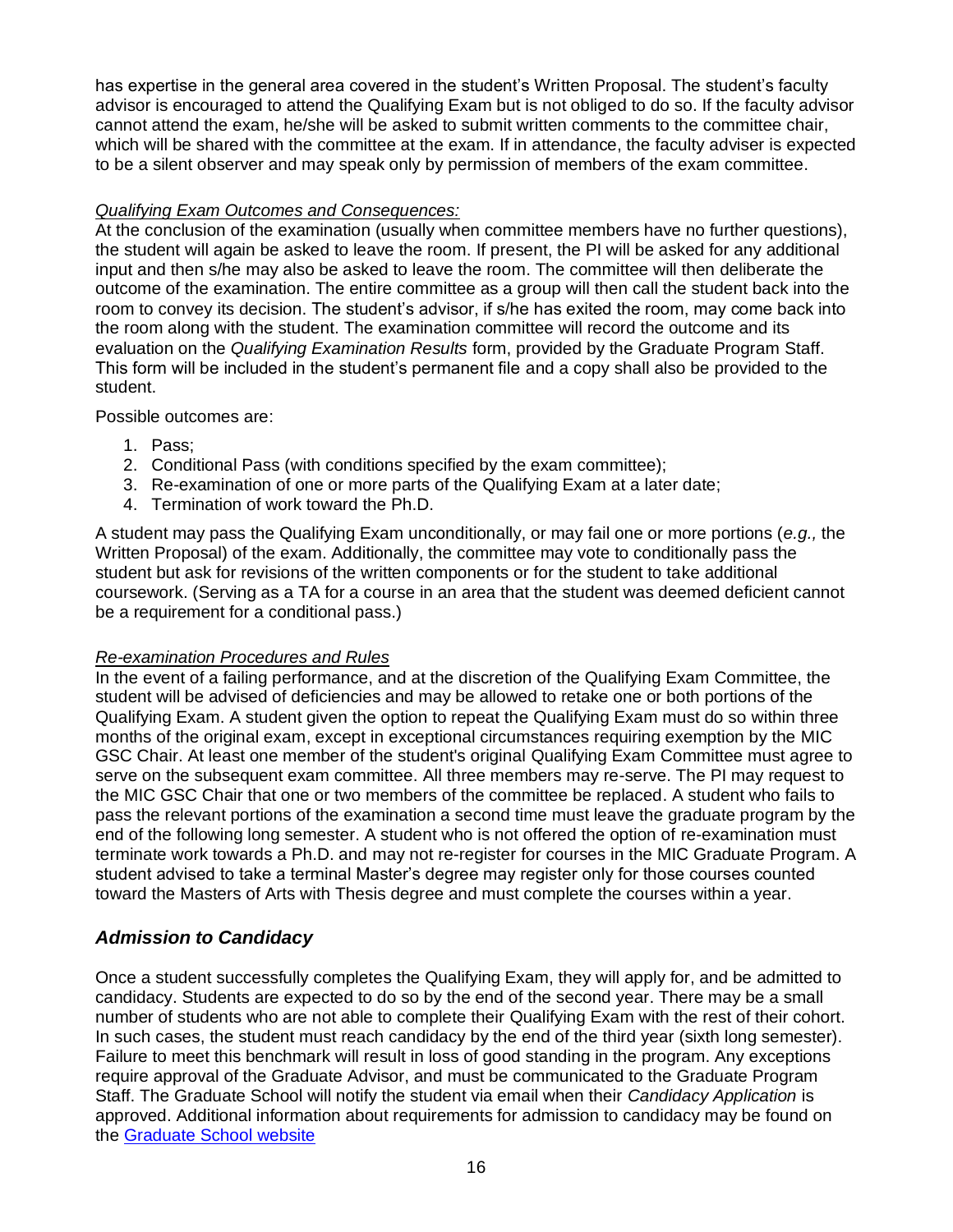#### *Requirements for Admission to Candidacy:*

Admission to Ph.D. candidacy has four requirements:

- Completion of all core courses with a grade of B or above
- A cumulative grade point average of at least 3.0
- Successful completion of the Qualifying Exam
- Submission and final approval of a *[Candidacy Application](https://utdirect.utexas.edu/ogs/forms/candidacy/stu_appsList.WBX)*.

#### <span id="page-16-0"></span>*Dissertation Committee:*

Before submitting a *Candidacy Application*, students will need to form an official dissertation committee. The committee will have three primary responsibilities:

- General supervision of the student's research
- To monitor degree progress
- To certify that an acceptable dissertation is submitted when the student completes the degree

Students may retain Qualifying Exam Committee members as their Dissertation Committee; however, this is not a requirement. Students should consult with their PI and Graduate Program Advisor to form a suitable Dissertation Committee. Students should explicitly confirm with proposed committee members that they agree to serve on the Dissertation Committee before submitting the *Candidacy Application*. Any changes in committee membership should be made prior to application for candidacy.

Microbiology Dissertation must be composed of at least four members; inclusive of the student's PI and three additional faculty. Additional faculty members are allowed but not required. At least one of the additional three members must be outside of the student's primary GSC. If it is not possible to acquire a committee member outside of the student's GSC, then at least one member must be outside of their primary department or track. Approval from the Graduate School may be required in this event. In the event a student has more than one supervisor, an additional faculty member is strongly encouraged.

If a student elects to have a scholar from off-campus serve on the Dissertation Committee, they must be appropriately credentialed to serve on a dissertation committee. Students should consult with the Graduate Advisor for approval prior to contacting faculty members outside of UT Austin. This off-campus committee member would satisfy the outside member requirement for Dissertation Committees, would not have to travel to UT, and can may participate in the committee meetings and defense remotely via teleconference (e.g. Zoom, Microsoft Teams, etc.)

#### <span id="page-16-1"></span>*Acting Committee Chair*

Students will designate an "**Acting Committee Chair"** when forming a dissertation committee.

**The Acting Committee Chair will be a faculty member of the student's choosing, but is not their PI.** The Acting Committee Chair's role is to advocate for the student and to help mediate conflicts between the student and PI, particularly related to research progress and graduation time.

Please see additional details below:

- The student will work in the PI's lab, so the PI and student will decide the student's specific research project.
- The PI will provide the main scientific guidance on the project, being most familiar with the investigation; the PI will continue to be the formal supervisor of the dissertation, and will be listed as such on the candidacy application, dissertation, and defense paperwork.
- The PI will provide funding for support of the student.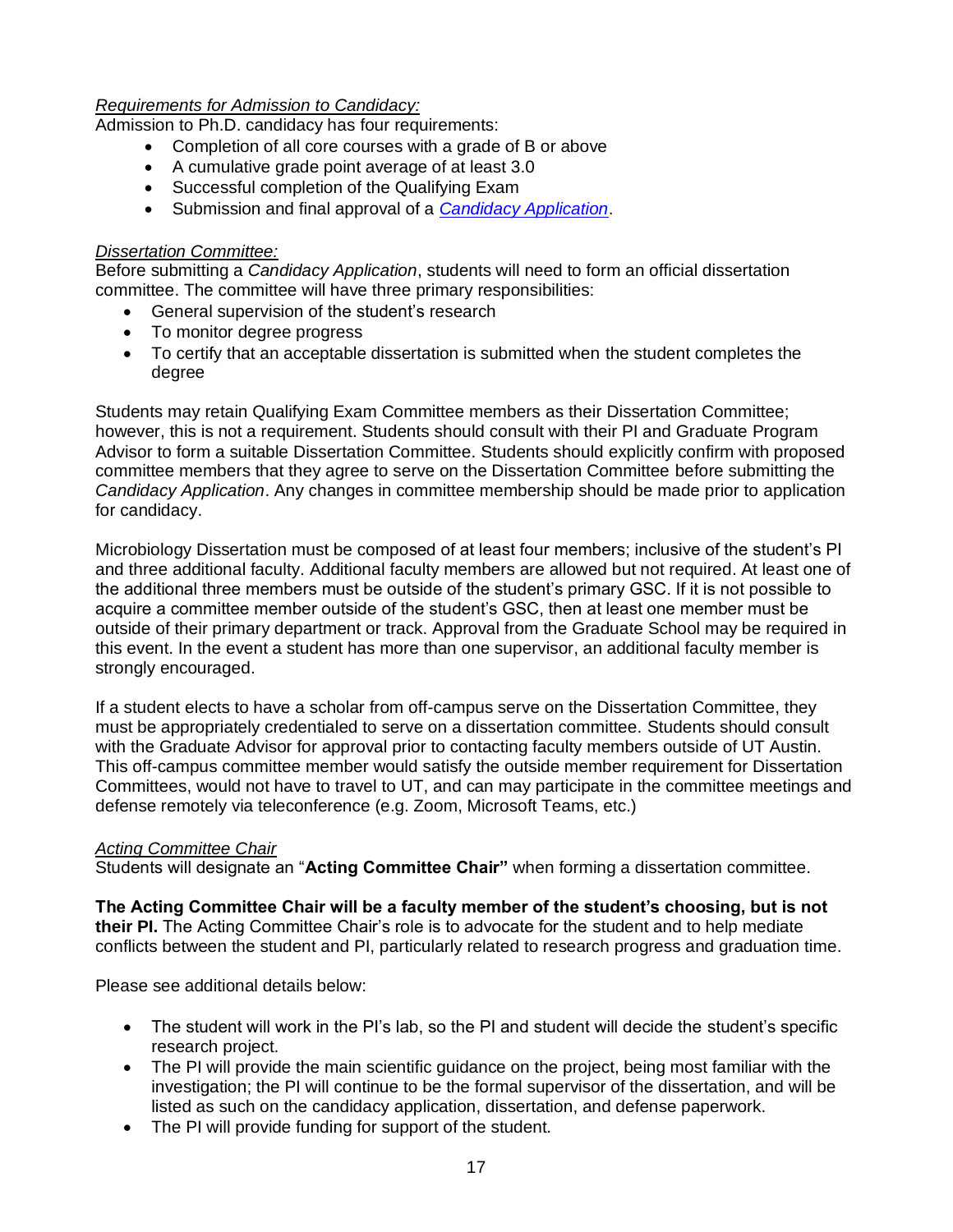- A faculty member of the student's GSC, but one outside the student's lab, will be designated "Acting Committee Chair" and will:
	- $\circ$  Provide scientific input at annual meetings and on a more frequent basis, as warranted,
	- $\circ$  Together with the PI, student, and other members of the committee, set expectations for the project consistent with the general expectations for a PhD in biological sciences,
	- o Make sure the expectations of the student are kept consistent,
	- $\circ$  Work with the PI and other members of the committee to monitor the student's progress toward this established set of expectations, and to communicate the committee's evaluation to the student,
	- $\circ$  Submit the written dissertation committee evaluation form each vear:
	- $\circ$  Work with the PI to ensure that the student gets the professional development they seek, given their proposed career path (including but not limited to meeting opportunities, appropriate publication authorship, etc.).

#### <span id="page-17-0"></span>*Designating an Acting Committee Chair*

Students must submit the *Dissertation Committee Membership* form to designate an acting chair.

# <span id="page-17-1"></span>*Changing Dissertation Committee Members*

It is sometimes necessary to change the membership of the Dissertation Committee prior to completion of the dissertation. Changes for the sole purpose of constituting a more compliant committee will not be approved. Changes in the committee must be completed well in advance of the dissertation defense. Before changes will be approved, the Graduate Advisor and the Graduate Dean must approve the *Request for a Doctoral Committee Change* form. Consult the Graduate Program Staff prior to filing a request for a change in committee membership.

# <span id="page-17-2"></span>*Registration in Candidacy Status*

Once admitted to candidacy, students no will longer register for "Advanced Study and Research" but instead must be registered for "Dissertation Hours" every long semester. All subsequent semesters, until graduation, students will take Dissertation Hours with a course number ending with a "W" (BIO 399W, BIO 699W, BIO 999W).

#### <span id="page-17-3"></span>*Extensions of Doctoral Candidacy*

The Graduate School requires that the candidacy of each doctoral student be reviewed by their GSC after two years, and annually thereafter. Graduate advisers are notified when students are due for a review via an electronic document in the EASI SIS Routing Inbox. Based upon review by the student's dissertation committee and the GSC, a decision to either extend or terminate candidacy will be reached. The graduate adviser will either submit the request for extension via the electronic document to the Graduate School, or by means of petition, the GSC Chair will notify the Graduate School of the recommendation to terminate the student.

# <span id="page-17-4"></span>*Annual Meetings with the Dissertation Committee*

Once a student has been admitted to candidacy, they are required to meet annually with their Dissertation Committee to review their progress. The first annual meeting with the Dissertation Committee should be held within the next long semester (typically by the end of the fall semester) following admission to candidacy. Subsequent annual meetings should be held in the fall semester of each academic year; however, committee meetings may also take place in the spring semesters, at the discretion of the committee. Students are responsible for coordinating a meeting date and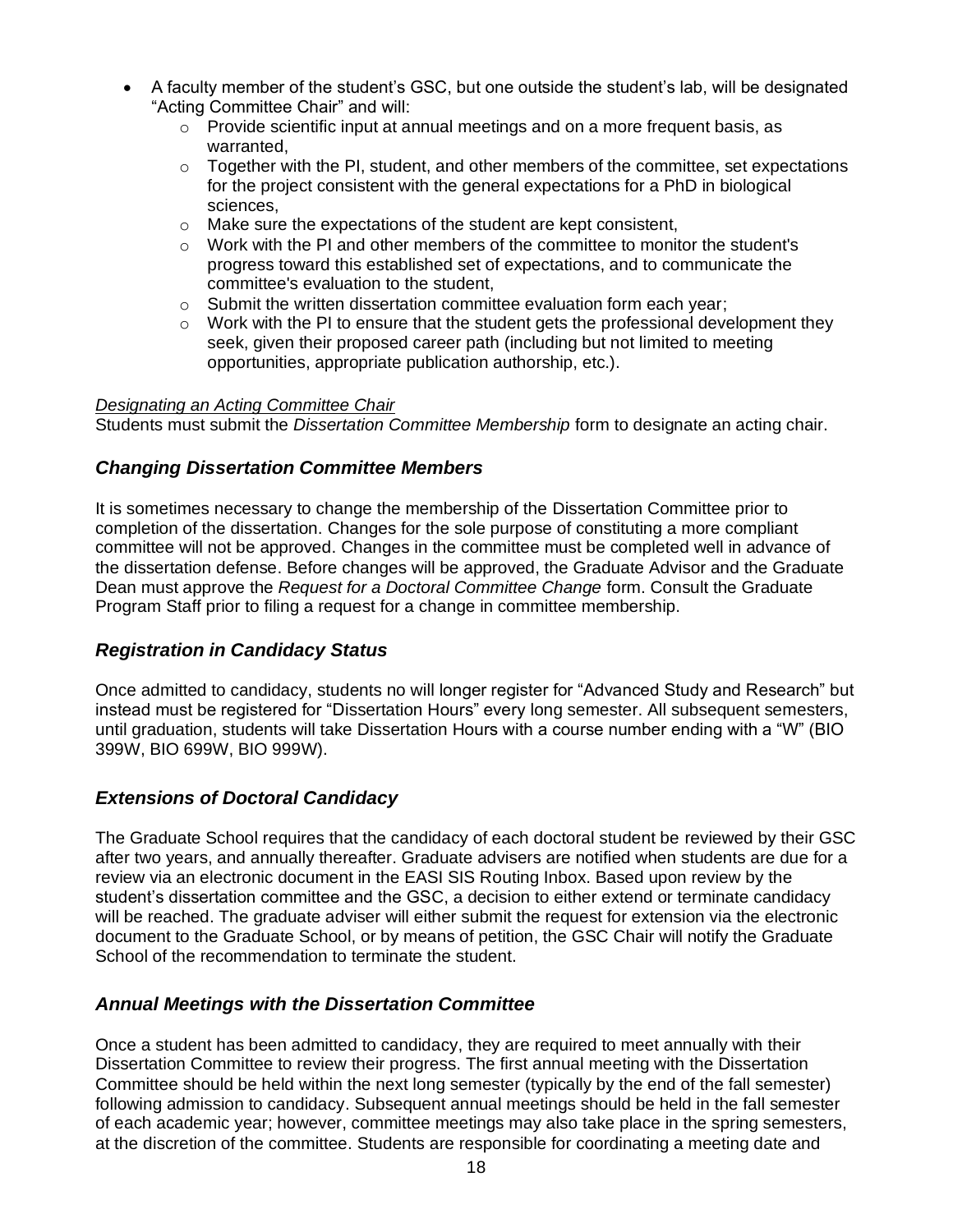time with faculty. Following the annual meeting, the Acting Committee Chair will complete an evaluation form, with input from all the committee members, including the PI. This form will be endorsed by the committee and must be returned to the Graduate Program Staff. The signed form and written recommendations will be included in the student's record.

If a student has not completed the dissertation within three years of admission to candidacy, the results of the annual review will be presented with recommendations to the Microbiology GSC. The GSC will then decide what actions may be required to address degree progress.

Although the supervising professor provides day-to-day guidance, all committee members are expected to be available for consultation so feel free to ask for advice from any faculty member.

# <span id="page-18-0"></span>*Application to Graduate*

Prior to graduation, all students are required to notify the Graduate School of their intent to complete their degree by submitting the online *Graduation Application*. This requirement applies to students completing a Ph.D. or the M.A. in Microbiology. The application must be submitted by the published deadline during the semester when the student intends to graduate. Visit the Graduate School website at [gradschool.utexas.edu/academics/graduation](https://gradschool.utexas.edu/academics/graduation) for information about current deadlines.

# <span id="page-18-1"></span>*Ph.D. Dissertation and Final Oral Exam/Dissertation Defense*

The written thesis (dissertation) is expected to be a document covering the body of work produced by the student. Students are encouraged include an introductory chapter, which serves as a starting point to consider the research. The introductory chapter should lay out the relevant knowledge in the field, which is typically accumulated from prior work from the student's lab and others. It also may include a brief map of the student's work and main conclusions. The introductory chapter will be followed by one or more chapters describing the Ph.D. research. Students are also encouraged to include a chapter, typically at the end of the dissertation, that provides a new view of the field (conclusions) and a direction for future research (prospectus).

All students completing the Ph.D. in Microbiology must successfully present and defend their dissertation to their Dissertation Committee to graduate. The defense consists of two parts. The first is a public seminar that is open to all faculty and students. Immediately following the seminar, students meet privately with the Dissertation Committee to respond to questions from the committee members.

The final form of the dissertation must be circulated to the Dissertation Committee at least *four weeks* prior to the anticipated date of the final oral exam. When each member of the committee has had an opportunity to read the draft and agrees that it is ready to defend, students may schedule the final oral exam. **It is the student's responsibility to coordinate an appropriate defense date, time, and location.** A *Request for Final Oral Examination* must then be signed by the participating Dissertation Committee members and submitted to the Graduate School at least *two weeks* prior to the defense date.

The student, committee chair, and Graduate Program Staff will be notified via email when the Graduate School approves the *Request for Final Oral Examination*. The Graduate School staff will email instructions for *Report of the Dissertation Committee* form. This form records the outcome of the student's final oral examination and must be signed by all the committee members following the defense. **It is then the student's responsibility to obtain all necessary signatures and to submit the completed report form to the Graduate School.**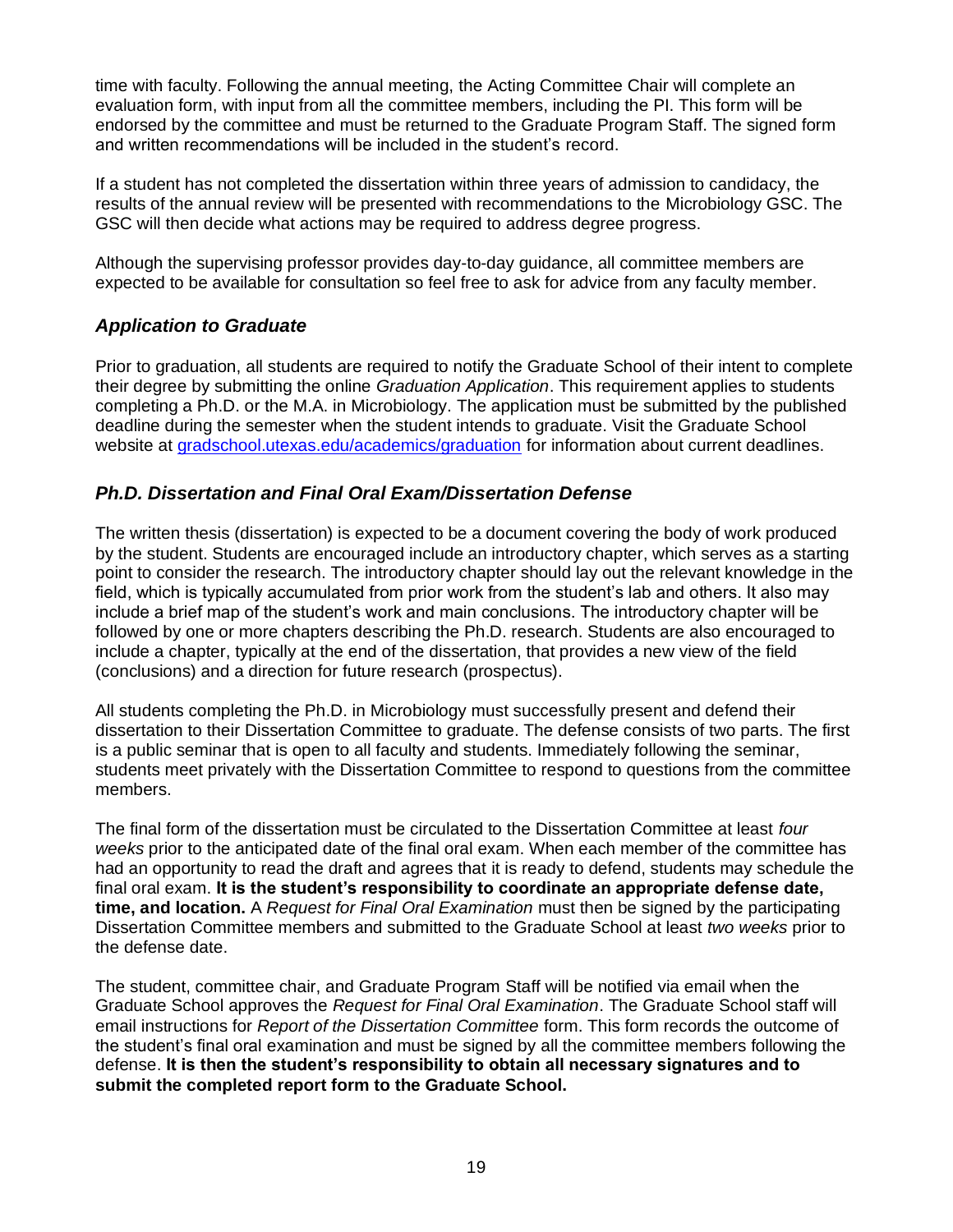Students preparing to defend their dissertation should consult with the Graduate Program Staff about necessary forms and procedures, as well as review the instructions on the Graduate School website: [gradschool.utexas.edu/academics/graduation/deadlines-and-submission-instructions.](https://gradschool.utexas.edu/academics/graduation/deadlines-and-submission-instructions)

# <span id="page-19-0"></span>*Submission of Final Dissertation*

Graduating students are required to publish their thesis, report, dissertation, or treatise digitally by uploading a single PDF to the Texas Digital Library (TDL). The final document must be in a format acceptable to the Graduate School, and detailed information about formatting specifications can be found at [gradschool.utexas.edu/academics/theses-and-dissertations/digital-submission-requirement](https://gradschool.utexas.edu/academics/theses-and-dissertations/digital-submission-requirement#formatting)  - [formatting.](https://gradschool.utexas.edu/academics/theses-and-dissertations/digital-submission-requirement#formatting) In addition to uploading the final dissertation to the Texas Digital Library, students are also required to submit a printed copy of the following documents, knowns as the *Required Printed Pages*, to the Graduate School:

- The *Report of Dissertation Committee* with signatures of the supervising committee no proxy signatures allowed. ALL committee members and the GSC Chair (or representative) must sign the report.
- A [Statement on Research with Human Participants form;](https://utexas.box.com/shared/static/ci93fkvocqn6b35n72rfd8eyuyefl1ez.pdf) and
- Any requests to [Delay Publication.](https://gradschool.utexas.edu/academics/theses-and-dissertations/digital-submission-requirement)

The *Required Printed Pages* and final dissertation are due to the Graduate School by 3:00pm on the relevant deadline for each semester. These documents are a requirement for graduation**. If a student does not submit all required materials by the published deadline for a given term, they will not graduate during that semester.** 

Visit [gradschool.utexas.edu/academics/graduation](https://gradschool.utexas.edu/academics/graduation) for a list of current deadlines.

#### <span id="page-19-1"></span>*Timeline of the Ph.D. Degree*

This is an example of a typical degree plan, and may be subject to variation.

#### First Year

#### **Fall semester**

Attend ILSGP Annual Retreat and Graduate Program Orientation Complete Core Courses Complete Laboratory Rotations

#### **Spring Semester**

Complete Core Courses Complete Laboratory Rotations Complete ITA English Language Certification (International students only) Choose a permanent laboratory (May) End of May: financial support from ILSGP ends First of June: newly assigned permanent laboratory assumes financial responsibility of student End of August: TA workshop (if appointed as a TA for the first time in the fall of the second year)

#### Second Year

#### **Fall semester**

Complete BIO 391: Grant Writing and Presentation Skills Complete Required Elective (may be completed in second or third year)

#### **Spring semester**

Complete Required Elective (may be completed in second or third year) Take and pass Qualifying Exam Apply for Candidacy (end of spring semester, if all requirements are complete)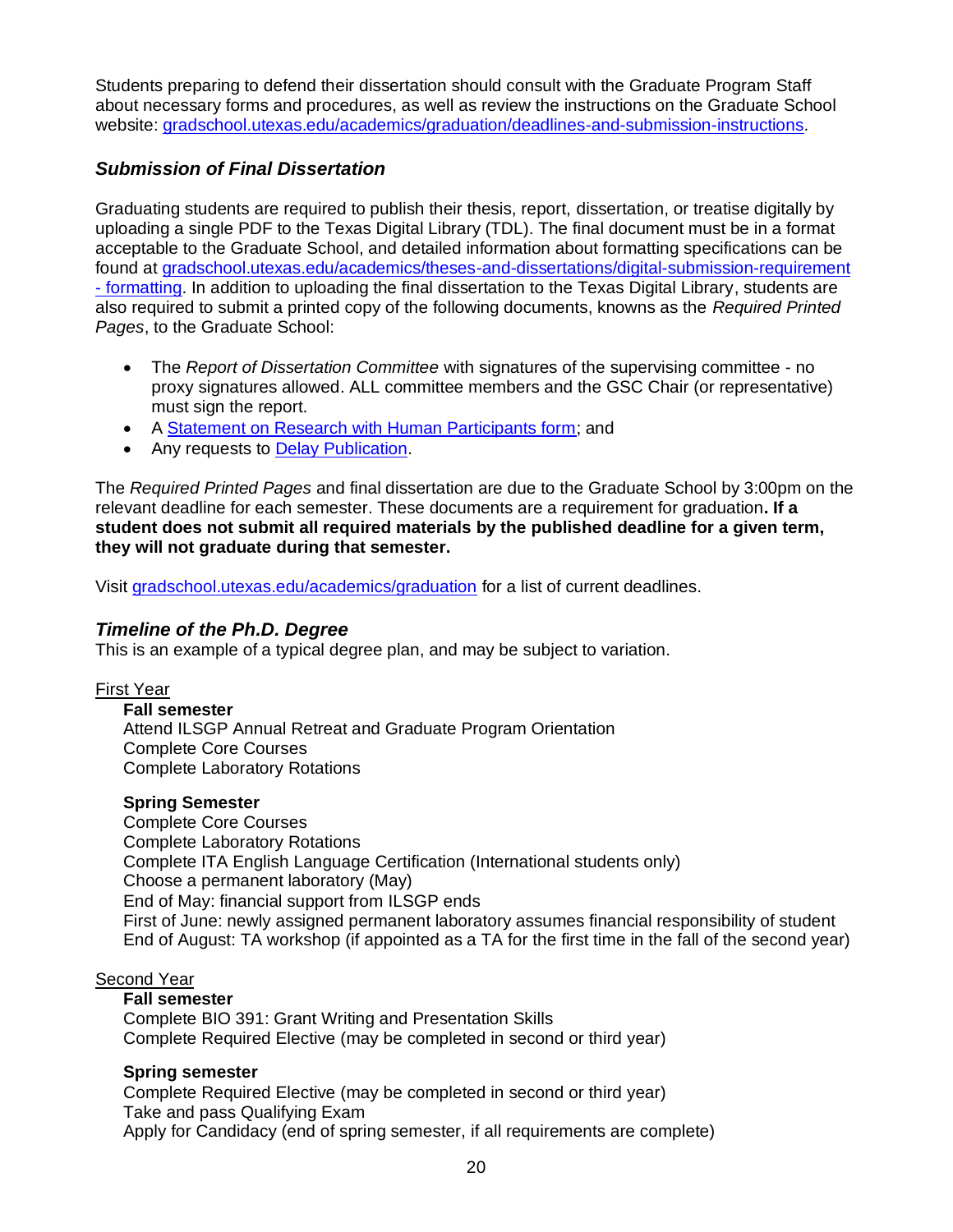# Third Year

#### **Fall semester**

Required Elective (may be completed in second or third year) Enroll in Dissertation Hours after admittance to candidacy and every semester through graduation.

First Annual Committee Meeting with Dissertation Committee (must be conducted within 6 months of passing the Qualifying Exam)

#### **Spring semester**

Complete Required Elective (may be completed in second or third year)

#### Fourth Year to Graduation

Conduct Annual meeting with Dissertation Committee Completion of TA requirement (may be completed any time after student's first year) Enroll in Dissertation Hours after admittance to candidacy and every semester through graduation.

#### **Final semester**

Apply to graduate by the published deadline Schedule final defense with committee and submit *Request for Final Oral Examination* to Graduate School Complete and defend dissertation Submit final dissertation to Texas Digital Libraries Meet all deadlines required by Graduate School

# <span id="page-20-0"></span>*Master of Arts with Thesis (M.A.)*

The Master of Arts with Thesis involves original research carried out under the supervision of a member of the Microbiology GSC. This option is allowed only under certain circumstances and requires the permission of the research supervisor and the Graduate Advisor. Students who are approved to complete a Master of Arts in lieu of the Ph.D. must notify the Graduate Program Staff of this decision. The Graduate Program Staff will create a *Program of Work* to certify completion of the M.A. requirements. The *Program of Work* must be approved by the Graduate Advisor and Graduate School.

# *Academic Requirements of the Master of Arts with Thesis*

- Completion of core courses with a grade of at least a B and an overall GPA of 3.0 or higher;
- Completion of required Microbiology elective;
- Completed 1 long semester TA requirement;
- Total of at least 30 semester hours of course work with the following requirements:
	- 21 hours must be graduate-level course work,
	- 18 hours must be in the major area,
	- 6 must be in supporting work (non-core biology/chemistry graduate or upper division course).
- o Completion of BIO 698A and 698B thesis courses; Must be enrolled in the 698B course the same semester as graduation

All work for a MA must have been initiated no earlier than six years before date of degree. Once a student has 30 hours of graded course work, they may then have up to six hours of CR/NC. Approval of the Graduate Advisor is required prior to registration for a CR/NC course. No course counted toward any other degree may be counted towards a master's degree.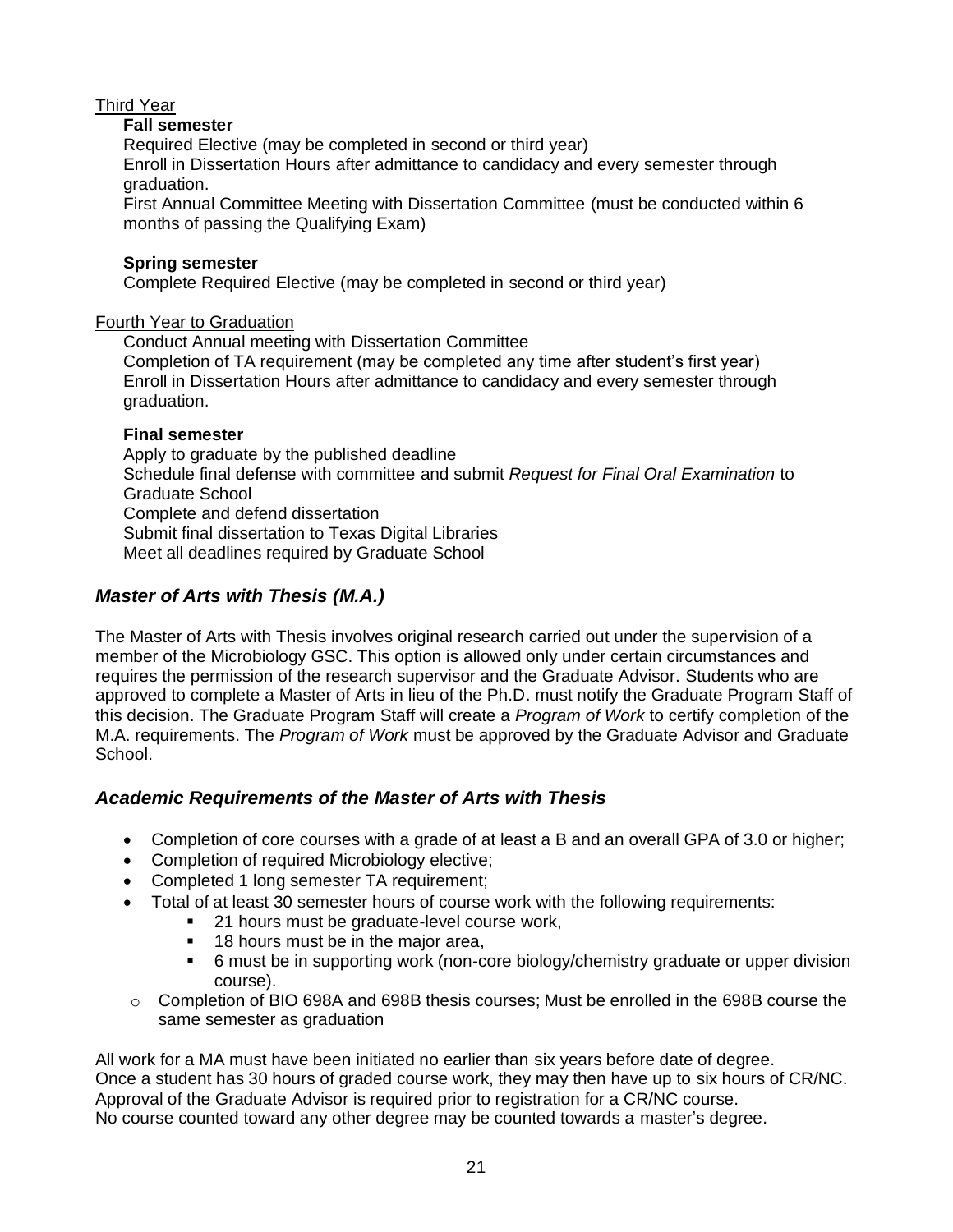# *Master of Arts Thesis Committee*

The primary supervising faculty (PI) and one other MIC GSC member will serve as readers of the M.A. thesis. It is the student's responsibility to arrange for the second reader. Any faculty member asked to be a reader should have an interest in the topic.

The readers must be allowed at least two weeks to read the thesis and return it to the student. Revisions are often necessary, so it is pertinent that the student provide the thesis to their readers well in advance of the final deadline to submit the thesis to the Graduate School. Graduating students must submit all required materials and upload a final copy of their thesis to the Texas Digital Libraries by the published deadlines for each term. Current deadlines and requirements graduation can be found at [gradschool.utexas.edu/academics/graduation.](https://gradschool.utexas.edu/academics/graduation)

# <span id="page-21-0"></span>**Financial Support**

Entering graduate students are supported for the first nine months by the ILSGP as Graduate Research Assistants (GRA). These positions provide a stipend, access to university health insurance, and tuition remission for up to 9 credits during each fall and spring semester or up to 3 credits during the summer semester. First-year students must meet all requirements for employment and must be completing the required laboratory rotations to remain eligible for GRA positions. Continued financial support becomes the responsibility of the permanent laboratory starting on June 1 of the first academic year**.** The primary means of support for continuing CMB students is through appointment as a Teaching Assistant (TA), Graduate Research Assistant (GRA), or receipt of a University Fellowship or external fellowship (NIH, NSF, etc.). Upon joining a permanent lab, it is the student's responsibility to discuss their stipend and source of support with the PI. When selecting laboratories, students should also inquire as to the availability of summer support from grants as TA positions are very limited during the summer.

# <span id="page-21-1"></span>*Policy for Graduate Student Stipends*

The MIC program and CNS policies require that students be paid at least at the level of their firstyear student stipend for the duration of their Ph.D. The Microbiology Graduate Program first-year student annual stipend rate for 2022/23 is \$32,500. Financial support includes funding for in-state tuition for up to 9 credits each fall/spring and for up to 3 credits each summer term plus access to university health insurance. It is the preference of the MIC Graduate Program that PIs choose to raise their student's stipends to remain in line with the first-year student stipend of incoming students, as the first-year student compensation may increase from year to year. Certain fellowships and grants may provide students with higher stipends and it is customary for PIs to discuss expected stipend rates with students.

CNS policy indicates that the minimum stipend should be no less than the TA stipend for that fiscal year or the first-year stipend rate, whichever is higher, and must include tuition and fees as stipulated by the Graduate School and Vice-President for Research. If a student serves as a TA, CMB Graduate Program policy requires that the PI supplement the student's stipend so that it is in line with their first-year student stipend rate. CNS policies on graduate student employment and stipends can be found at [cns.utexas.edu/graduate-education/college-policies/academic](https://cns.utexas.edu/graduate-education/college-policies/academic-employment)[employment.](https://cns.utexas.edu/graduate-education/college-policies/academic-employment)

# <span id="page-21-2"></span>*Academic Employment*

Below is a description of the most common forms of benefits-eligible academic employment available to Microbiology graduate students: Graduate Research Assistantships and Teaching Assistantships. Questions about employment may be directed to the MBS Human Resources staff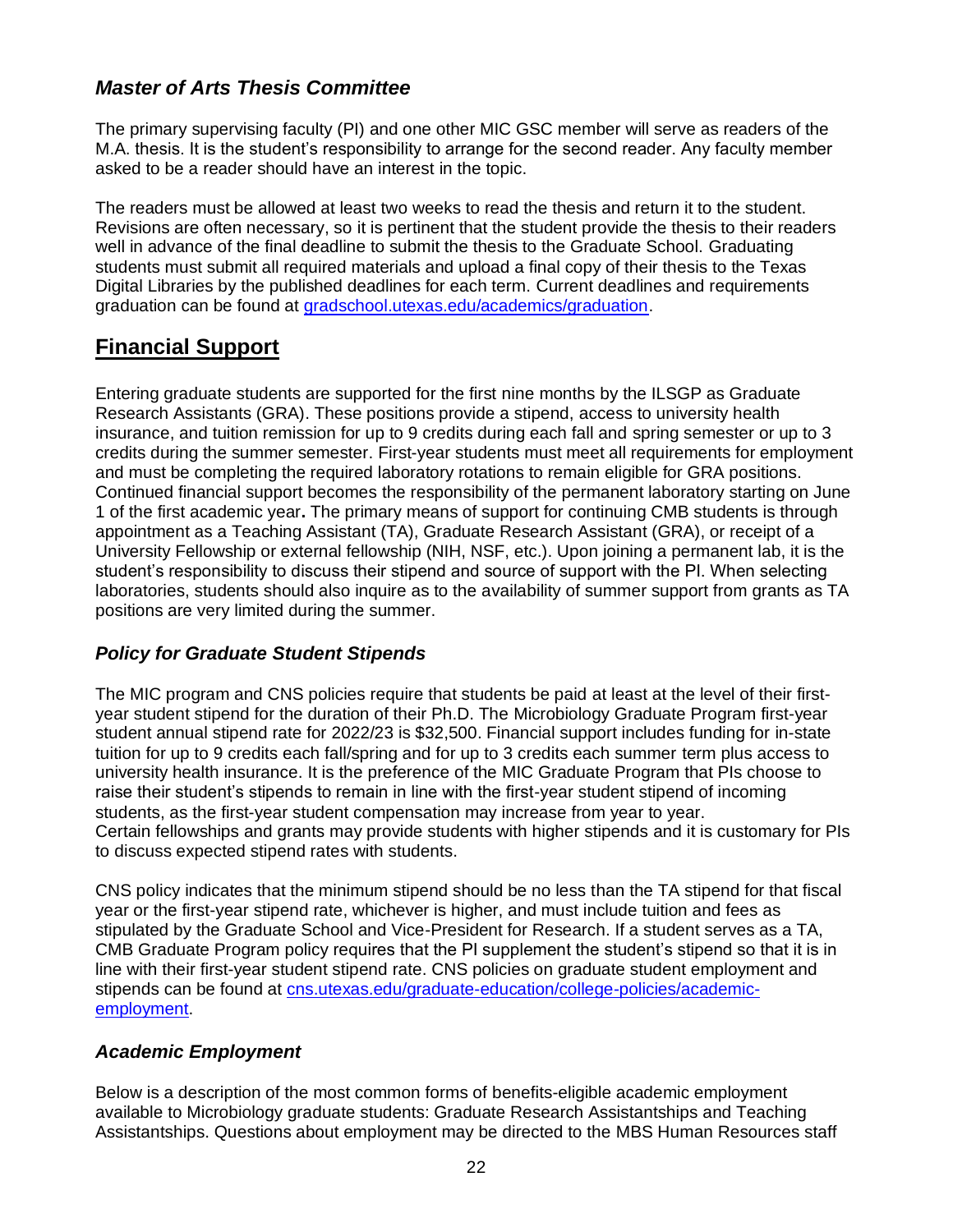[\(MBS\\_HR@austin.utexas.edu\)](mailto:MBS_HR@austin.utexas.edu) and/or the Graduate Program Staff. Additional information is available at [gradschool.utexas.edu/finances/student-employment.](https://gradschool.utexas.edu/finances/student-employment)

#### <span id="page-22-0"></span>*Graduate Research Assistantships*

Many faculty members have research grants that allow them to appoint students as graduate research assistants. Students should be in communication with their PI concerning the availability of continued grant support and the availability of GRA appointments. To be eligible for a Graduate Research Assistant position, students must be in good academic standing, be making satisfactory progress, and enroll in a minimum of 9 credits during each of the long semesters (fall and spring) and a minimum of 3 credits during the summer semester.

#### <span id="page-22-1"></span>*Teaching Requirement*

The MIC Graduate Program requires that all students must be appointed as a Teaching Assistant (TA) for at least one semester by no later than their fourth year. Students will be required to complete this before graduation, but not before admission to candidacy. This is to allow increased flexibility in scheduling without compromising the standard timetable for advancement to candidacy.

#### <span id="page-22-2"></span>*Teaching Assistants (TA)*

Program policy states that Microbiology graduate students entering in 2022/23 may only be appointed as a TA for a total of three semesters during their graduate studies. Exceptions to this rule require advance approval by the MIC Graduate Advisor.

The Microbiology Graduate Program does not directly control TA assignments, but coordinates with the Biology Instructional Office to make TA assignments for graduate students. Each semester, the Graduate Program Staff will survey faculty about the need for TA appointments. Requests for TA positions must be made by the supervising faculty (not the student) directly to the Graduate Program Staff. All students must complete a mandatory TA training workshop prior to their first TA appointment. This workshop is offered at the start of each fall and spring semester and is coordinated by the Biology Instructional Office (BIO).

# <span id="page-22-3"></span>*ITA English Language Certification for International Students*

UT Austin conducts English Certification for TAs whose first language is not English. The Microbiology program requires this certification of all international students, regardless of whether they serve as teaching assistants. All international students admitted to the Microbiology graduate program are anticipated to unconditionally pass the Oral English Proficiency Assessment and be "certified with student contact." Students must be certified to be employed "with student contact" before being admitted to candidacy. Under certain circumstances, international students may be exempt from the requirement to complete the ITA English-Language Certification exam.

Additional information can be found at [global.utexas.edu/english-language-center/about/department](https://global.utexas.edu/english-language-center/about/department-resources)[resources.](https://global.utexas.edu/english-language-center/about/department-resources) ILSGP will sponsor the registration cost for ITA English-Language Certification. Please also consult the Graduate Program Staff prior to registration.

# <span id="page-22-4"></span>*Re-Appointments*

Re-appointment as a TA or GRA is contingent on satisfactory progress towards the degree. This includes compliance with the schedule set by the graduate program and demonstrated effectiveness as a TA or GRA.

# <span id="page-22-5"></span>*Limit to Appointment Hours for Academic Employment*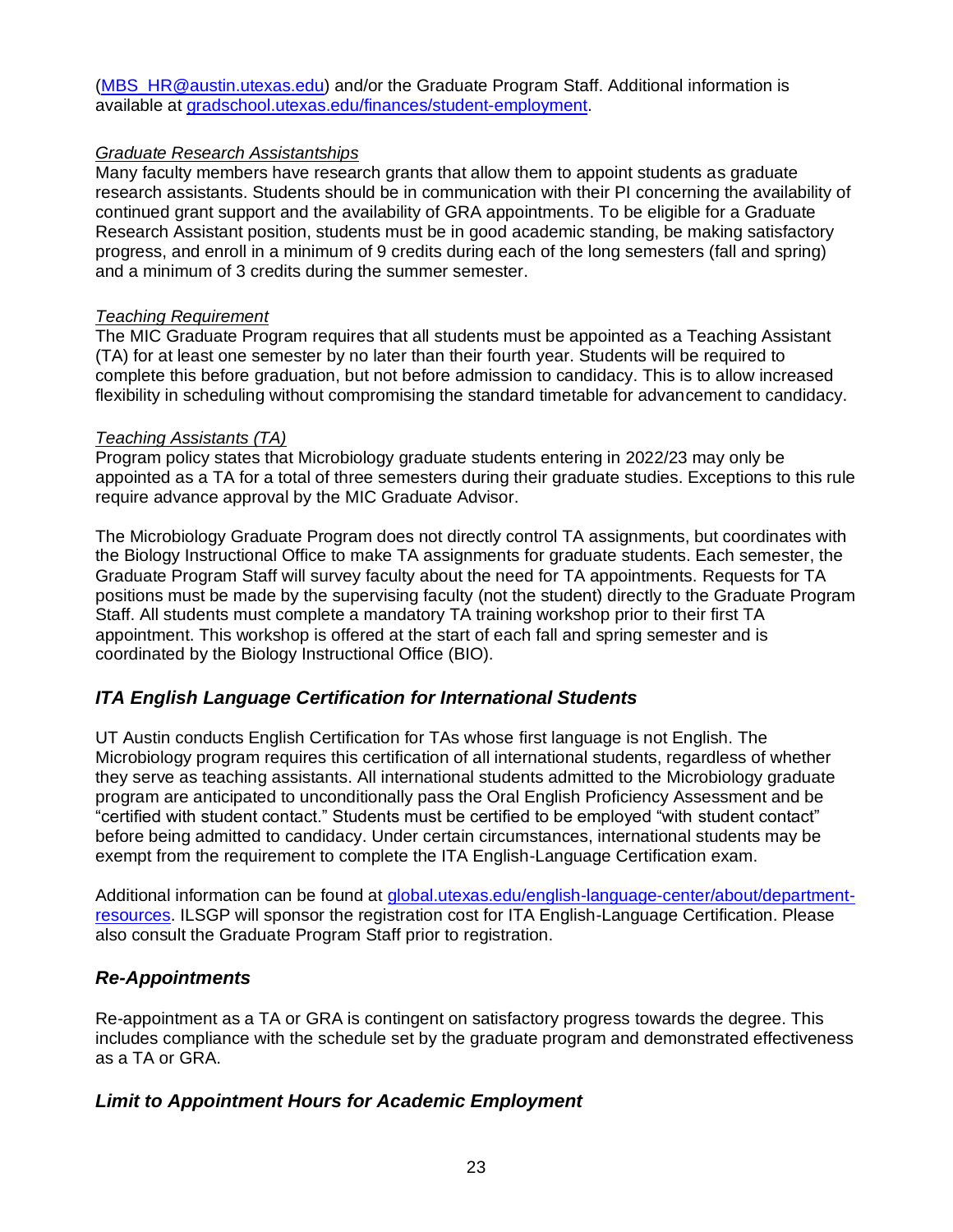Appointments for academic employment as a GRA/TA/AI or grader may not exceed a cumulative total of 20 hours per week during the first two long semesters (fall and spring) of graduate study at UT Austin, and no more than 30 hours per week during the subsequent semesters, including summer. International students may only work as many as 20 hours per week during the fall and spring semesters. Additional guidance about requirements for Graduate Research Assistants can be found at [gradschool.utexas.edu/finances/student-employment/conditions.](https://gradschool.utexas.edu/finances/student-employment/conditions)

# <span id="page-23-0"></span>*Additional Employment and Outside Employment*

Microbiology graduate students are not allowed to have outside employment such as part-time positions in restaurants, retail, etc. or any type of job that interferes with completion of coursework or research. On occasion, students may have 5-10 hours of additional or outside employment that is related to their role as graduate students, such as paid grader positions, but only after the completion of the first year. International students are not eligible for additional employment beyond their current GRA or TA appointment. Before accepting any additional on-campus employment graduate students should first consult their supervising professor and/or the Graduate Program Staff. Information about this can be found on the UT Human Resources website at [hr.utexas.edu/current/compliance/outside-employment.](https://hr.utexas.edu/current/compliance/outside-employment) 

# <span id="page-23-1"></span>*University Fellowships*

Each year the Graduate School accepts nominations from each graduate program for a variety of competitive University Fellowships. Many awards offer year-long stipends, and some provide generous compensation. The supervising professor will nominate a student based on research accomplishments and promise of research excellence. The Graduate Advisor evaluates nominees and determines which may be sent forward to the Graduate School. Nominees for these awards are selected based on the strength of their applications and on their records of performance. Additional information about available awards can be found at [gradschool.utexas.edu/finances/fellowships.](https://gradschool.utexas.edu/finances/fellowships) Questions about fellowships may be directed to the Graduate Program Staff.

# <span id="page-23-2"></span>*Competitive National Fellowships*

All first-year students are encouraged to apply for federally funded competitive national fellowships, such as the NIH or NSF Pre-doctoral Fellowships or the Howard Hughes Pre-doctoral Fellowship. These fellowships are prestigious and often offer financial support for several years of graduate education. Students are also encouraged to explore and apply to fellowship programs on their own for which they may be uniquely qualified. Please visit [www.nsf.gov/funding](http://www.nsf.gov/funding/) and [www.grants.nih.gov/grants/oer.htm](http://www.grants.nih.gov/grants/oer.htm) for more information.

# <span id="page-23-3"></span>*Other Aid*

The Office of Scholarships and Financial Aid [\(finaid.utexas.edu\)](http://www.finaid.utexas.edu/)) administers several long-term loan programs, the College Work-Study Program (for which graduate students are eligible), and a shortterm loan program for registration and other emergency needs. Assistance with part-time or full- time job placement is also offered for students or student spouses. [Student Accounts Receivable](https://financials.utexas.edu/student-accounts-receivable) can provide information about institutional tuition/emergency loans and tuition and fee rates as well as information regarding fee payment and deadlines, loans, tax credits, etc. The Graduate Program Staff will email notices of additional scholarships and fellowships that become available throughout the year.

Additional fellowships opportunities are published on the CMB program website at [ils.utexas.edu/cmb/current-students/fellowships.](https://ils.utexas.edu/cmb/current-students/fellowships) Should further funding opportunities become available during the academic year, announcements will be shared by the Graduate Program Staff.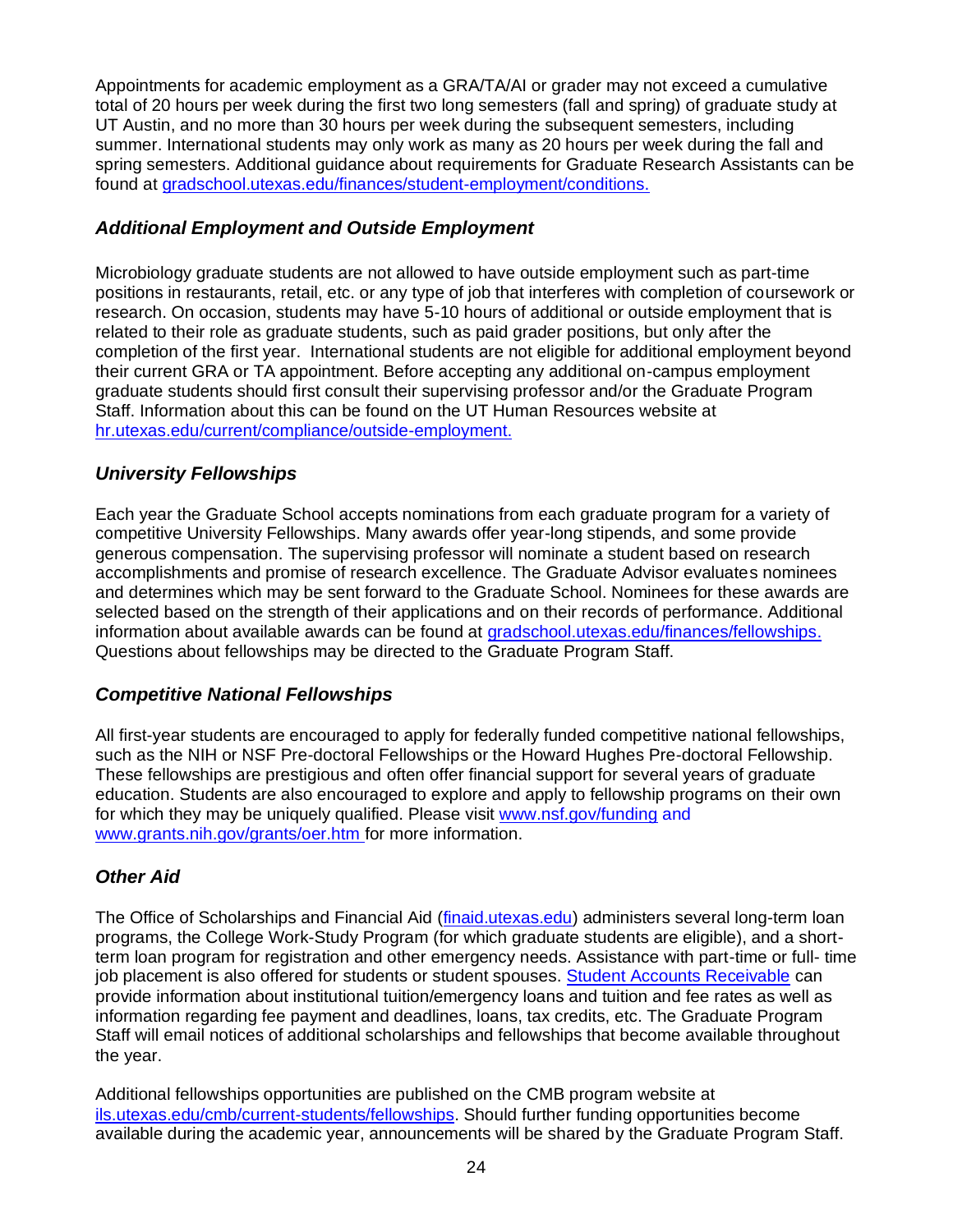# <span id="page-24-0"></span>**General Information and Policies**

# <span id="page-24-1"></span>*Contact Information*

#### <span id="page-24-2"></span>*Mailboxes*

All student mailboxes correspond with their lab's mailbox. First-year students will need to routinely update their directory information to reflect what lab they are rotating in so that they receive mail. All MBS labs' mailboxes are in the mailroom of NHB 2.606.

#### <span id="page-24-3"></span>*Change of Address and Phone Number*

It is important that all directory information be kept up to date; and students should update their personal contact information via UT Direct. Students must list a phone number where voice mail messages may be left. To update personal information, please visit [Texas OneStop.](https://onestop.utexas.edu/)

#### <span id="page-24-4"></span>*Email Information*

The MIC Graduate Program and the University of Texas uses e-mail as the primary method of communication with students, therefore it is imperative that students maintain a current email address. Graduate students are expected to regularly monitor their email accounts and **failure to check email may result in missing time-critical information**. UT Austin does not mandate students create a utexas.edu email account, however, **all students who are employed as GRAs or TAs are required to establish a UT email account**. Information about establishing a UT email address can be found at [get.utmail.utexas.edu.](https://get.utmail.utexas.edu/) Please notify the Graduate Program Staff of any changes in email address.

# <span id="page-24-5"></span>*Required Student Training*

The University of Texas requires safety training for laboratory employees, which includes all ILSGP graduate students. MIC students are required to follow these safety classes prior to beginning their first lab rotation. The required safety courses offered by the Environmental Health and Safety Office (EHS) and are:

- OH 101 Hazard Communication
- OH 102 Hazard Communication (Site-Specific)
- OH 201 Laboratory Safety
- OH 202 Hazardous Waste Management
- OH 207 Biological Safety
- FF 205 Fire Extinguisher Use

Students may register for and complete the above courses online at [ehs.utexas.edu/training/lab](https://ehs.utexas.edu/training/lab-training-requirements.php)[training-requirements.php.](https://ehs.utexas.edu/training/lab-training-requirements.php)

Students may register for and complete the above courses online at [ehs.utexas.edu/training/lab](https://ehs.utexas.edu/training/lab-training-requirements.php)[training-requirements.php.](https://ehs.utexas.edu/training/lab-training-requirements.php)

The Fire Prevention Services Office sponsors the Fire Extinguisher Use course, with more information at [fireprevention.utexas.edu/fire-safety/portable-fire-extinguisher-training.](https://fireprevention.utexas.edu/fire-safety/portable-fire-extinguisher-training) Animal Use Training, and Radiological Health are on-campus classes and are typically offered at the start of every fall semester.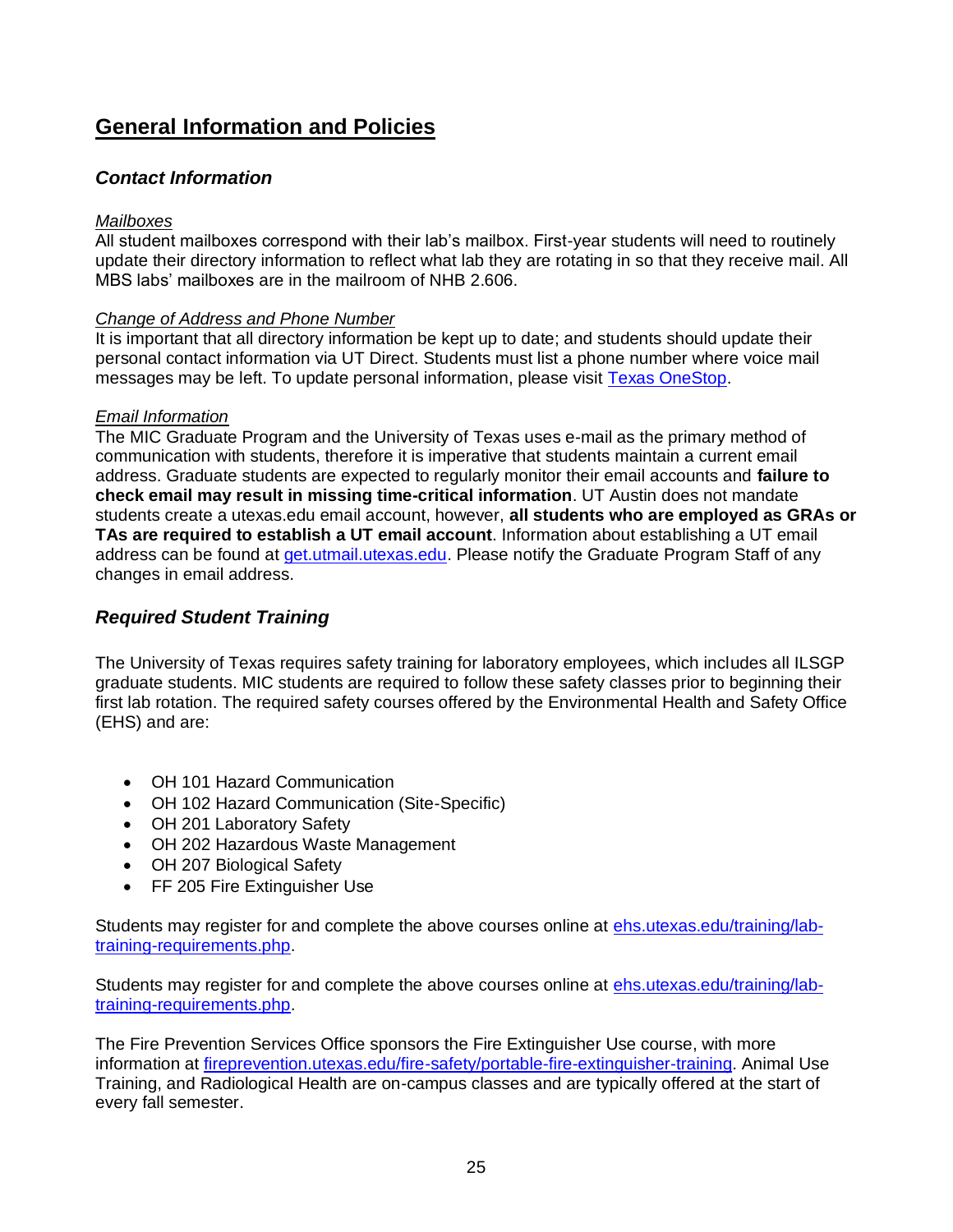In addition, all academic graduate student employees must complete the following University-wide trainings:

- Title IX Basics
- Sexual Misconduct Prevention
- Information Security Awareness
- Compliance & Ethics Program at UT Austin

New students must satisfy the above requirements within the first 30 days of beginning their studies.

#### <span id="page-25-0"></span>*Academic Integrity*

Ethical conduct is expected of every student in the Microbiology program. It is important that students conduct themselves and their studies in a manner that aligns with the university's [Honor](https://deanofstudents.utexas.edu/conduct/standardsofconduct.php)  [Code](https://deanofstudents.utexas.edu/conduct/standardsofconduct.php) and its standard of [academic integrity.](https://deanofstudents.utexas.edu/conduct/academicintegrity.php) Students will be held accountable for their conduct and decision-making. **The Microbiology Graduate Program has a zero-tolerance policy regarding academic dishonesty. If a student is found participating in any form of academic dishonesty, they will face immediate dismissal from the program.** Academic dishonesty includes, but is not limited to, cheating, plagiarism, collusion, misrepresenting facts, and falsification of academic work, research, data, or records.

#### <span id="page-25-1"></span>*Incomplete Grades*

If a student does not complete all the assignments in a course before the end of the course, the instructor may report the symbol X (incomplete) to the registrar in place of a grade. The student must then complete the course requirements by the last class day in his or her next long-session semester of enrollment. The instructor must report a final grade through the [Online Grade Change](https://registrar.utexas.edu/staff/grades/changes) system by the end of the grade-reporting period in that semester. If these deadlines are not met, the symbol X is converted to the symbol I (permanent incomplete). If the student is not enrolled during a long-session semester for twenty-four months following the end of the semester in which the X is reported and the instructor does not report a final grade, then the symbol X is converted to the symbol I. The symbol I cannot be converted to a grade. When the symbol I is recorded, the symbol X also remains on the student's record. The period for completion of course requirements may be extended only under unusual circumstances beyond the student's control and only upon the recommendation of the instructor and the approval of the Graduate Dean. The instructor of record must make requests for an extension of X to the Graduate Dean through the submission of a completed "Update to Student Academic Record" form. This request must provide reasons why the student was unable to complete the course work by the last class day in his or her next long-session semester of enrollment after receiving the X.

#### **Note: TAs and GRAs may acquire no more than one temporary incomplete grade (X) and one permanent incomplete grade (I), or two temporary incompletes (X).**

# <span id="page-25-2"></span>*Holiday Schedules*

Graduate students do not have the same break schedules as undergraduates. All Microbiology graduate students are paid continuously through the December, spring, and May breaks, and thus, have the same work schedule and holiday schedule as university staff. The holiday schedule for university staff is published at [www.utexas.edu/hr/holiday.](http://www.utexas.edu/hr/holiday/)) **Graduate students should communicate with their faculty supervisors about expectations for holiday schedules.** Note: The relative tranquility of campus during breaks is very conducive to research progress in the laboratory.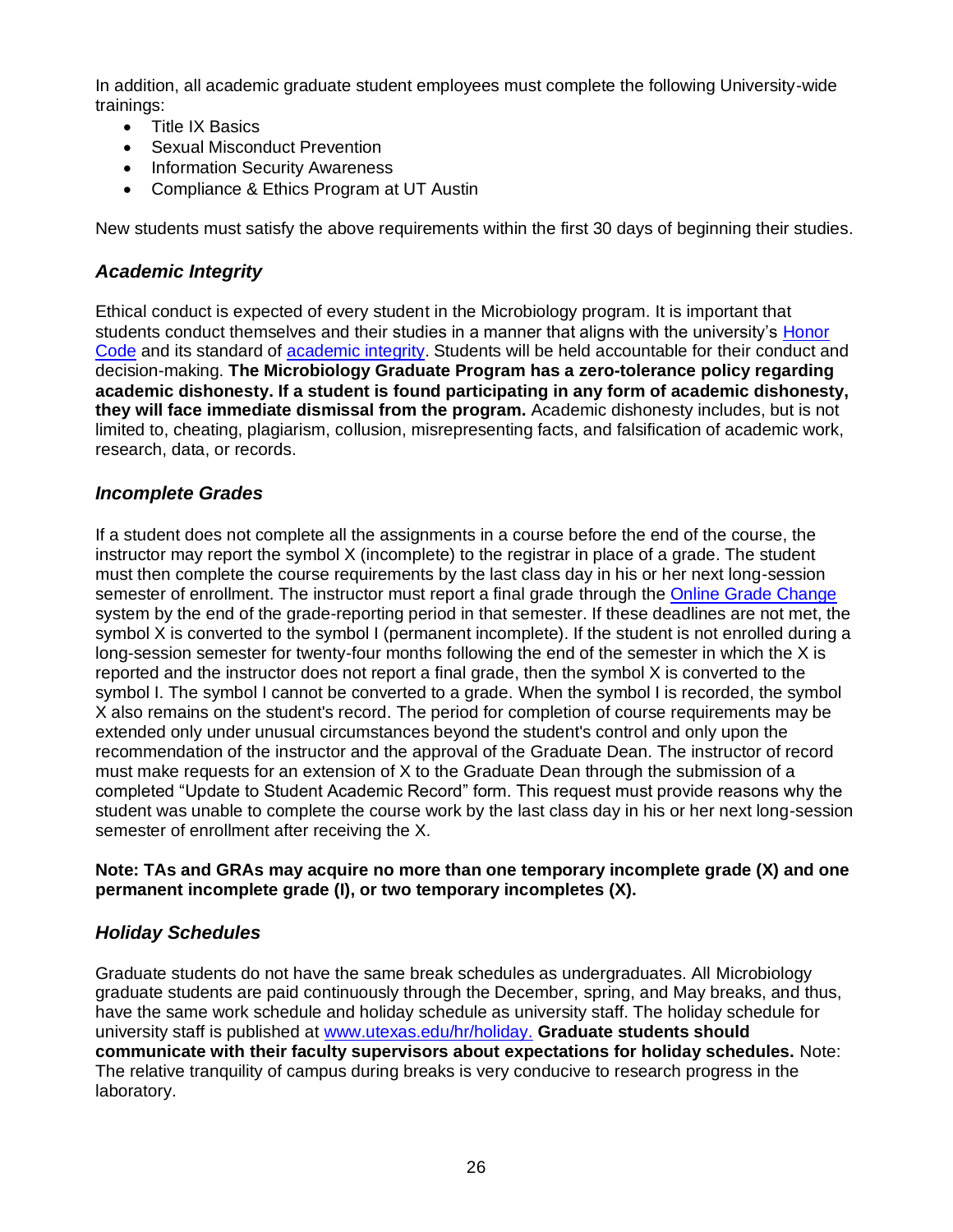# <span id="page-26-0"></span>*Second Degrees*

Microbiology students will not be allowed to work toward or obtain a second degree outside of the Microbiology program (e.g., a Master's degree in a separate graduate program) without the written consent of their supervising professor and the graduate advisor.

#### <span id="page-26-1"></span>*Registration*

In general, students must be enrolled for classes whenever they are receiving services from the University, such as course instruction, faculty interaction, employment, and fellowship or training grant stipends. Please read the following section carefully and check with the Graduate Program Staff with any questions regarding course load requirements.

Additional information about registration policies is published on the Graduate School website at [gradschool.utexas.edu/academics/policies.](https://gradschool.utexas.edu/academics/policies) International students should also consult UT International Student and Scholar Services for more information about registration and immigration requirements: [global.utexas.edu/isss.](https://global.utexas.edu/isss)

#### <span id="page-26-2"></span>*Full-time Student Status*

The Graduate School at The University of Texas at Austin recognizes nine semester hours during a long session semester (fall and spring) and three hours during a summer session as a minimum fulltime course load. Graduate students who must register and remain registered for a full-time course load include holders of Graduate School-administered fellowships and scholarships; assistant instructors, teaching assistants, academic assistants, assistants, graduate research assistants, and tutors; students living in university housing; students receiving certain student loans; and international students.

#### <span id="page-26-3"></span>*Continuous Registration*

The Graduate School requires that all graduate students at the University of Texas at Austin be continuously registered and pay tuition and fees for all long semesters (fall and spring) of each academic year until completion of the degree. Additional information about this policy is published at [gradschool.utexas.edu/academics/policies/continuous-registration.](https://gradschool.utexas.edu/academics/policies/continuous-registration)

#### <span id="page-26-4"></span>*Registration for Dissertation Hours*

Once admitted to candidacy, students must register for dissertation hours every long semester until graduation: BIO 399W, BIO 699W, or BIO 999W. Registration for BIO 999W fulfills the 9-credit requirement for Teaching Assistants, Graduate Research Assistants, fellowship recipients, and international students.

#### <span id="page-26-5"></span>*Registration Access Periods*

Graduate students may register for courses during prescribed registration access periods set by the Registrar published in the university [Course Schedule.](https://registrar.utexas.edu/schedules) Each student should check their *Registration Information Sheet* (RIS) for information about the specific dates and times when they may access the enrollment system. The RIS will list any active registration bars that must be cleared prior to enrollment for a given term.

**Note for GRAs, TAs, and Fellowship Recipients:** Students appointed as a GRA/TA/AI must be registered for the minimum required number credit hours before the appointment will be processed and approved by HR. Similarly, fellowship recipients must complete registration before award funds will be distributed. **Failure to register on-time may result in delayed stipend disbursements**.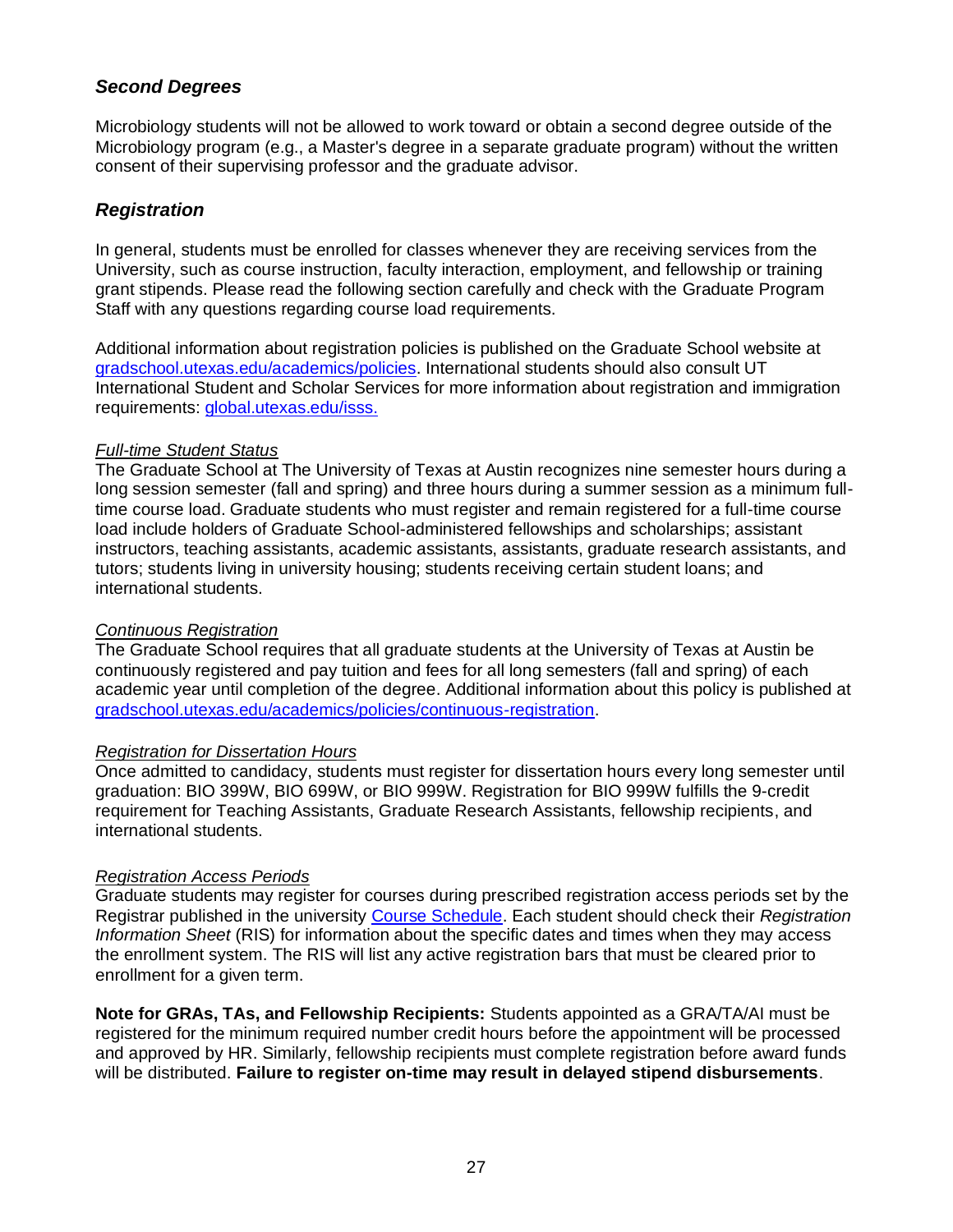#### <span id="page-27-0"></span>*Confirmation of Attendance*

Following registration and payment of all tuition and fees, students must take further action to confirm attendance. Once the tuition billing balance is changed to zero, students must visit [MyTuitionBill](https://utdirect.utexas.edu/acct/fb/my_tuition/my_tuition_home.WBX) in UT Direct and select the "Confirm Attendance" option to secure registration. This step must be completed during registration for every semester. **Failure to confirm attendance will result in enrollment being cancelled by the university.** 

#### <span id="page-27-1"></span>*Late Registration*

If a student misses the regular registration periods, they may be able to register late, but will be responsible for paying any late fees assessed by the Registrar**. Late registration fees may range between \$25 and \$200.** Late registration takes place during the first four class days of each long semester and during the first two class days of each summer session. Registration after the 12th class day (or fourth class day in summer) is permitted only in rare and unusual circumstances. All late registrations require the approval of the Graduate Advisor and submission of a *Request for Late Registration* form to the Graduate School. Please consult the Graduate Program Staff for assistance with late registrations.

#### <span id="page-27-2"></span>*Adding/Dropping Courses*

Students may add and drop courses during the add/drop period without penalty. After the 12th class day, a student cannot add a class without petitioning the Graduate School. Petitions of this nature are not often approved, so students are advised to enroll before the add/drop period ends. Students who need to drop a course after the 12th class day deadline will not be reimbursed for the cost of the course. Students who must add a course to keep full-time status due to TA/GRA obligations may have to pay for the additional course.

#### <span id="page-27-3"></span>*Registration Requirement for the Master's Students*

During the last two semesters before graduation, master's students must be registered in thesis courses, BCH 698A (3 credits) and BCH 698B (3 credits). BCH 698A may only be taken once and must be taken before BCH 698B. Students must be registered for 698B during the semester in which the thesis is submitted.

# <span id="page-27-4"></span>*Leave of Absence*

Students not yet in candidacy must obtain authorization from the Graduate Advisor for a leave of absence. Those admitted to candidacy must receive approval from the Graduate Dean and the Graduate Advisor for a leave of absence. An *Authorization for Leave of Absence* form must be submitted to the Graduate School and it is the responsibility of the student to obtain all necessary signatures on the form.

A student on approved leave must apply for readmission to return to the University, but readmission during the approved period is automatic and the application fee is waived. A student on leave may not use any University facilities; nor is he/she entitled to receive advice from any member of the faculty. A leave of absence does not alter the time limits for degrees or course work. Additional information is published on the Graduate School website at [gradschool.utexas.edu/academics/policies/leaves-of-absence.](https://gradschool.utexas.edu/academics/policies/leaves-of-absence.)

# <span id="page-27-5"></span>*Withdrawal*

# <span id="page-27-6"></span>*Early Withdrawal from MIC Program During First Year*

Early withdrawal from the program may result in a requirement to pay tuition for that semester. Students should consult with the Graduate Advisor and notify the Graduate Program Staff if they are considering leaving the program during the first academic year.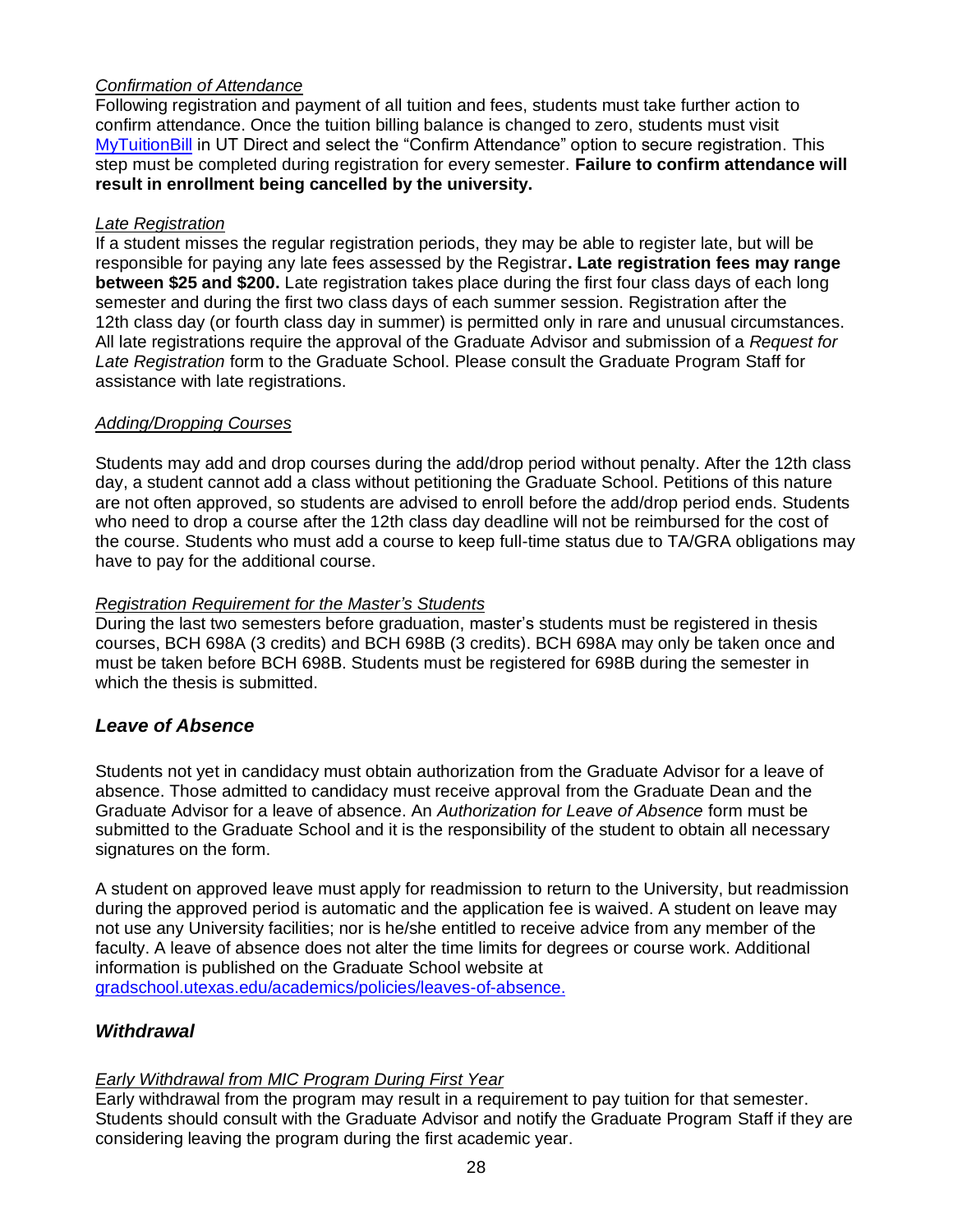#### <span id="page-28-0"></span>*Withdrawal from MIC Program and University*

Students who drop their entire course load by definition withdraw from The University of Texas at Austin for the semester. To withdraw from the Graduate School, the student must file a *Withdrawal and Refund Request* form with the Dean of the Graduate School, which may be obtained from the Graduate School in Main 101 or from [GradStudentSvcs@austin.utexas.edu.](mailto:GradStudentSvcs@austin.utexas.edu) The form must be signed by the Graduate Advisor, and the student is responsible for obtaining all necessary signatures. Students withdrawing from the university should also notify the Graduate Program Staff of their decision.

Withdrawal from the university before the last class day of a semester will result in a requirement to personally pay the tuition for that semester. Withdrawals during a semester cancel most UT payments of tuition and tuition waivers. These cancelations result in a large balance due which UT Austin will bill to the student. This information does not apply to medical withdrawals. Additional information about withdrawal, including for medical reasons, is published at [gradschool.utexas.edu/academics/policies/withdrawals.](https://gradschool.utexas.edu/academics/policies/withdrawals)

# <span id="page-28-1"></span>*Out-Of-State/ Non-Resident Tuition Waivers*

Employment as a TA or GRA qualifies non-Texas residents and international students for resident (in-state) tuition rates. To ensure the non-resident portion of the tuition bill is removed, students must request an employment waiver. The employment waiver is available online via UT Direct and must be completed *every* semester during registration and before the tuition bill is paid. Students may access the waiver form at [utdirect.utexas.edu/acct/fb/waivers/rte\\_request.WBX.](https://utdirect.utexas.edu/acct/fb/waivers/rte_request.WBX)

#### <span id="page-28-2"></span>*Note for Fellowship Recipients*

Recipients of University Continuing Graduate Fellowships, PGEF award (or Provost's Graduate Excellence Fellowships) should **not** complete the employment waiver form during semesters of fellowship support. Recipients of *external* fellowships should notify the Graduate Program Staff of their funding and provide a copy of the award letter, as this information is required to request a tuition waiver from the Graduate School and College of Natural Sciences. The Graduate Program Staff will request a waiver for fellowships recipients.

# <span id="page-28-3"></span>*International Student Health Insurance Waivers*

The University of Texas Board of Regents requires all international students in a F-1, F-2, J-1, or J-2 visa status to have health insurance coverage which complies with the provisions of the Patient Protection and Affordable Care Act (PPACA). For this reason, enrollment in the [UT Student Health](https://global.utexas.edu/global-offices/isss/advising-and-services/insurance/enroll)  [Insurance Plan](https://global.utexas.edu/global-offices/isss/advising-and-services/insurance/enroll) (AcademicBlue) is automatic at the time of registration, and the cost of the policy is included in the student's tuition and fee bill. In certain cases, students holding comparable coverage may be eligible to waive enrollment in the UT Student Health Insurance Plan. Additional information is available at [global.utexas.edu/isss/advising-services/insurance/waivers.](https://global.utexas.edu/isss/advising-services/insurance/waivers)

# <span id="page-28-4"></span>*Student Records*

The Graduate Program Staff maintains the official program records of all Microbiology graduate students. Students are responsible for submitting all required documentation or forms necessary to ensure their record is accurate and up-to-date. Records are subject to the **Family Educational Rights and Privacy Act of 1974 (FERPA).** Members of the MIC GSC, any faculty member appointed to the dissertation committee, and the Graduate Program Staff will have access to student files. Other university personnel may be authorized by the Graduate Advisor to access student records, if their assistance is required to carry out necessary administrative responsibilities related to graduate studies.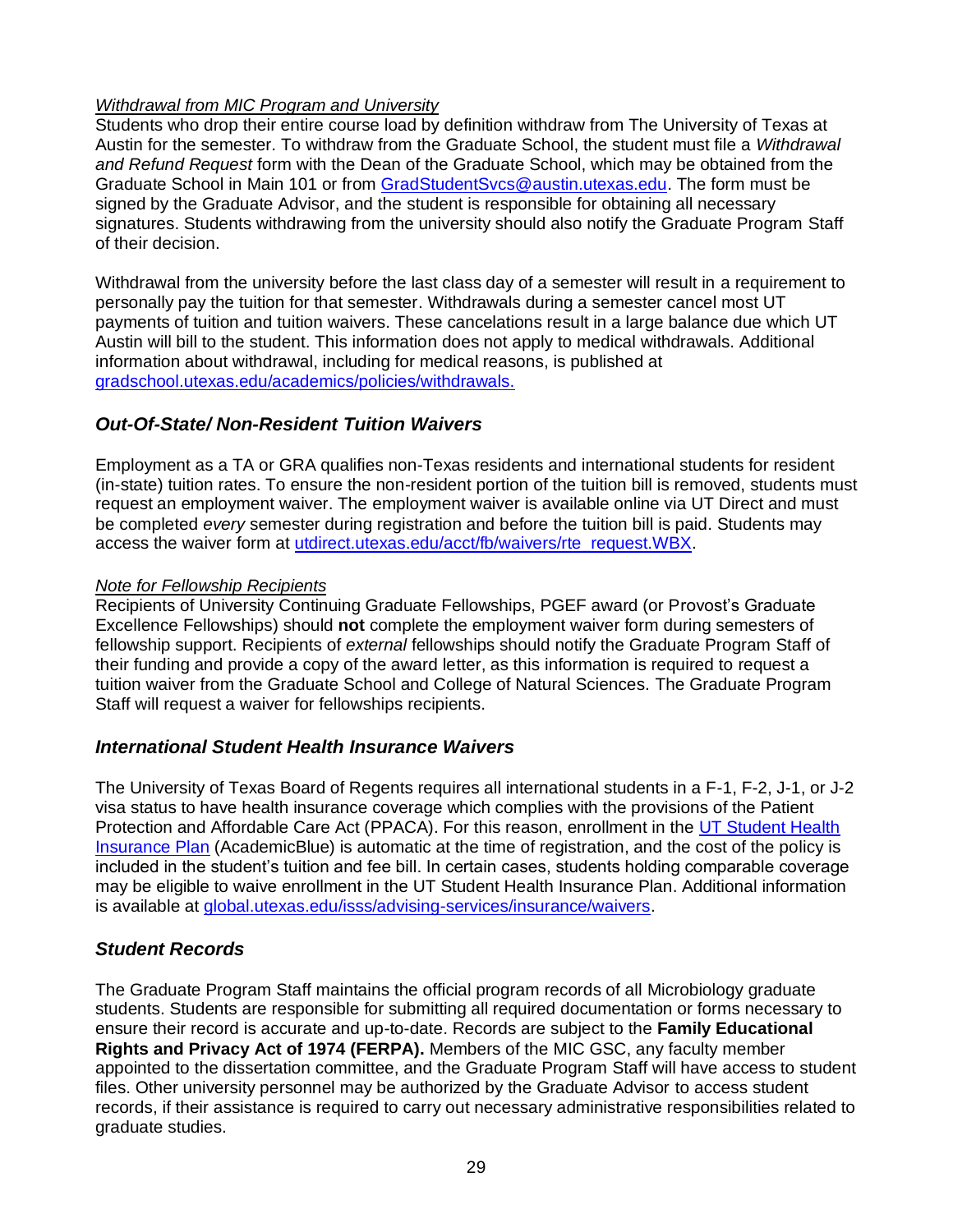More information about FERPA and privacy may be found at [registrar.utexas.edu/staff/ferpa.](https://registrar.utexas.edu/staff/ferpa)

Each student file may contain:

- Admission Documents
- Curriculum Vitae
- Laboratory Rogation Agreement forms
- Permanent Laboratory form
- Qualifying Exam Results form
- Safety Training Certifications (e.g., Hazard Communication, Radiological Health, Laboratory Safety and Fire Extinguisher)
- TA Evaluations
	- $\circ$  Each time that a student assists in a course, the supervising faculty member fills out an evaluation of their performance. Students may request that copies of these evaluations be placed in their files. Students may also prepare a statement that will be appended to the evaluation and become part of the file.
- Annual Meeting of Dissertation Committee forms
- Other items that provide a record of the student's activities and progress. Students are encouraged to place reprints of any published articles in their files.

# <span id="page-29-0"></span>*Disability Services*

The University of Texas at Austin is committed to providing every necessary resource to students with disabilities. Persons with a disability and who have special academic circumstances – whether permanent or temporary – may visit the Services for Students with Disabilities (SSD) web site at [diversity.utexas.edu/disability.](http://diversity.utexas.edu/disability/)

The Microbiology Graduate Program is committed to accommodating students with documented disabilities. However, it is the student's responsibility to make arrangements for any accommodations with the course instructor. The student must secure a letter from SSD, present it to the instructor, and formulate an appropriate accommodation plan with the instructor. See the SSD guidelines for additional details.

# <span id="page-29-1"></span>*Parental Accommodation Policy*

The College of Natural Sciences recognizes that some graduate students start or expand families during their time in our graduate programs. CNS offers four types of accommodations for graduate students with growing families: Academic Accommodations, Teaching Assistant Accommodations, Graduate Research Assistant Accommodations, and Parental Leave. These accommodations are available to full-time students (enrolled for at least nine credit hours each long semester and three hours in summer). It is the responsibility of a graduate student anticipating a birth or adoption to inform their Graduate Advisor and/or GSC Chair, and their research supervisor of any anticipated accommodation needs as early as possible. The full policy and faculty contacts in each department can be found at [cns.utexas.edu/graduate-education/college-policies/parental-accommodations.](https://cns.utexas.edu/graduate-education/college-policies/parental-accommodations)

# <span id="page-29-2"></span>**Where to Go When Problems Arise**

Graduate students are encouraged to discuss concerns with their Graduate Advisor, Graduate Program Administrator, supervising professor (PI), or Graduate Studies Committee Chair. The University also provides several support services for graduate students:

The **Office of the Student Ombudsman** provides a neutral, impartial, and confidential environment for students to express concerns related to life at the University of Texas at Austin. The office can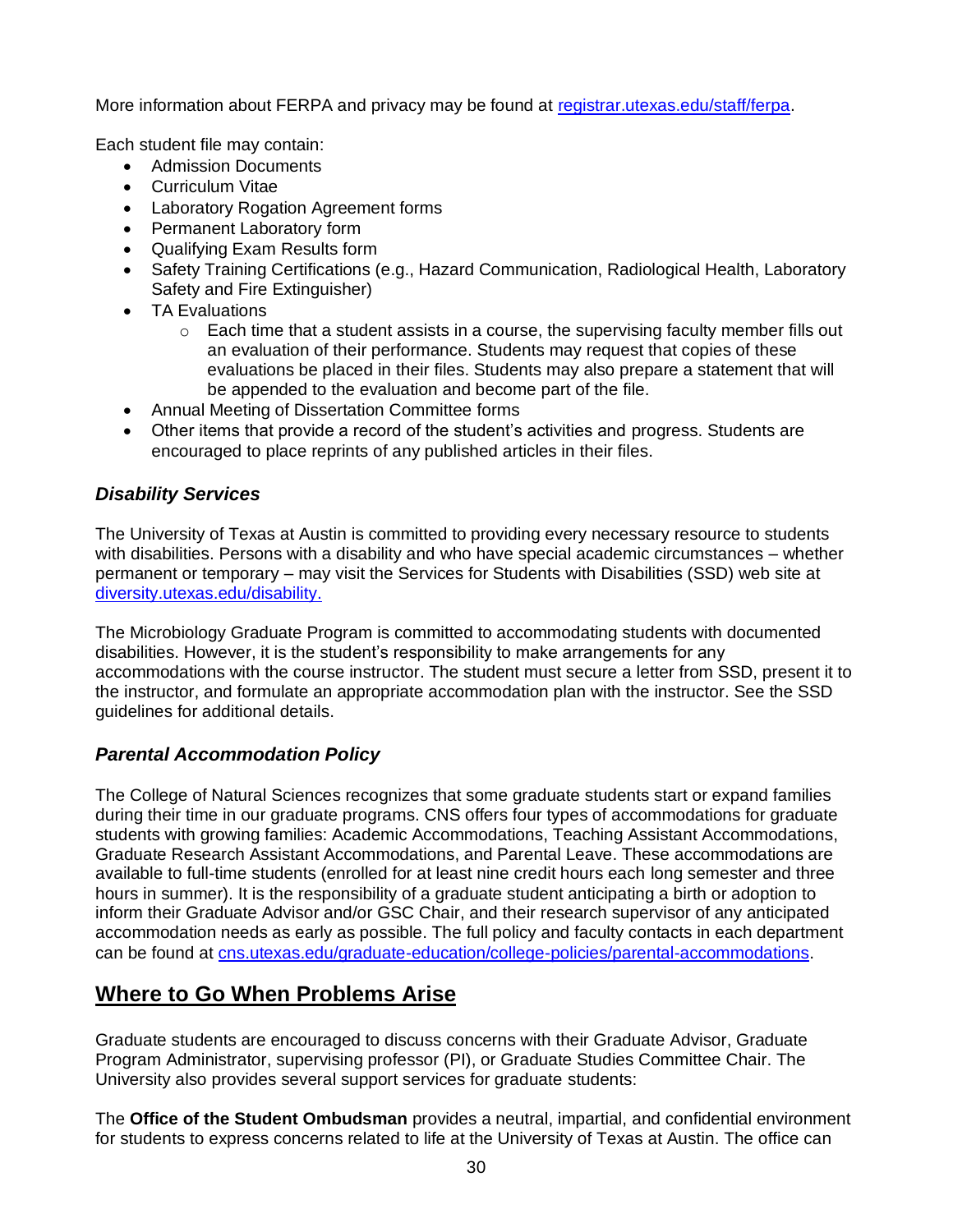assist graduate students with university-related difficulties, and help identify pathways and options for conflict resolution. More information is available at [utexas.edu/student/ombuds.](http://www.utexas.edu/student/ombuds/)

The **UT Counseling and Mental Health Center (CMHC)** provides a variety of services for graduate students, including individual counseling, psychiatric care, self-care, crisis intervention, support groups, and workshops. The Counseling and Mental Health Center is a confidential resource for all UT students. More information is available at [cmhc.utexas.edu.](http://www.cmhc.utexas.edu/) A confidential 24/7 Crisis Line may be reached at 512-471-CALL (2255).

The **Behavior Concerns and COVID Advice Line** (BCCAL) is a service that provides faculty, students, and staff an opportunity to discuss their concerns about another individual's behavior. Trained BCCAL staff will provide appropriate guidance and resource referrals to address the situation. Referrals to BCCAL are confidential. This service is a partnership among the Office of the Dean of Students, the Counseling and Mental Health Center (CMHC), the Employee Assistance Program (EAP) and The University of Texas Police Department (UTPD). An individual can either call the line at 512-232-5050 or report their concerns using the online submission form at [besafe.utexas.edu/behavior-concerns-advice-line.](https://besafe.utexas.edu/behavior-concerns-advice-line)

**Texas Global** and **International Student & Scholar Services** (ISSS) provide advice, programs, information, and services to the international community, including incoming graduate students. Questions and concerns about immigration policy, visa requirements, employment restrictions, etc. should be addressed to the Texas Global and ISSS staff. Students may visit [global.utexas.edu/isss](https://global.utexas.edu/isss) for more information.

**Student Emergency Services** (SES) in the Office of the Dean of Students serves as a primary point of contact for students and their families and assists with navigating campus and community resources. SES can help students by offering: information regarding course load reductions or full withdrawals, emergency funds, short-term emergency housing, referrals to appropriate campus offices, discrete notifications to professors regarding absences, and coordination with families. More information can be found at [deanofstudents.utexas.edu/emergency.](http://deanofstudents.utexas.edu/emergency/)

# <span id="page-30-0"></span>*Grievance Policy*

Procedures for handling graduate student grievances are outlined on the [Graduate School's](https://gradschool.utexas.edu/academics/policies/grievances)  [grievances webpage.](https://gradschool.utexas.edu/academics/policies/grievances) The policies described there are based upon the following principles:

*Graduate students have the right to seek redress of any grievance related to academic or nonacademic matters. Every effort should be made to resolve grievances informally between the student and the faculty member involved or with the assistance of the graduate adviser, Graduate Studies Committee chair, or department chair.*

The Microbiology graduate program leadership understands that grievances with faculty, staff, or peers are very difficult for graduate students, and strives to ensure that students are comfortable reaching out for help. The following hierarchy is recommended when seeking assistance:

- 1. Graduate Advisor
- 2. Graduate Program Administrator or Coordinator
- 3. ILSGP Executive Committee
- 4. Associate Chair for Graduate Education
- 5. Molecular Biosciences Department Chair

The comfort-level of the student and/or severity or urgency of the situation may merit escalation of the grievance up the hierarchy.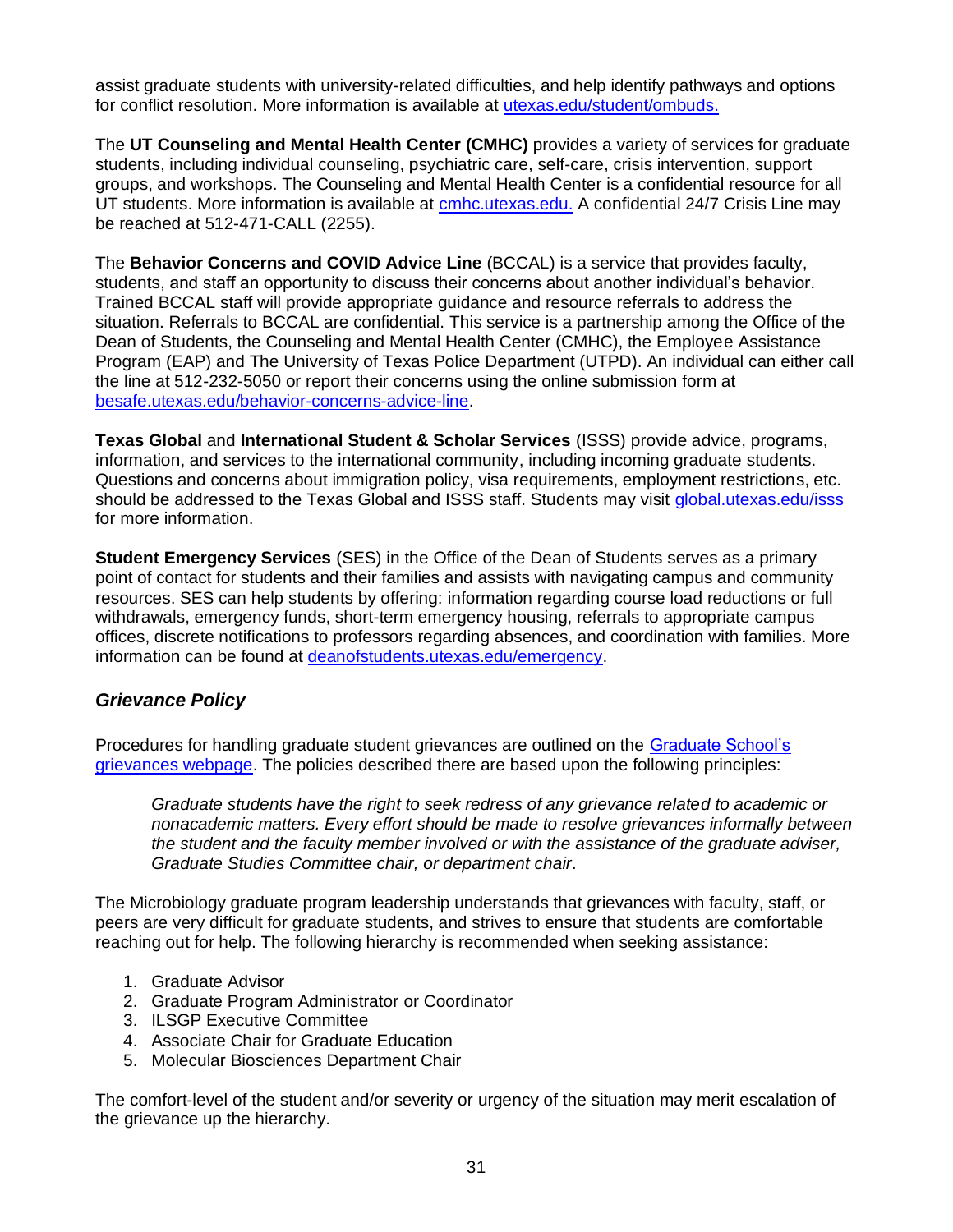In situations where the grievance cannot be resolved informally at the program/department level, students have recourse through formal procedures that vary, depending on the type of grievance. Four main categories of grievances are:

- Academic Grievances (examples include: adherence to degree requirements, changes in supervising committee membership, situations involving program termination)
- Non-academic grievances (primarily issues involving either discrimination or misconduct)
- Employment Grievances for Teaching Assistants and Assistant Instructors (issues related to the academic freedom of individual TAs, non-renewal of a TA or AI position, withholding of salary or promotion)
- Employment disputes involving Graduate Research Assistants

Procedures for addressing each type of grievance listed above is available at [cns.utexas.edu/images/CNS/graduate\\_students/Grad\\_Student\\_Grievance\\_Policies-CNS-](https://cns.utexas.edu/images/CNS/graduate_students/Grad_Student_Grievance_Policies-CNS-June_2017_2.pdf)[June\\_2017\\_2.pdf.](https://cns.utexas.edu/images/CNS/graduate_students/Grad_Student_Grievance_Policies-CNS-June_2017_2.pdf)

# <span id="page-31-0"></span>**Campus Safety**

The **Office of Campus Safety & Security** oversees the offices of Emergency Preparedness, Environmental Health and Safety, Fire Prevention Services, Parking and Transportation, and the University of Texas at Austin Police Department. Students should explore their website to learn more about safety and security on campus: [utexas.edu/safety.](http://www.utexas.edu/safety/)

# <span id="page-31-1"></span>*SURE Walk*

SURE Walk is dedicated to reducing all forms of interpersonal violence for the campus community. The program is organized by the UT Student Government and provides safe walks and rides home, to decrease the risk of any form of assault occurring. Additionally, we also aim to educate the community on assault, consent, healthy relationships, and resources for survivors of assault. More information can be found at [utsg.org/sure-walk-1.](https://www.utsg.org/sure-walk-1)

# <span id="page-31-2"></span>*UT Austin Night Rides*

UT Night Rides provides a Lyft ride from the main campus to students' homes. Rides are available every day from 11:00pm – 4:00am. Locations for this service mirror current UT Shuttles routes for West Campus, Far West, Lake Austin, North Riverside, Lake Shore, Crossing Place, and Intramural Fields as well as mainline Route 10, serving the Red River area. All UT Night Rides must originate from main campus only. Visit [parking.utexas.edu/night](https://parking.utexas.edu/night) for more information.

# <span id="page-31-3"></span>*Emergencies*

For emergencies, the University also has a dedicated phone number, 512-232-9999, and website: [emergency.utexas.edu.](https://emergency.utexas.edu/) Students can also sign up for text message alerts for emergencies. **If there is have an emergency anywhere on campus, call 911.** The call will be routed to the correct dispatch office according to location.

# <span id="page-31-4"></span>*The Counseling and Mental Health Center – Crisis Services*

During regular business hours (M-F, 8-5), students seeking CMHC services or who are experiencing a mental or behavioral health crisis should call (512) 471-3515 and choose option 3.

For crises after hours or on weekends please call the **CMHC Crisis Line at (512) 471-2255**, which is available 24/7.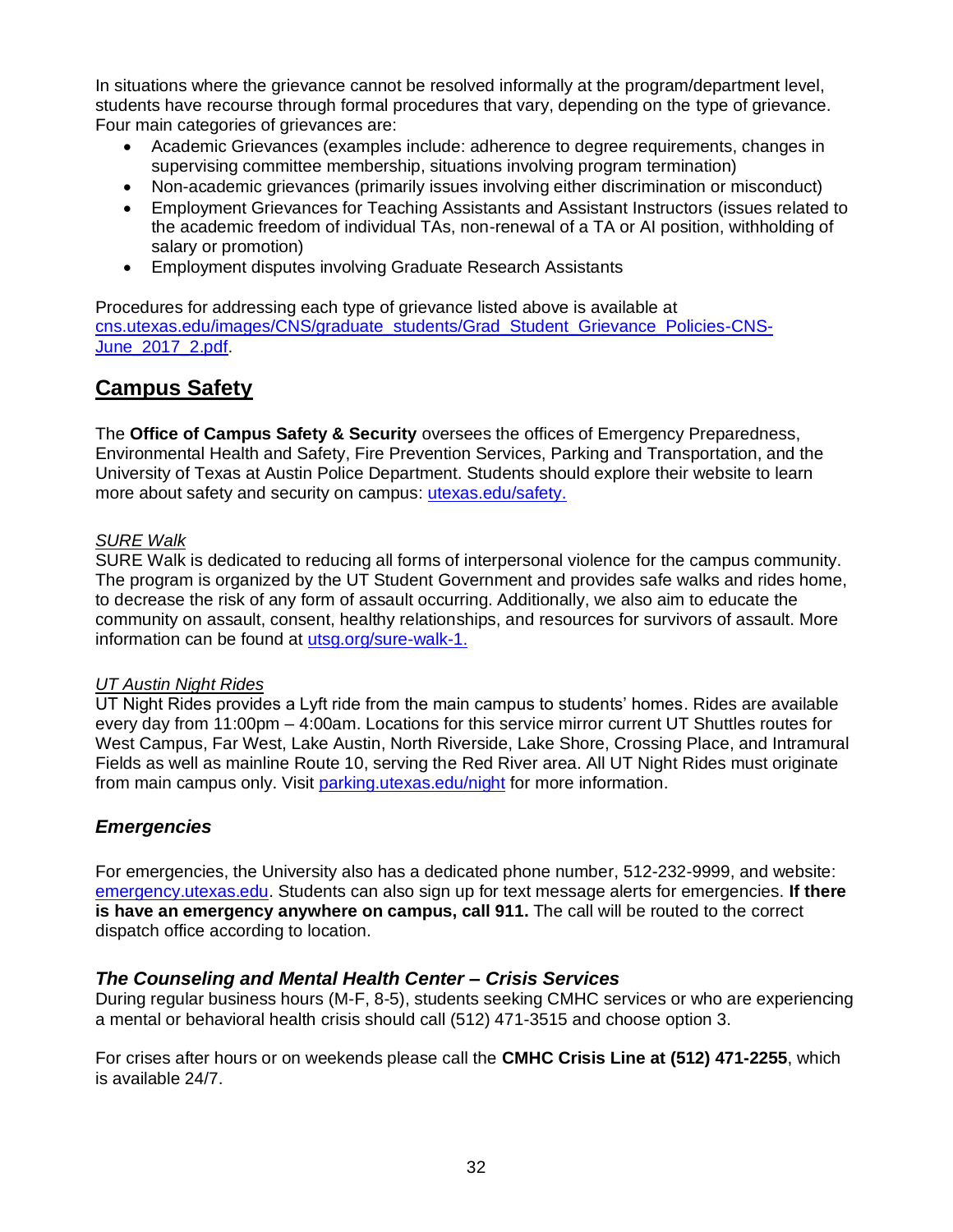# <span id="page-32-0"></span>*Facility Services*

All facility related emergencies should be reported to the [Facilities Service Center](https://facilitiesservices.utexas.edu/facilities-service-center) at 512-471-2020. This includes reports about building outages or access issues, water line issues. General inquiries about maintenance, landscape issues, or requests for service may be directed to [facilities@austin.utexas.edu.](mailto:facilities@austin.utexas.edu)

# <span id="page-32-1"></span>**Other Contacts & Campus Support Resources**

#### <span id="page-32-2"></span>*The Office of the Dean of Students*

The Office of the Dean of Students [\(http://deanofstudents.utexas.edu/emergency/contact.php\)](http://deanofstudents.utexas.edu/emergency/contact.php))  provides a variety of student support services along with opportunities for leadership experience, diverse student work environments, engaging programming and specialized resources.

#### <span id="page-32-3"></span>*CNS Office of Graduate Education*

The CNS Office of Graduate Education provides a variety of services to current students, including professional development and career support, orientation and trainings, and opportunities to participate in STEM outreach programs at local middle school and high schools. Visit [cns.utexas.edu/graduate-education](https://cns.utexas.edu/graduate-education) for more information.

# <span id="page-32-4"></span>*Faculty Innovation Center Graduate Student Development Program (GSD)*

The GSD Program is an initiative of the Office of the Provost, the Graduate School, and the Faculty Innovation Center (FIC). GSD provides opportunities to advance graduate students' pedagogical, academic, and professional progress, including support for drafting a teaching statement and creating a teaching portfolio. More information is available at [facultyinnovate.utexas.edu/gsd.](https://facultyinnovate.utexas.edu/gsd)

# <span id="page-32-5"></span>*Center for Biomedical Research Support (CBRS)*

The Center for Biomedical Research Support (CBRS) provides access to cutting-edge technology and expert advice to enhance research. CBRS oversees several core research facilities critical for research activities on campus. Graduate students are also eligible to take the short courses and workshops offered by CBRS throughout the year. More information is available at [research.utexas.edu/cbrs.](https://research.utexas.edu/cbrs/)

#### <span id="page-32-6"></span>*Resources that Support a Safe and Inclusive Campus*

The Microbiology Graduate Program, the University of Texas, and the College of Natural Sciences want all graduate students to benefit from supportive, inclusive, and safe classroom and research experiences. The following resources are available to support this goal:

- [CNS Diversity and Inclusion Resources and Initiatives](https://cns.utexas.edu/diversity/resources-initiatives)
- [Campus Climate Response Team \(CCRT\)](https://cns.utexas.edu/graduate-education/resources-for-grad-students/safe-inclusive-campus#CampusClimateResponse) (report a bias incident)
- [Division of Diversity and Community Engagement \(DDCE\)](https://diversity.utexas.edu/)
- [Title IX Office](https://cns.utexas.edu/graduate-education/resources-for-grad-students/safe-inclusive-campus#TitleIX)
- [Gender and Sexuality Center](https://cns.utexas.edu/graduate-education/resources-for-grad-students/safe-inclusive-campus#GenderSexuality)

The **Molecular Biosciences Department Diversity and Inclusion Committee** focuses on issues concerning climate, conduct, and diversity within the graduate programs and wider research community. Comprised of faculty, staff, graduate students, and post-docs, the committee aims to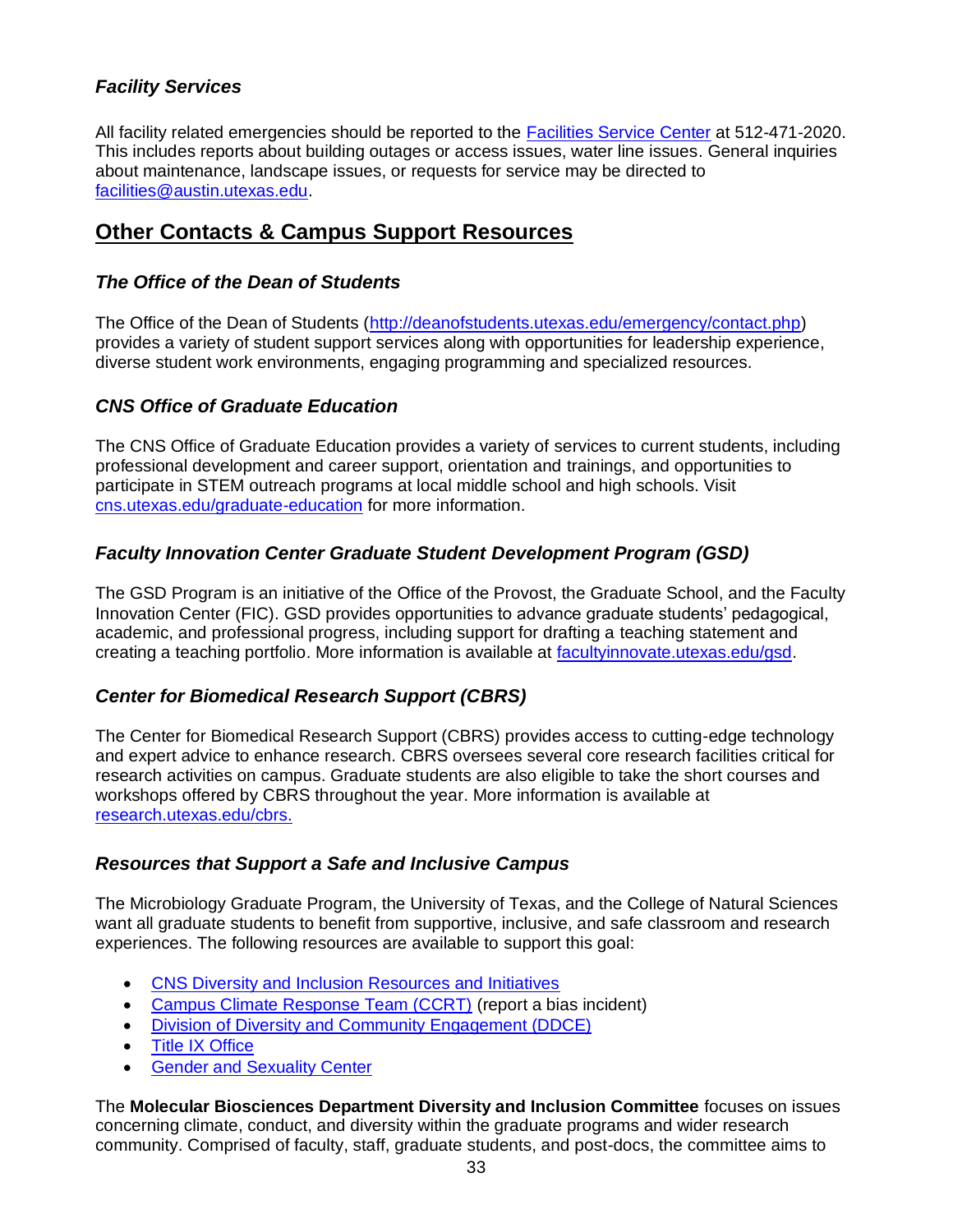promote diversity at all levels within the department. The committee works to provide appropriate resources and trainings and to develop initiatives that support a positive and safe environment for all community members. The committee can be reached at [mbs\\_di\\_committee@utlists.utexas.edu.](mailto:mbs_di_committee@utlists.utexas.edu)

# **Students Against Racism and Discrimination in Natural and Engineering Sciences**

(**SARDINES**) is a grassroots organization of graduate students working to identify and rectify causes of inequity within the Molecular Biosciences (MBS) department and graduate program. We are committed to advocating for students who face unique and systemic challenges due to a fundamental aspect of their identity. These groups include, though are not limited to, students who identify as members of underrepresented groups (Black, Indigenous, Latinx, Southeast Asian, and Pacific Islander), members of the LGBTQIA+ community, women, students with disabilities, international students, and members of religious minority groups. We work closely with the MBS Graduate Student Association (GSA) and the MBS Diversity and Inclusion committee to accomplish actionable goals that promote an equitable and inclusive environment where all scientists can flourish. Our current goals include increasing representation of diverse speakers in our departmental seminar series, generating a Student Rights document, producing educational resources on antiracism, and distributing these to our scientific community, and coordinating outreach to the greater Austin community. Please contact [utsardines@utexas.edu](mailto:utsardines@utexas.edu) for more information and to get involved.

# <span id="page-33-0"></span>*Title IX*

The **Title IX Office** is committed to creating and fostering a campus environment free from all forms of sex discrimination. [Title IX](https://titleix.utexas.edu/what-is-title-ix) is a federal law that prohibits discrimination on the basis of sex in any federally funded education program or activity. Title IX protects all members of our campus community who experience sex discrimination, sexual harassment, sexual assault, interpersonal violence (including dating and domestic violence), stalking, or discrimination on the basis of pregnancy.

**Dean Knopf** is the Title IX liaison for graduate students and postdoctoral fellows in the college, and can be contacted directly with questions or concerns: [danknopf@austin.utexas.edu.](mailto:danknopf@austin.utexas.edu?subject=Title%20IX%20concern)

Graduate students appointed in academic positions as Teaching Assistants, Assistant Instructors, or Graduate Research Assistants are deemed "responsible employees" under UT policies. **Every responsible employee is required to promptly report Title-IX incidents that they experience or hear about if these incidents involve UT-Austin students, faculty, or staff**. As responsible employees, graduate students may not offer or maintain confidentiality after learning of such incidents. Responsible employees have the duty to report these privately to the Title IX Coordinator or a Deputy Title IX Coordinator, using the contact information found [here.](https://titleix.utexas.edu/contact-us/) Graduate students should familiarize themselves with the *[Policy on Sex Discrimination, Sexual Harassment, Sexual Assault,](http://catalog.utexas.edu/general-information/appendices/appendix-d/)  [Sexual Misconduct, Interpersonal Violence and Stalking](http://catalog.utexas.edu/general-information/appendices/appendix-d/)*.

# <span id="page-33-1"></span>*ILSGP Graduate Student Assembly*

The ILS Graduate Student Assembly (GSA) is composed of a group of ILS graduate students who organize events for the ILS community and facilitate communication between graduate students and faculty. GSA oversees student-led events such as Pints with Professors, Chips and Dip, a Fall Tailgate, and a Spring Picnic. Most importantly, the GSA serves as the voice of graduate students within the ILSGP and university at large. GSA is actively involved in the recognition of developing issues pertaining to students and informing the ILS Executive Committee of ideas or concerns emanating from the ILS student body. GSA meetings happen each semester and all ILS graduate students are welcome to attend. Elections for GSA positions happen at the begging of each Summer semester. To contact the ILSGP GSA Representatives, email [ils.gsa@utexas.edu.](mailto:ils.gsa@utexas.edu)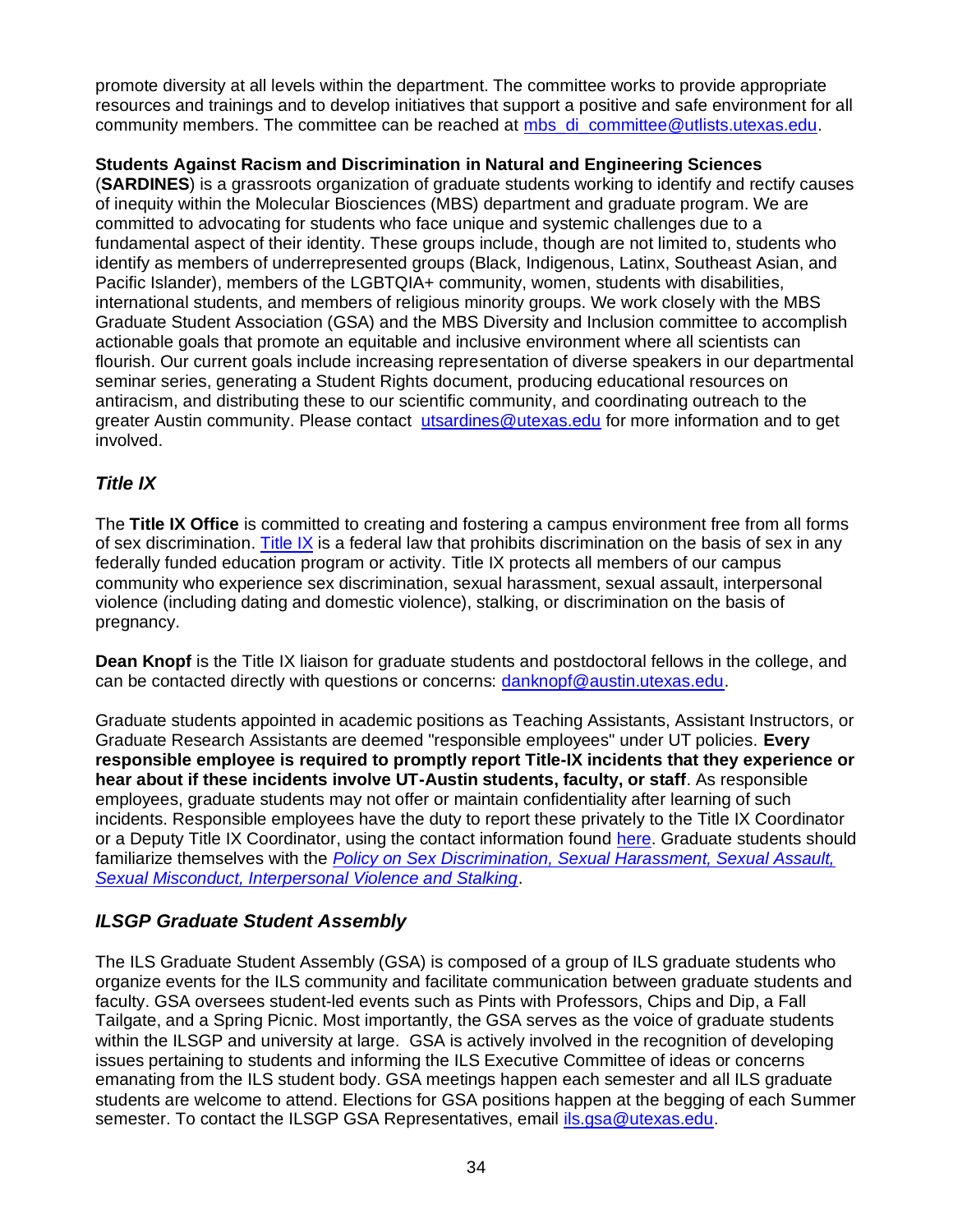# <span id="page-34-0"></span>*Additional Resources*

Links to additional resources and programs available to students can be found on the ILSGP website at [ils.utexas.edu/graduate-programs-home/resources.](https://ils.utexas.edu/graduate-programs-home/resources)

# <span id="page-34-1"></span>**APPENDIX**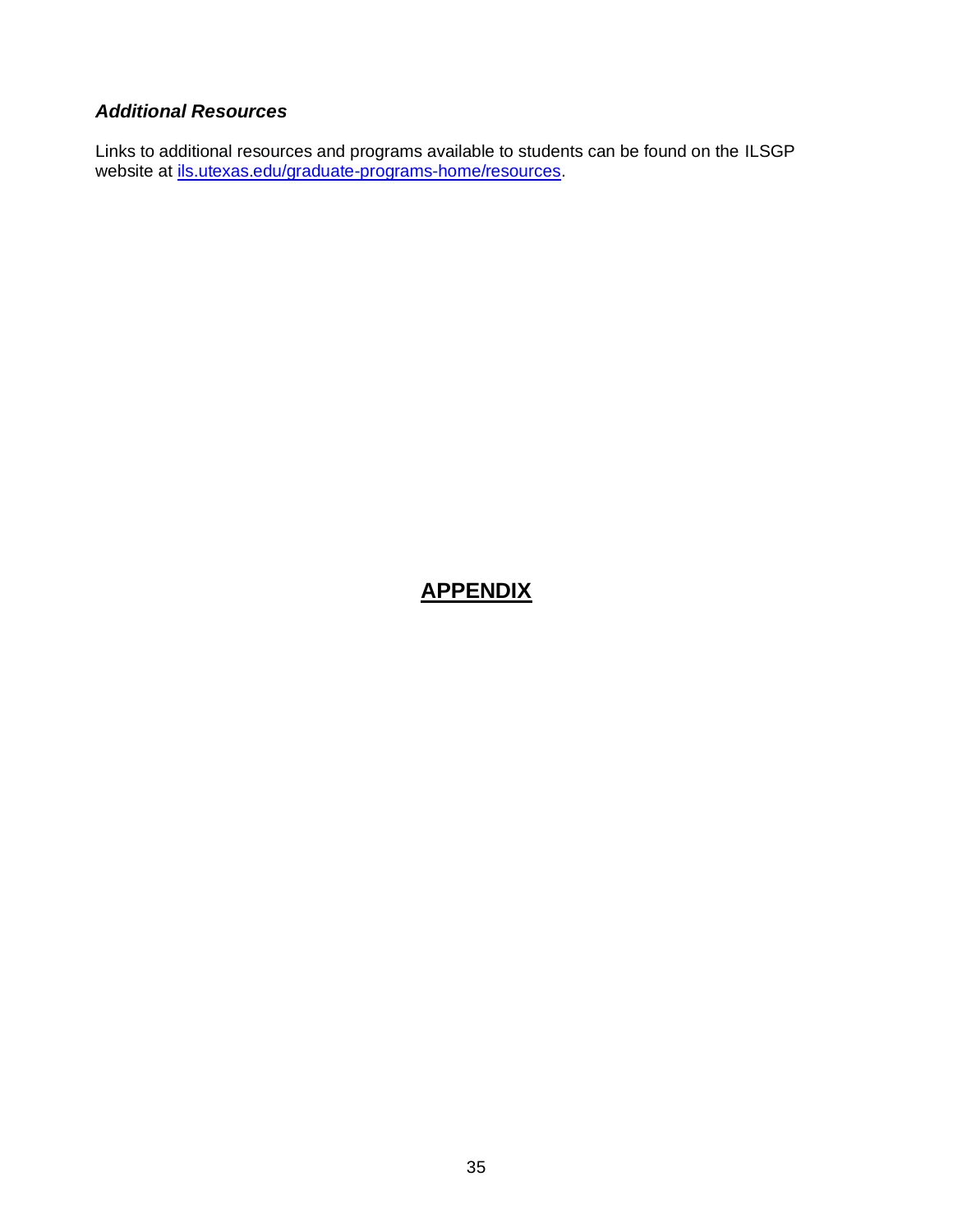# <span id="page-35-0"></span>*Graduate Student Quick Reference Chart*

| <b>Issue/Concerns Related to:</b>                                                          | <b>Who to Contact:</b>                                                                                                     | <b>Where to Find Information:</b>                                                                                                 |  |  |
|--------------------------------------------------------------------------------------------|----------------------------------------------------------------------------------------------------------------------------|-----------------------------------------------------------------------------------------------------------------------------------|--|--|
| <b>ACADEMIC</b>                                                                            |                                                                                                                            |                                                                                                                                   |  |  |
| Registration:<br><b>Bars</b><br><b>Access Periods</b><br><b>Confirmation of Attendance</b> | <b>Graduate Coordinators</b>                                                                                               | <b>Registration Information Sheet</b><br><b>Course Schedule</b><br><b>MyTuitionBill</b>                                           |  |  |
| Post-Registration:<br><b>Non-Resident Tuition Waivers</b>                                  | <b>Graduate Coordinators</b>                                                                                               | <b>UT Direct</b>                                                                                                                  |  |  |
| Health Insurance Waiver (for<br>international students)                                    | <b>International Student Insurance</b><br><b>Office</b>                                                                    | <b>Texas Global</b>                                                                                                               |  |  |
| <b>Course Selection</b>                                                                    | <b>Graduate Advisor</b>                                                                                                    | Graduate Program Handbooks                                                                                                        |  |  |
| <b>Lab Rotations</b><br>Finding a Permanent Lab                                            | <b>Graduate Advisor</b>                                                                                                    | Graduate Program Handbooks                                                                                                        |  |  |
| Forming a Dissertation Committee                                                           | <b>Graduate Advisor</b>                                                                                                    | Graduate Program Handbooks                                                                                                        |  |  |
| Issues with PI/Supervisor or<br><b>Dissertation Committee</b>                              | <b>Graduate Advisor</b><br>(or other contact recommended by<br>Grievance Policy)                                           | <b>Grievance Policy</b><br><b>Conflict Management Resources</b>                                                                   |  |  |
| Degree Progress                                                                            | <b>Graduate Advisor</b>                                                                                                    |                                                                                                                                   |  |  |
| <b>Graduation &amp; Defense Proceedings</b>                                                | <b>Graduate Coordinators</b><br><b>Graduate School Student Services</b>                                                    | <b>Graduate School</b>                                                                                                            |  |  |
| <b>FUNDING</b>                                                                             |                                                                                                                            |                                                                                                                                   |  |  |
| <b>Tuition Payments/Bills</b>                                                              | <b>Graduate Coordinators</b><br><b>Tuition Billing</b>                                                                     | <b>MyTuitionBill</b><br><b>What I Owe</b>                                                                                         |  |  |
| Payroll<br>Payments                                                                        | <b>MBS Human Resources (HR)</b><br><b>Graduate Coordinators</b>                                                            | <b>Payroll Services</b><br>Human Resource Service Center<br><b>Where's My Check</b>                                               |  |  |
| Health Insurance: General questions                                                        | <b>MBS Human Resources (HR)</b><br><b>Graduate Coordinators</b>                                                            | <b>AHP Website (AcademicBlue)</b><br><b>Human Resource Service Center</b>                                                         |  |  |
| Health Insurance: Benefits &<br>Enrollment                                                 | <b>Human Resource Service Center</b><br>(HRSC)<br>AHP Customer Service: 1-855-247-<br>7587<br><b>Graduate Coordinators</b> | <b>HRSC Website</b><br>AcademicBlue (AHP)                                                                                         |  |  |
| University Fellowships: Applying for<br>awards                                             | <b>Graduate Fellowship Administrator,</b><br><b>Elizabeth Korves</b><br><b>Graduate Coordinators</b>                       | <b>Graduate School</b><br><b>CMB Program Website</b>                                                                              |  |  |
| University Fellowships: Receiving<br><b>Funds</b>                                          | <b>Graduate Fellowship Administrator,</b><br><b>Elizabeth Korves</b><br><b>Graduate Coordinators</b>                       | <b>Graduate School: Information for</b><br><b>Current Fellows</b><br><b>Instructions for Non-Payroll</b><br><b>Direct Deposit</b> |  |  |
| Academic Employment (GRA/TA)                                                               | <b>MBS Human Resources (HR)</b><br><b>Graduate Coordinators</b>                                                            | <b>Graduate Program Handbook</b><br><b>Graduate School</b>                                                                        |  |  |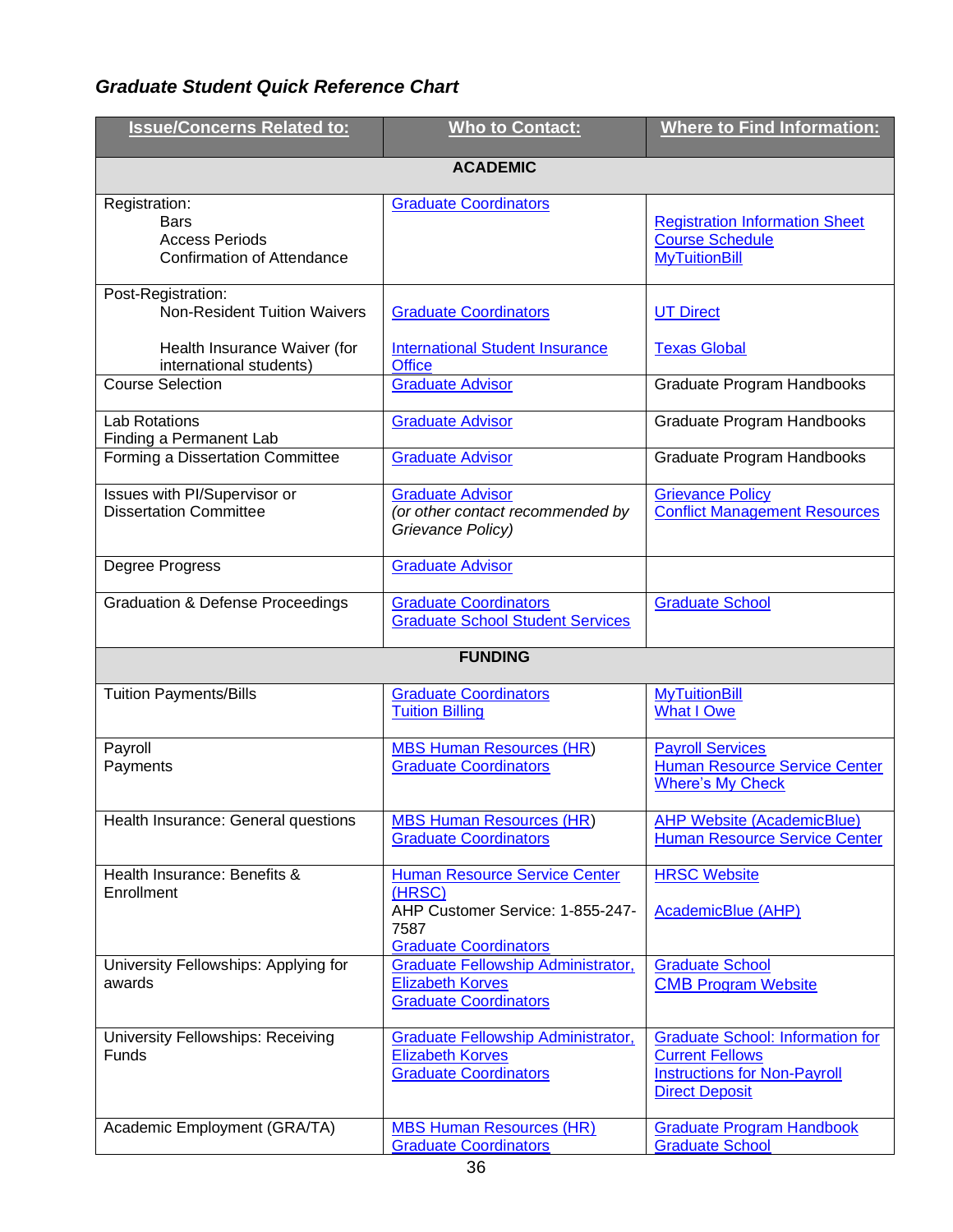| <b>Teaching Assistant Positions</b>                           | <b>Graduate Coordinators</b>                                          | <b>Graduate Program Handbook</b><br><b>Handbook of Operation</b><br><b>Procedures</b> |  |  |
|---------------------------------------------------------------|-----------------------------------------------------------------------|---------------------------------------------------------------------------------------|--|--|
| <b>STUDENT LIFE</b>                                           |                                                                       |                                                                                       |  |  |
| Buildings:                                                    |                                                                       |                                                                                       |  |  |
| Access/Entry                                                  | Lab Manager(s)                                                        | <b>Environmental Health &amp; Safety</b>                                              |  |  |
| Facility Issues (safety, repairs)<br><b>Room Reservations</b> | Building Manager + Lab Manager<br><b>MBS Administrative Assistant</b> | <b>Facilities Services</b>                                                            |  |  |
| Interpersonal Violence (physical or                           | Emergencies: Call 911                                                 | <b>UT Counseling &amp; Mental Health</b>                                              |  |  |
| sexual assault, stalking, abuse)                              | Title IX Office: File a Report                                        | Center                                                                                |  |  |
|                                                               | UT Victims' Advocates: 512-232-<br>9699                               | <b>Student Emergency Services</b><br><b>Title IX Office</b>                           |  |  |
|                                                               | UT Police Dept: 512-471-4441                                          |                                                                                       |  |  |
| <b>Campus Safety</b>                                          | Emergencies: Call 911                                                 | <b>Campus Safety Office</b>                                                           |  |  |
|                                                               | UT Police Dept: 512-471-4441<br>Sure Walk: 512-232-9255               |                                                                                       |  |  |
|                                                               | <b>UT Night Rides</b>                                                 |                                                                                       |  |  |
|                                                               | <b>LiveSafe at UT Austin</b>                                          |                                                                                       |  |  |
|                                                               |                                                                       |                                                                                       |  |  |
| <b>Mental Health Support</b>                                  | <b>UT Counseling &amp; Mental Health</b>                              | <b>UT Counseling &amp; Mental Health</b>                                              |  |  |
|                                                               | Center (CMHC)                                                         | <b>Center</b><br><b>Graduate Student Mental Health</b>                                |  |  |
|                                                               | UT CMHC Crisis Line: 512-471-<br><b>CALL (2255)</b>                   | <b>Resources Guide</b>                                                                |  |  |
|                                                               |                                                                       |                                                                                       |  |  |
| Mental Health/ Behavioral Health                              | <b>Behavioral Concern Advice Line</b>                                 | <b>Campus Safety Office</b>                                                           |  |  |
| Concerns                                                      | (BCAL)                                                                | UT Counseling & Mental Health<br>Center                                               |  |  |
|                                                               |                                                                       |                                                                                       |  |  |
| <b>Personal Emergencies</b>                                   | <b>Student Emergency Services</b>                                     | <b>Dean of Students Office</b>                                                        |  |  |
| <b>Emergency Funds</b>                                        | <b>Student Emergency Fund</b>                                         |                                                                                       |  |  |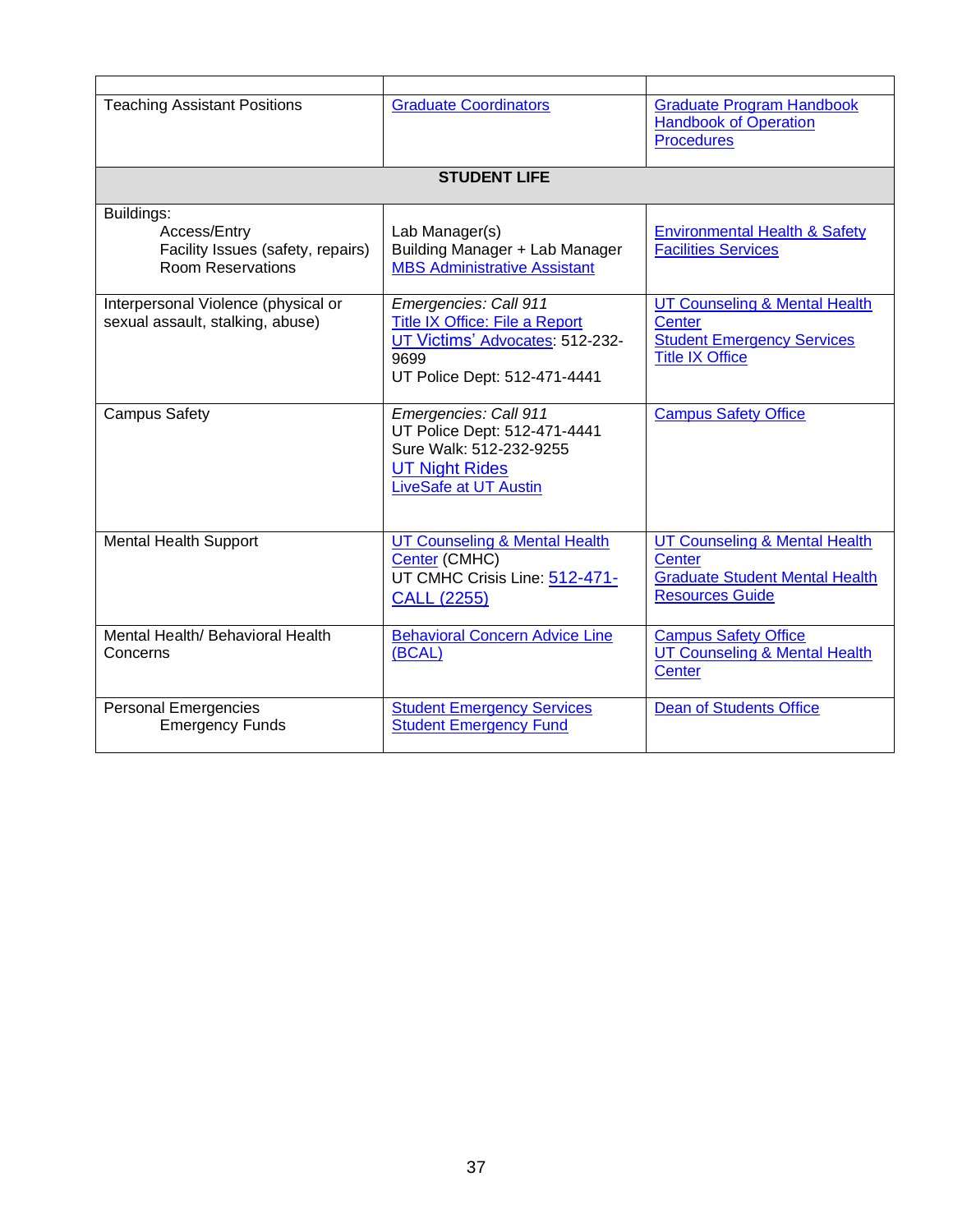# <span id="page-37-0"></span>*Forms*

#### *Graduate Program Forms: (CMB, MIC, BCH Students Only)*

The following forms are enabled for e-signatures via DocuSign PowerForms. Please contact the Graduate Program Staff with questions about submitting documents.

- [Lab Rotation Agreement](https://www.docusign.net/Member/PowerFormSigning.aspx?PowerFormId=ecc326d3-c537-4334-9c76-a4fc7118ed2a&env=na1&acct=d40a37d5-d708-44dd-9ea7-aab378b81326&v=2)
- [Permanent Lab Agreement](https://www.docusign.net/Member/PowerFormSigning.aspx?PowerFormId=1e307180-9174-49c7-8da9-63658977168b&env=na1&acct=d40a37d5-d708-44dd-9ea7-aab378b81326&v=2)
- [Dissertation Committee Membership](https://www.docusign.net/Member/PowerFormSigning.aspx?PowerFormId=6b5c058b-ebdf-4547-b55b-544c5f1fdd8c&env=na1&acct=d40a37d5-d708-44dd-9ea7-aab378b81326&v=2)
- [Annual Committee Meeting Form](https://www.docusign.net/Member/PowerFormSigning.aspx?PowerFormId=327c3a07-0b8b-4e4f-a368-5d2d19c998f7&env=na1&acct=d40a37d5-d708-44dd-9ea7-aab378b81326&v=2)
- [Request for Final Oral Examination](https://www.docusign.net/Member/PowerFormSigning.aspx?PowerFormId=a44046c0-2ec1-4352-9053-fe444190e601&env=na1&acct=d40a37d5-d708-44dd-9ea7-aab378b81326&v=2)
- [Report of Dissertation Committee](https://www.docusign.net/Member/PowerFormSigning.aspx?PowerFormId=78c74007-5b76-4b27-9d4b-1da71172f3e6&env=na1&acct=d40a37d5-d708-44dd-9ea7-aab378b81326&v=2)

#### *Graduate School Forms:*

- [Candidacy Application](https://utdirect.utexas.edu/ogs/forms/candidacy/app.WBX?intro_type=D)
- [Request to Change Doctoral Committee](https://utexas.box.com/shared/static/hrfsf6651mjwst02l51tzdh902u1gdds.pdf)
- [Doctoral Graduation Application](https://utdirect.utexas.edu/ogs/forms/gradform/dgr1.WBX)
- [Master's Graduation Application](https://utdirect.utexas.edu/ogs/forms/candidacy/app.WBX?intro_type=D)
- [Authorization for Leave of Absence](https://utexas.box.com/shared/static/t5l3v4j2y73nq4xdwb0j4wcwuk3cticy.pdf)
- [Petition for Leave of Absence](https://utexas.box.com/shared/static/e6t5w8ga1vimat7760aetn3rdth0dhvj.pdf)
- [Request for Late Registration of Graduate Students](https://utexas.box.com/shared/static/t7x1iu0dgr9xjy3qud65rtscxjdv3d6h.pdf)

Additional forms are available on the Graduate School website at [gradschool.utexas.edu/academics/forms.](https://gradschool.utexas.edu/academics/forms)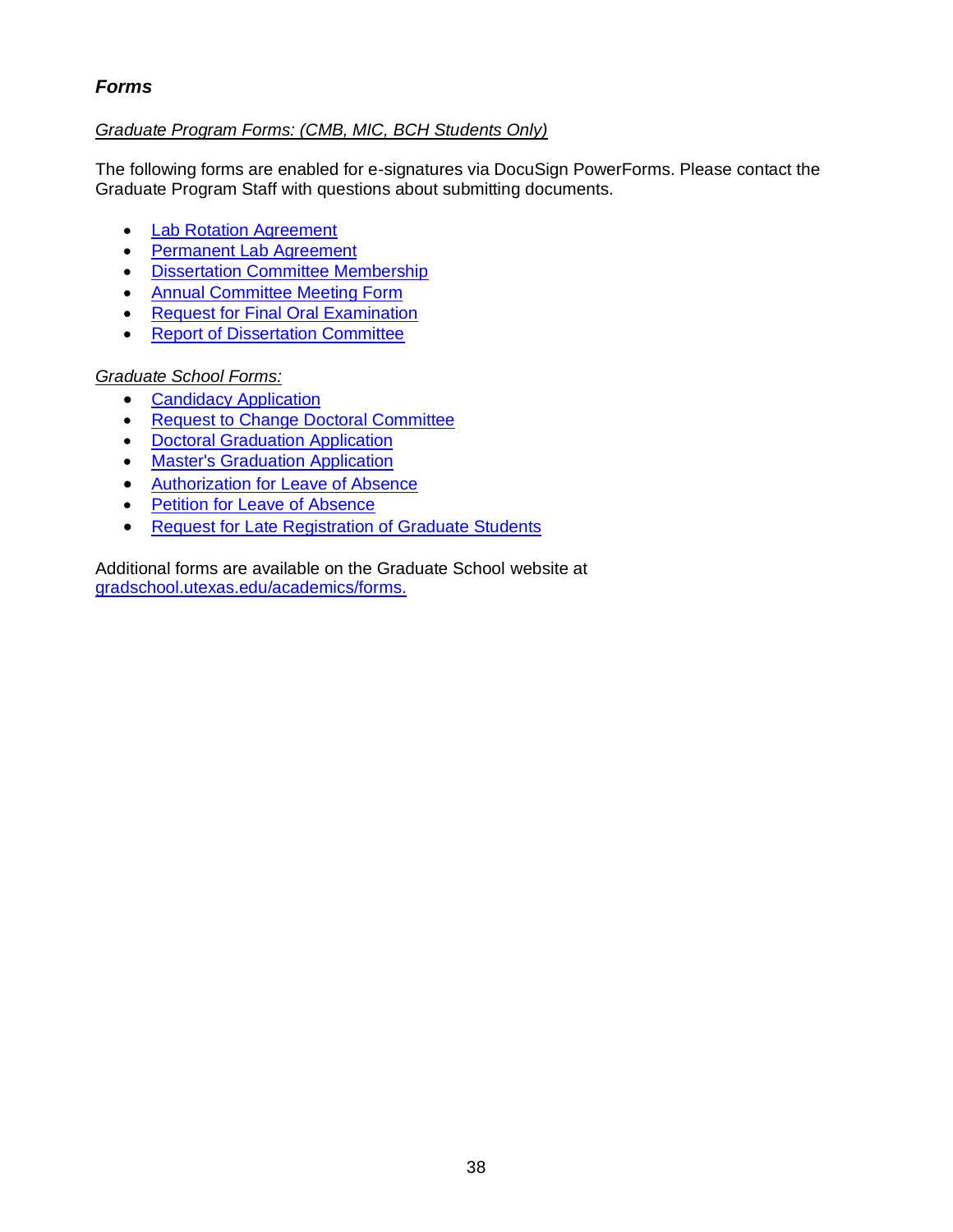# <span id="page-38-0"></span>*Mentorship and Outreach Opportunities for STEM Graduate Students*

#### *In-Person Opportunities:*

#### [Summer Undergraduate Program for Experimental Research \(SUPER\)](https://icmb.utexas.edu/about/summer-undergraduate-research)

A 10-week program that provides summer research opportunities at the University of Texas at Austin. The program is available to rising Sophomores, Juniors, and Seniors who are considering a career in life-science research. The program is organized by the ICMB and graduate students are welcome to contact the Graduate Program Staff for information about participating.

#### [Texas STEM Connections:](https://greateraustinstemecosystem.org/texas-stem-connections/)

Portal to connect with K-20 educators, classrooms, out of school time programs, and other volunteer opportunities in STEM.

#### [Science Buddies Program:](https://www.sciencebuddies.org/about/how-to-volunteer)

Most volunteer opportunities only take a few hours of commitment. Volunteers can work remotely in the Ask an Expert Program, where graduate students and post docs can answer questions from kids and parents on the forum.

#### [Present your PhD Thesis to a 12 Year-Old](https://gradschool.utexas.edu/academics/research/present-your-phd-to-a-12-year-old-project)

The UT Graduate Science Outreach group facilitates this program that places PhD students and scientists in elementary and secondary classrooms to share their discoveries and provide real-world examples to complement classroom science topics.

#### [Undergraduate Mentoring:](https://cns.utexas.edu/graduate-education/outreach-opportunities)

Graduate students can serve as mentors for undergraduates interested in attending graduate school through the College of Natural Sciences mentor programs.

#### *Remote Opportunities:*

#### [National Summer Undergraduate Research Project:](https://nsurp.org/)

A community-driven initiative to create rewarding remote summer research opportunities for BIPOC undergraduate students in the microbial sciences.

#### [Skype a Scientist:](https://www.skypeascientist.com/)

Program that matches scientists with K-12 classrooms. Once matched, volunteers will video chat with the classroom for a 30 to 60-minute session. The format is Q&A style so that the kids feel they have had direct contact with scientists. The program aims to put a friendly face to science and make science less intimidating and more accessible. Volunteers do not need to prepare a lecture, and are encouraged to just have a conversation!

#### [Science in the Classroom:](https://www.scienceintheclassroom.org/volunteer)

Science in the Classroom is looking for graduate students, postdocs, and anyone with an advanced graduate degree to help us annotate scientific research papers. We are also looking for expert high school and undergraduate teachers to help us package and present this content in the best way possible.